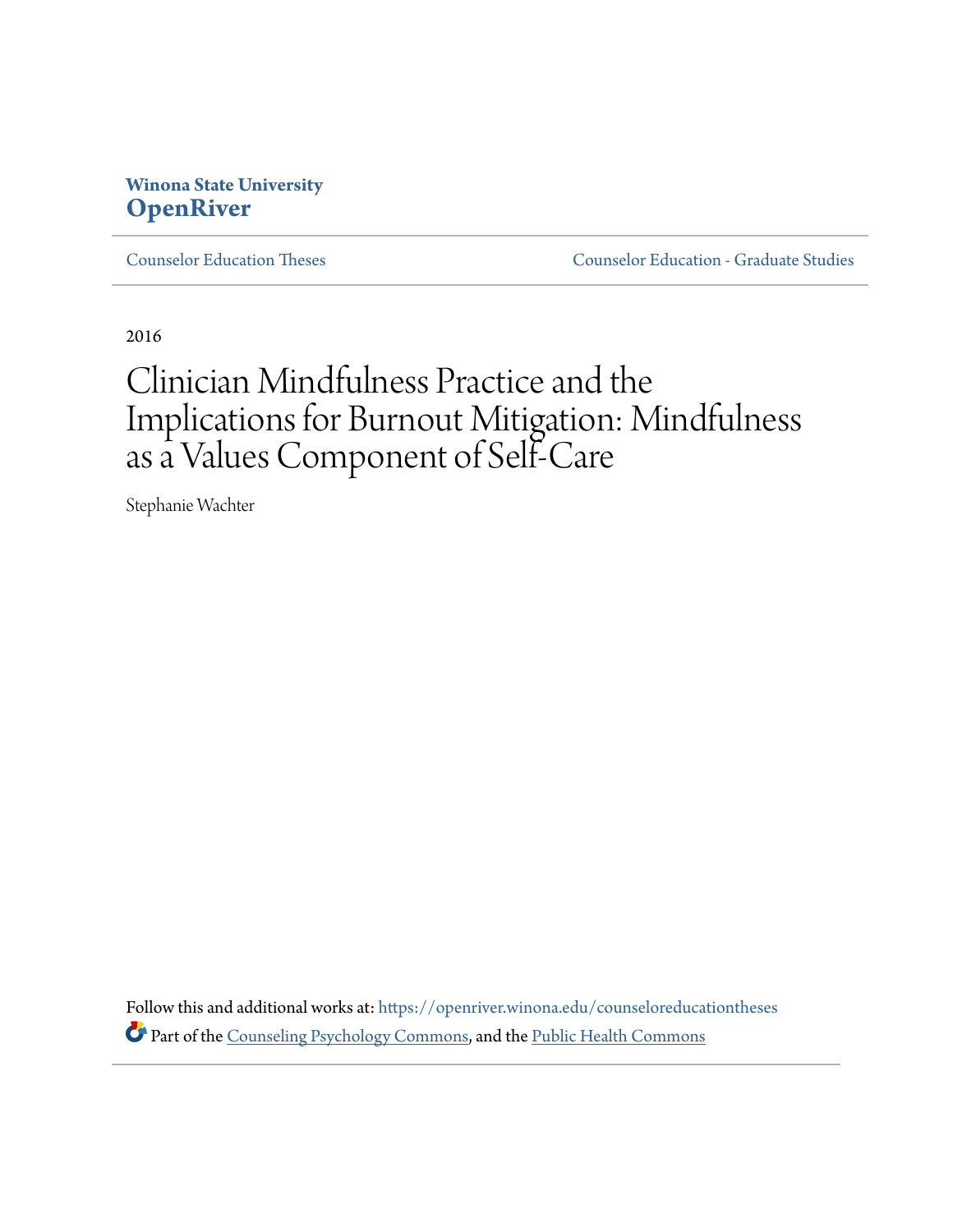# Clinician Mindfulness Practice and the Implications for Burnout Mitigation:

Mindfulness as a Values Component of Self-Care

Stephanie Wachter

Winona State University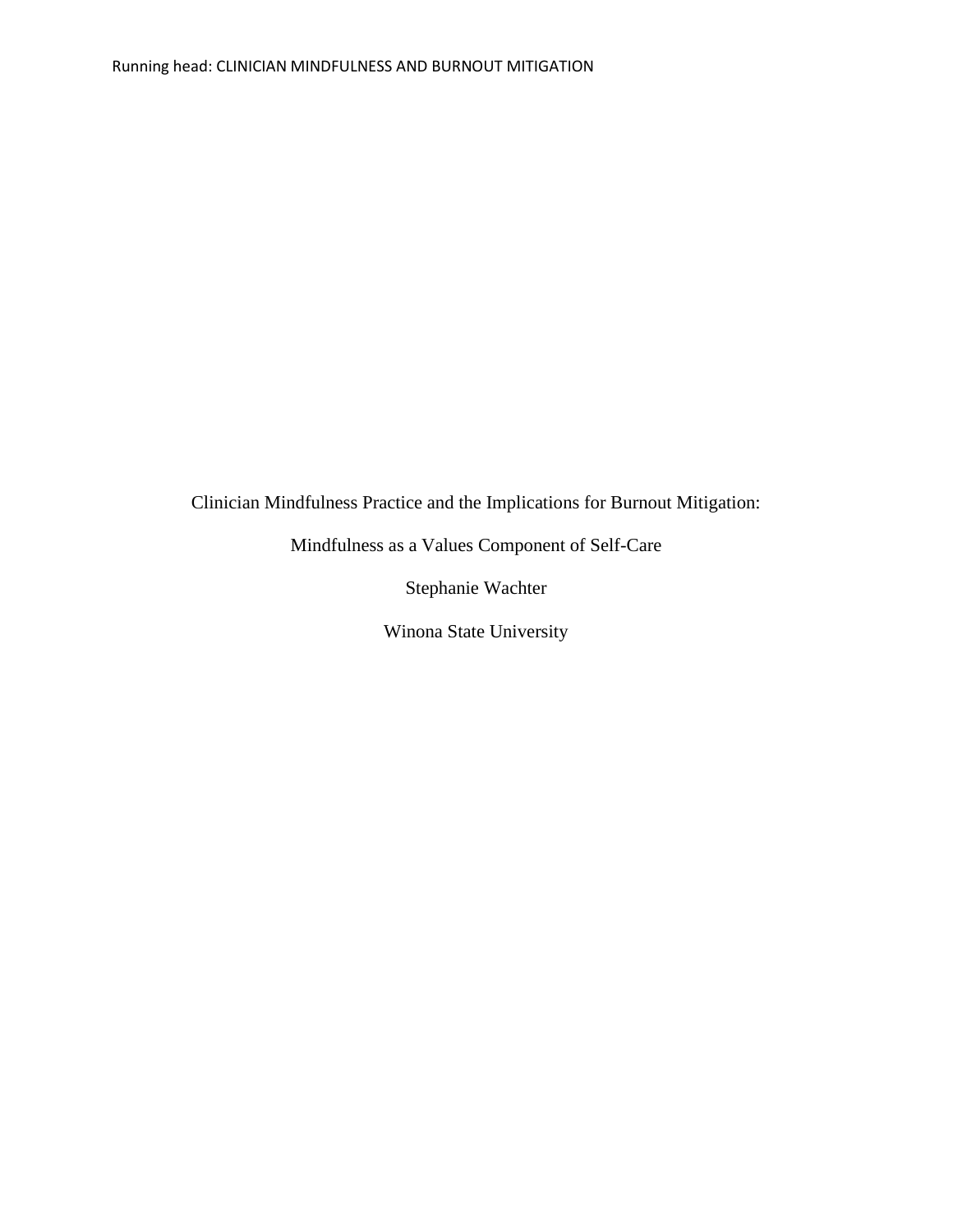#### Abstract

Over 40 years after Freudenberger (1975) introduced the term, burnout remains a critical concern among mental health clinicians. Many researchers in recent decades have focused their attention upon burnout prevention, exploring the practices of clinicians, and proposing the possible factors at-play in counselor, therapist, and social workers' resiliency in the face of vicarious trauma, and other burnout factors. Mindfulness is a growing area of interest in this course of study, with yoga, meditation, and visualizations as some of the exercises associated with the practice and its apparent benefits. This qualitative study examined mindfulness as a component of mental health clinician self-care and burnout prevention. In so doing, this study assessed clinician mindfulness practice through a survey and qualitative interviews, and then deployed the Maslach Burnout Inventory (1981) to triangulate findings and consider future study on this topic. The findings illuminate mindfulness practice as a valued component in the clinician's arsenal of burnout prevention tactics.

*Key words:* mindfulness, burnout, self-care, Maslach, values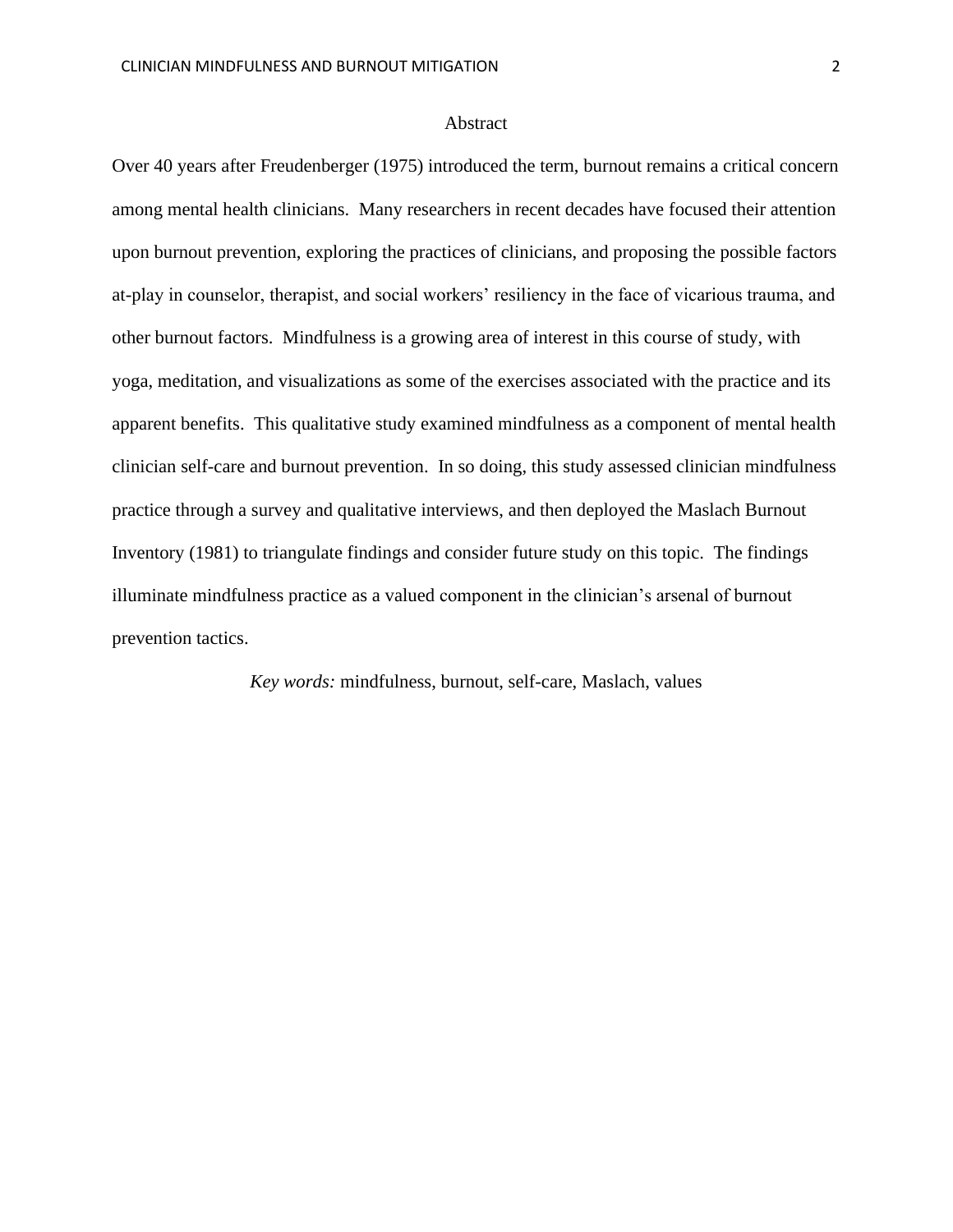## Acknowledgments

A team of people deserve credit for the vitally important roles they played in the inspiration, development, and completion of this research endeavor. This debt of thanks reaches back over the course of my academic career, first as an undergraduate student, and into the Practicum and Internship experience of my Master's education. It was in my work with my clinical supervisor, Danielle Anderson, MS, LPCC, that inspiration struck as she modeled mindfulness and clinician self-care, and reinforced the value of these in her clinical practice, and through self-care as a not-optional component of her life outside of work. This thesis would not have been possible were it not for the educators of Winona State University, Winona Minnesota, and Viterbo University, La Crosse, WI, who prepared me for my career in counseling with mindfulness assignments and stern reminders on the worth of self-care. Top among these, I must thank my graduate thesis advisor, Dr. Dawnette Cigrand, for her guidance and direction over 16 months of thesis development, research, and writing. So too must I thank classmate, and all around brilliant human, John Newman, for challenging my thinking from start to finish of this project. Other Winona State University students are also to be thanked for their encouragement, and kind words as I talked incessantly about the direction of my research over the course of four full semesters; I thank you for your patience! I would also be remiss in leaving out the incredible participants of this adventure in research; a community of wise contemporaries, who are carving out a place for future generations of mental health clinicians through their brave and meaningful work. Thank you for your time and energy! Finally, a great deal of gratitude goes to the Wachter family, the best support system a researcher could ask for. They knew when to bolster me with affirmations, give me space, or drag me away from the computer for a few hours of rejuvenation and fun. Thank you and I love you!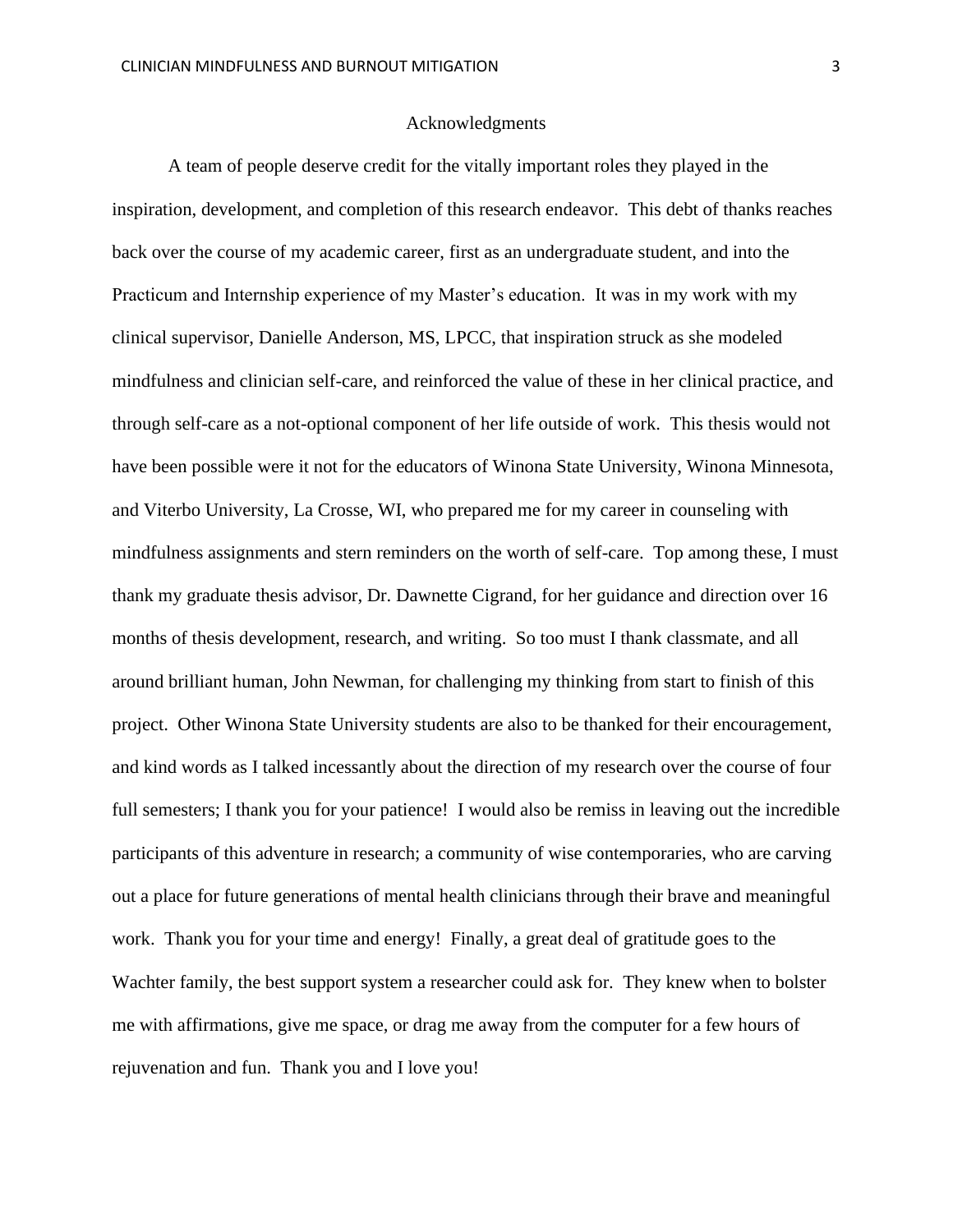# **Table of Contents**

| <b>Introduction</b>                                                      | 6              |
|--------------------------------------------------------------------------|----------------|
| <b>Literature Review</b>                                                 | $\overline{7}$ |
| <b>Visual-Focused Approaches</b>                                         | 9              |
| Spiritual Methods                                                        | 10             |
| <b>Other Language-Oriented Pursuits</b>                                  | 11             |
| Movement-Based Mindfulness                                               | 12             |
| Mindfulness, Empathy, and Stress Reduction                               | 13             |
| The Impact of Mindfulness Practice on Clinician-Client Relationships     | 14             |
| <b>Methodology</b>                                                       | 16             |
| Role of the Researcher                                                   | 16             |
| Sampling and Recruitment Method                                          | 18             |
| Inclusion and exclusion criteria                                         | 19             |
| Instrumentation                                                          | 19             |
| Demographics questionnaire                                               | 19             |
| Maslach Burnout Inventory survey                                         | 20             |
| Procedure                                                                | 21             |
| Theme and subthemes                                                      | 23             |
| Study soundness                                                          | 24             |
| <b>Findings</b>                                                          |                |
| Mindfulness as a Value                                                   | 25             |
| Theme I: Clinicians Value Mindfulness, Self-Care, and Burnout Prevention | 27             |
| Theme II: Mental Health Clinicians Value Expertise and Personal Growth   | 29             |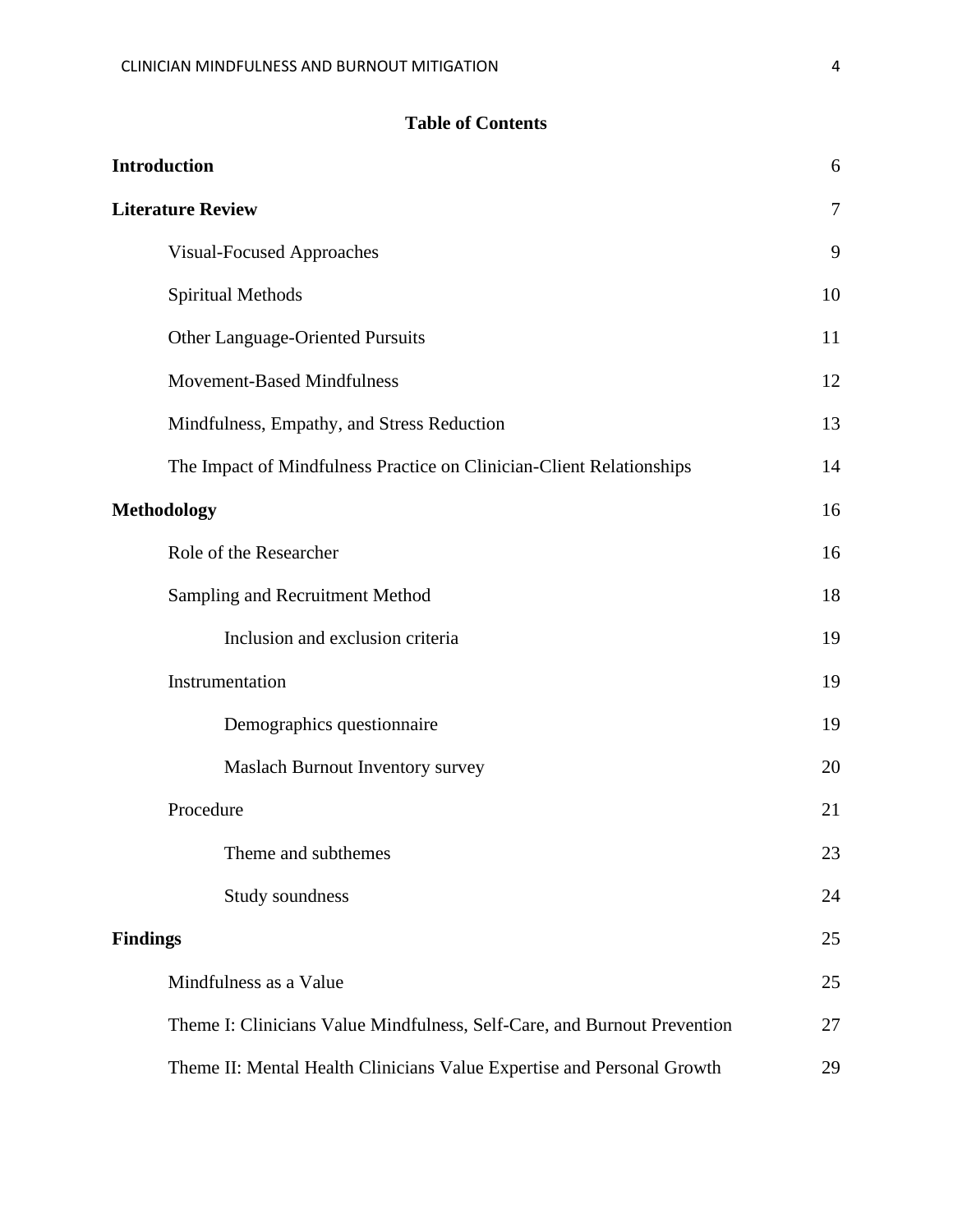|                    | Theme III: Counselors Value the Flexibility Mindfulness Presents in Clinical Practice 31 |    |
|--------------------|------------------------------------------------------------------------------------------|----|
|                    | Theme VI: Counselors Value the Efficacy of Mindfulness beyond the Clinical Setting 35    |    |
|                    | <b>Maslach Burnout Inventory Measures</b>                                                | 36 |
| <b>Discussion</b>  |                                                                                          | 37 |
|                    | Values are a Source and Sustainer of Mindfulness                                         | 38 |
|                    | Mindfulness is a Vital Component of Self-Care and Burnout Prevention                     | 39 |
|                    | Mental Health Clinicians Value Expertise                                                 | 40 |
|                    | Mindfulness has Positive Implications as a Flexible Component of Clinical Practice       | 43 |
|                    | The Research Questions: How Does the Utilization of Mindfulness Impact Mental Health     |    |
|                    | Clinician Practice? How Might this Practice of Mindfulness Relate to Counselor           |    |
|                    | Burnout?                                                                                 | 44 |
|                    | Confirmability                                                                           | 46 |
|                    | Limitations                                                                              | 47 |
|                    | <b>Future Study and Recommendations</b>                                                  | 48 |
| <b>Conclusions</b> |                                                                                          | 49 |
| <b>References</b>  |                                                                                          | 50 |
|                    | <b>Appendix A: Maslach Burnout Inventory</b>                                             | 56 |
|                    | <b>Appendix B: Solicitation Communication</b>                                            | 58 |
|                    | <b>Appendix C: Mental Health Clinician Mindfulness Demographics Survey</b>               | 63 |
|                    | <b>Appendix D: Qualitative Interview Questions</b>                                       | 69 |
|                    | <b>Appendix E: Maslach Burnout Inventory Results</b>                                     | 70 |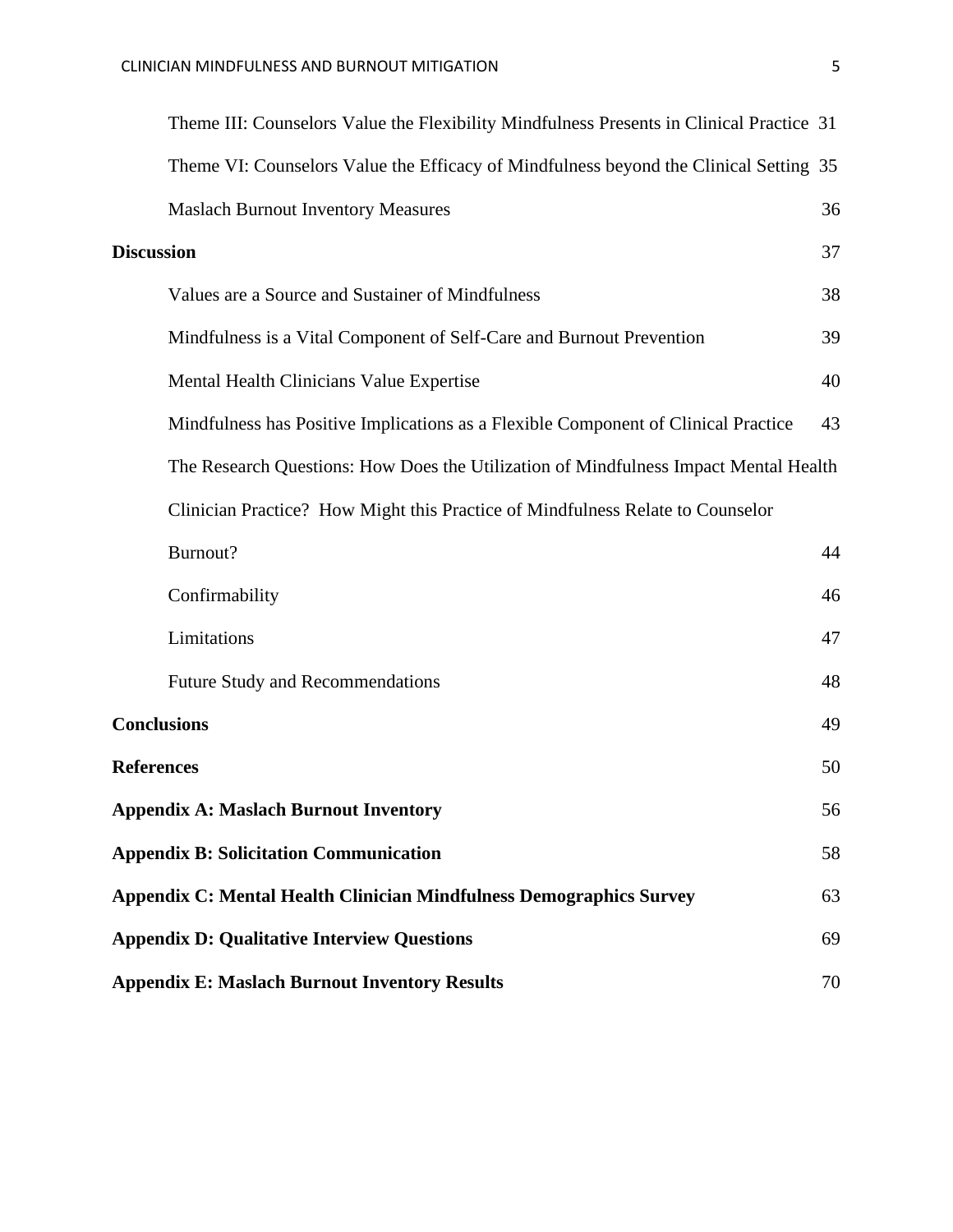Clinician Mindfulness Practice and the Implications for Burnout Mitigation:

## Mindfulness as a Values Component of Self-Care

Burnout is a theme of growing interest, as evidenced by a growing body of research, a topic of focus in counselor education curriculum, as well as mental health clinician workshops and venues for continuing education credits. Prevention appears to be at the heart of research explorations with reams of articles dedicated to the study of clinician stress (Barnett and Hillard, 2001), environment-specific concerns (Ohrt and Cunningham, 2012; Oser, Biebel, Pullen, and Harp, 2013; Vilardaga et al, 2011), and the self-care practices of the professionals that may be at risk for burnout (Barnett, Baker, Elman, Schoener, 2007), including psychotherapists, and mental health and drug and alcohol counselors. Counselor impairment, identified as "physical, mental, or emotional problems", and the risks of continued practice in the face of such incapacitation, is a related concept emphasized within the American Counseling Association's (ACA) Code of Ethics (2014, p. 9). The standards note that it is the duty of mental health professionals to detect such deficiencies within one's self, as well as colleagues, and intervene with those identified as at-risk. At the same time, a 2004 survey by the ACA's Task Force on Impaired Counselors uncovered some unsettling numbers. Of the counselors surveyed, over 63 percent admitted to knowing at least one counselor that they deemed impaired. Of those reported cases, fewer than 78 percent were disciplined, with less than 74 percent receiving intervention (2004).

Therefore, this qualitative research will focus on interviews of mental health clinicians, so as to explore their use of mindfulness for self-care and burnout-prevention. Further, this study will consider the impact these mindfulness activities have on clinical practice; as well as the potential implications these present for burnout mitigation among currently practicing mental health professionals. The purpose of this study is to enhance understanding of mindfulness as a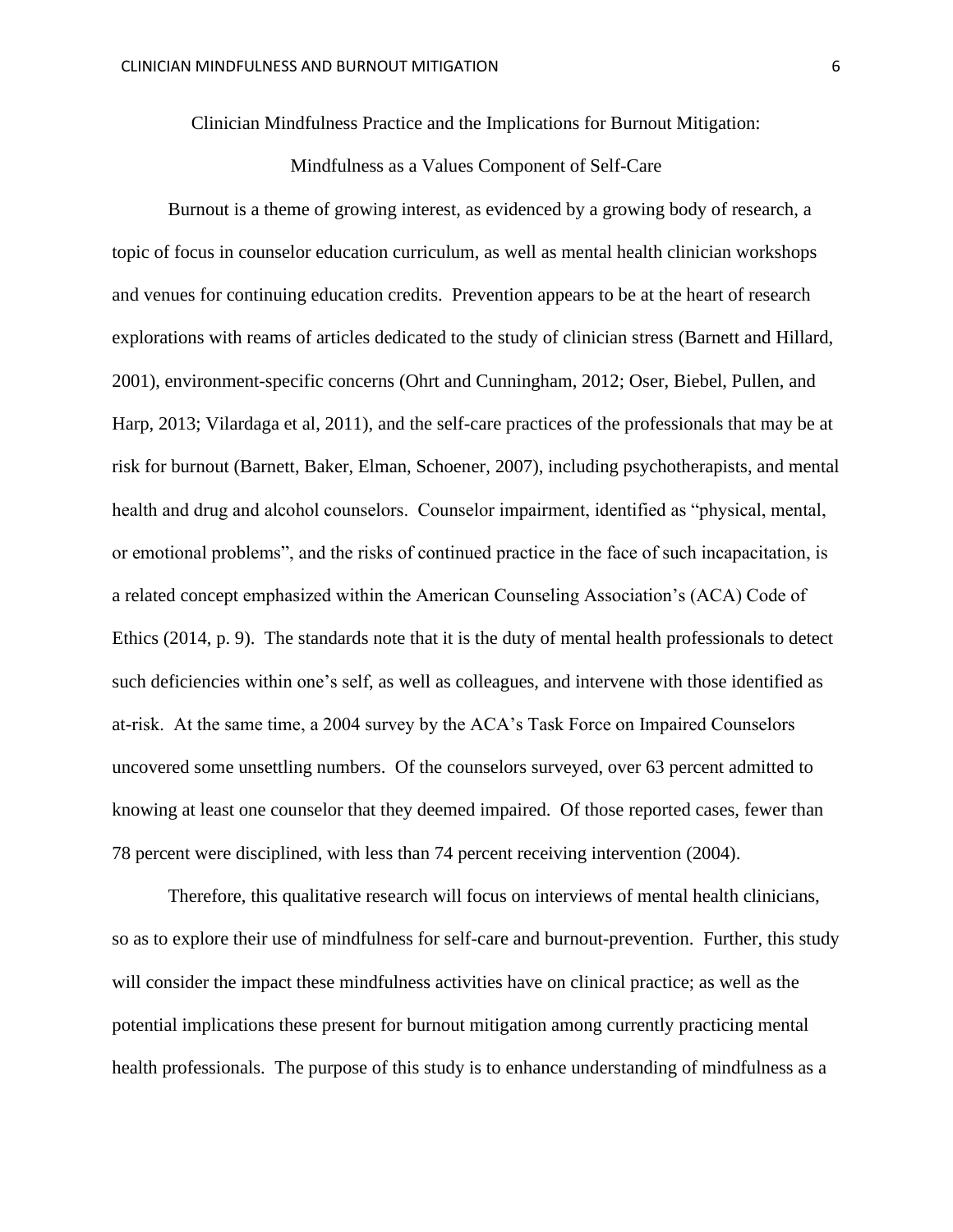component of counselor self-care and how the practice of mindfulness might impact burnout, a chief concern among the mental health working population.

#### **Literature Review**

Freudenberger coined the term "burnout" and continued to write on the subject for years to come; he defined it in terms of physical, behavioral and psychological symptoms, and cited exhaustion, and described the burned-out professional as "disenchanted…discouraged…and negative" (1975, p.p. 73-79), among other things. Researchers have since endeavored to advance their understanding of this definition, while determining the effects of burnout as it pertains to professionals working in human services, such as in the medical and mental health fields. Newer research has emphasized similar concepts such as distress, impairment (Barnett and Hillard, 2001; Lawson, 2007), secondary trauma (Everall and Paulson, 2004), and compassion fatigue (Sprang, Clark, and Whitt-Woosley, 2007). Within this scope, experts have sought to pinpoint the causes and risks of counselor fatigue as well as a means for preventing these concerns (Venart, Vassos, and Pitcher-Heft, 2007; Oser et al, 2013; Newsome, Waldo, and Gruszka, 20012). Varying theories have contributed to strategies aimed at thwarting burnout and include Acceptance and Commitment Therapy-based interventions (Hayes et al, 2004), narrative exercises (Warren, Morgan, Morris, and Morris, 2010), and mindfulness and stress-reduction training (Chambers-Christopher et al, 2011; Salyers et al, 2011; Shapiro, Brown, and Biegel, 2007).

Indeed, at the very heart of these research efforts is the desire to prevent the very real consequences of clinician burnout (Morse, Salyers, Rollins, Monroe-DeVita, and Pfahler 2012). This has resulted in a number of interventions targeted at identifying and addressing burnout. One of the assessments utilized within this research effort is Maslach, Jackson, Leiter, Schaufeli,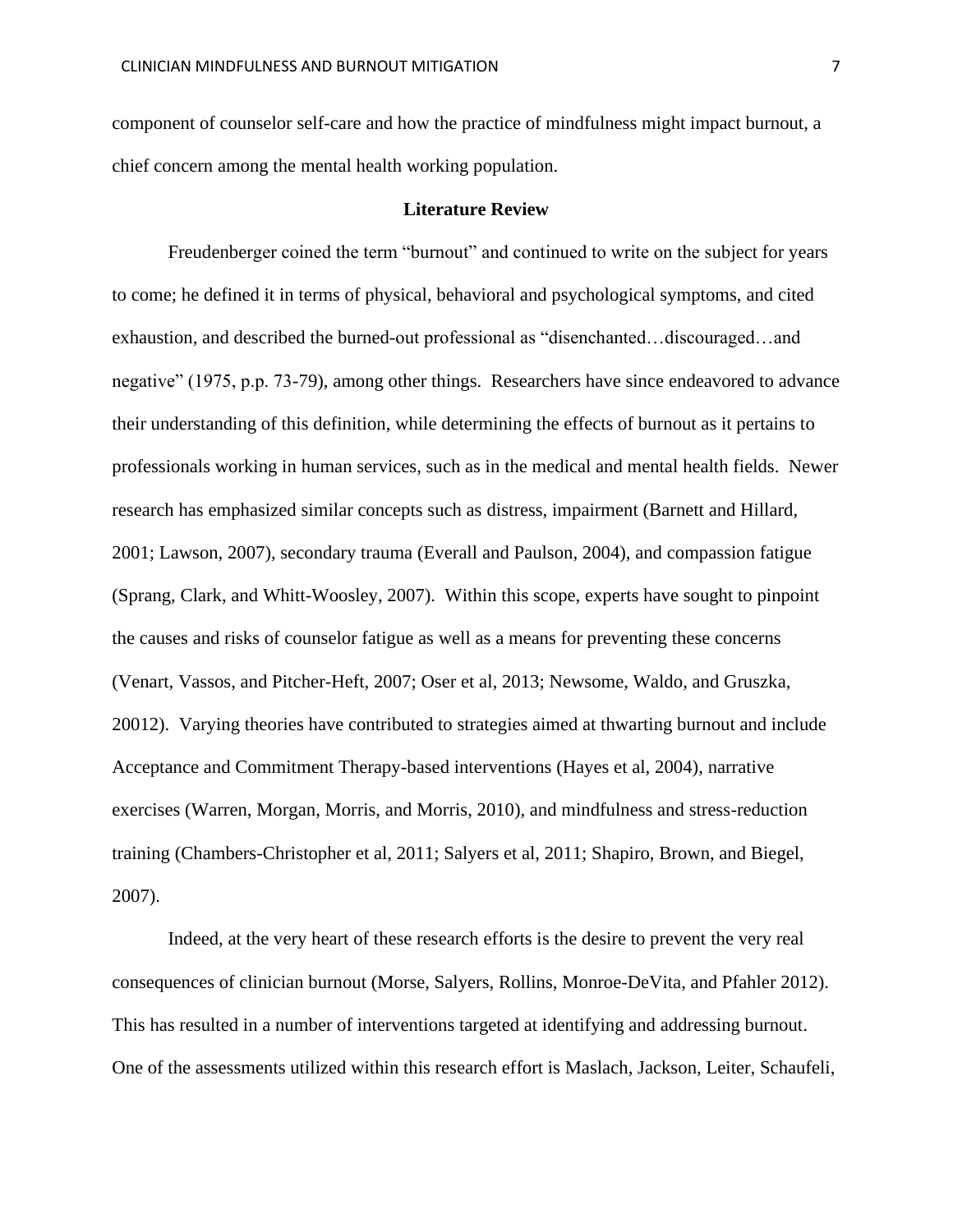and Schwab's (1981) Burnout Inventory (MBI) (see Appendix A for info on the Burnout Self-Test Maslach Burnout Inventory adapted for this study). The authors indicated that burnout can be measured by examining three aspects of the mental health clinician's personal experience, including exhaustion, depersonalization, and personal achievement. High measures in the first two categories, exhaustion and depersonalization specified potential for burnout, while low numbers in the final grouping, personal achievement, were indicative of burnout risk. In other research, Lee, Cho, Kissinger, and Ogle (2010) add to this, and described the five core elements of burnout as "exhaustion, incompetence, negative work environment, devaluing client, and deterioration of personal life" (pp. 131-132). It seems mental health clinician impairment is not only an issue of competence, but also a concern that impacts counselor-client relationships (Chambers-Christopher et al, 2011), personal health, counselor efficacy and productivity (Lambie, 2006; Salyers et al, 2011), and even ethical behavior (Everall and Paulson, 2004). As such, the ACA's Task Force on Counselor Wellness and Impairment noted that a number of factors can contribute to diminished efficacy among mental health clinicians, and cited substance abuse, the presence of an untreated mental illness, and personal crisis, not limited to trauma and burnout, as well as health concerns (2004).

What much of the current research on mental health clinician burnout and burnout prevention has in common is an interest in mindfulness-type interventions and practices that appear to neutralize burnout symptoms. Many elements of Kabat-Zinn's Mindfulness-Based Stress Reduction (MBSR) can be found within these ongoing research efforts. As such, it seems there is no better resource from which to pull this study's understanding of mindfulness. In Kabat-Zinn's (1994) effort to make mindfulness accessible, he answered the question "what is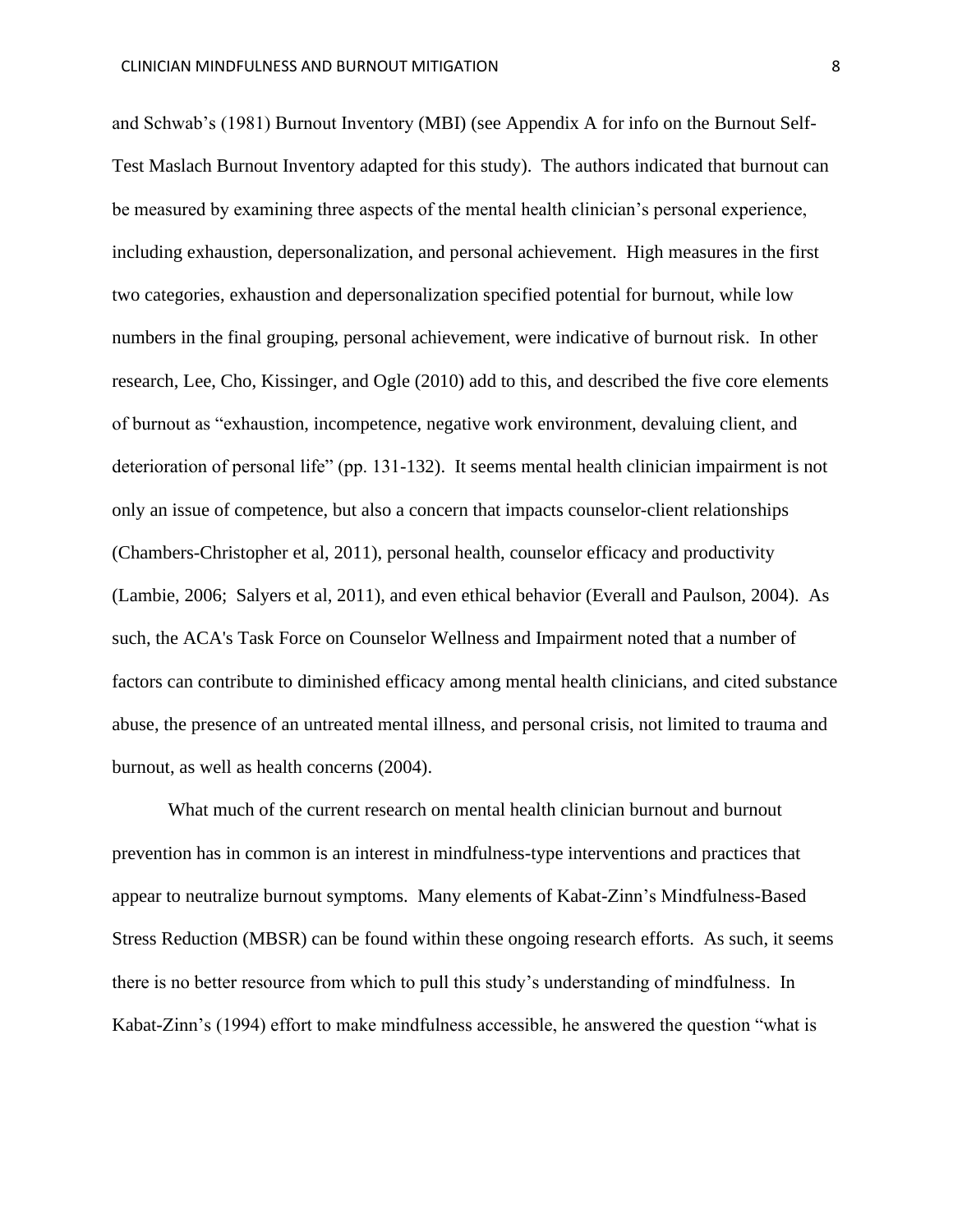mindfulness?" by noting that it involves questioning and remaining in the present moment, this was summed up succinctly, stating that, "Most of all, it has to do with being in touch" (p. 3).

Thus, it seems, there are many ways an individual can practice mindfulness; current research reflects this with hundreds of articles dedicated to the study of mindfulness practices, which examined the effectiveness of mindfulness exercises such as yoga and journaling, and strrove to understand the usefulness of such practices through the lens of physical, cognitive, emotional, and spiritual perspectives. For the purpose of this literature review, varying forms of mindfulness activities were examined, covering four basic areas of practice: (a) Visual-Focused Approaches, encompassing visualizations, guided imagery and focused-attention; (b) Spiritual Methods, including varying forms of spirituality and prayer (i.e salat); (c) Other Language-Oriented Pursuits, such as gratitude expression, and journaling exercises; and (d) Movement-Based Mindfulness, which involves yoga, tai chi, and qigong, and incorporates breathing exercises, body scan, and acupoint pressure. Much overlap can be found among these categories (e.g. gratitude expressed through prayer, breathing exercises incorporated into yoga); such classifications were designed expressly for the purpose of discussing commonalities within the research regarding mindfulness and burnout-symptom reduction.

#### **Visual-Focused Approaches**

Guided imagery, and focused techniques, according to Utay and Miller (2006), are practices that stretch back to the beginning of civilization; citing the utilization of such customs in ancient religious traditions. Practical applications of visual-focused mindfulness approaches within the treatment setting are not so new wave either, as the authors noted the practices' prevalence among some of psychotherapy's forefathers (e.g., Freud and Wolpe). The efficacy of guided imagery and focused techniques as a part of treatment has garnered much attention in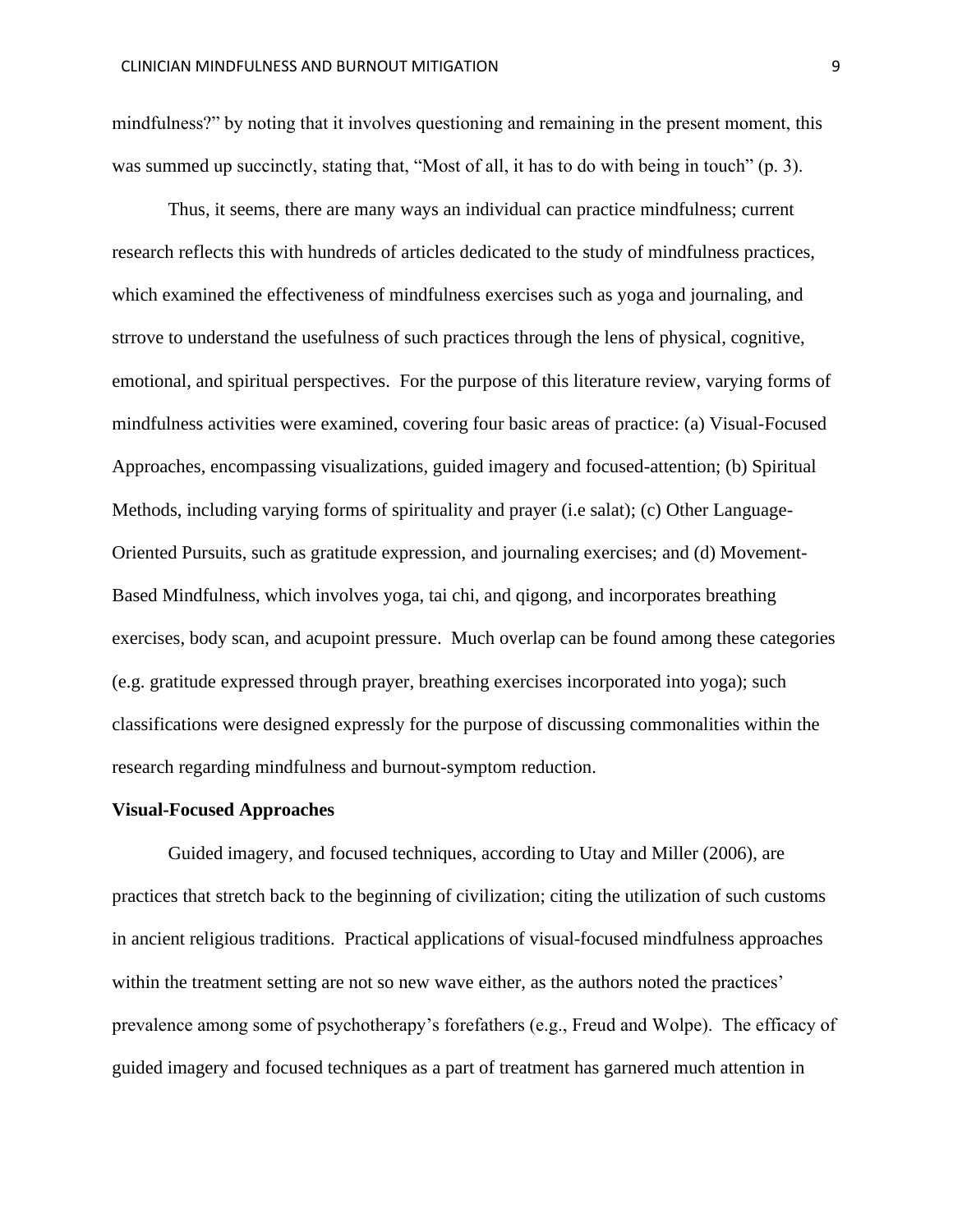recent decades with research concentrated on the stress-reducing properties of the practices as well as the potential benefits for cognition and emotional regulation (Lippelt, Hommel and Colzato, 2014). Guided imagery incorporates visualization and imagery suggestions, and can be utilized in problem-solving, according to Utay and Miller, so as to picture various strategies and the resulting implications. Focused attention comprises of meditating on an object and/or fixating on one's breathing or body sensations. Whereas open monitoring is more expansive, according to Lippelt and co-researchers, a monitoring state that involves "remaining attentive to any experience that might arise, without selecting, judging, or focusing on any particular object" (2014, p. 1). All approaches discussed here, according to their researchers, have evidence-based merit within the treatment setting.

#### **Spiritual Methods**

The number of individuals who do not practice organized religion has increased in United States (US) with 16 percent of the population referring to themselves as non-religious in 2007, increasing to 23 percent in 2015 (Pew Research Center). Still, research indicates that spirituality continues to be an important component of counseling and therapy. A Morrison, Clutter, Pritchett, and Demmitt (2009) study found this to be true with counselors rating spirituality as an acceptable, effective, and important component of therapy. At the same time, it seems the counseling profession struggles to incorporate this as a wellness intervention within treatment, as only half of those surveyed within the Morrison et al. study reported that they integrate spirituality into their work. Noting spirituality as a component of wellness, Myers and Williard (2003) argued that religious values have a place in counselor education programming. With a broad approach, including God, higher power, and other cultural traditions, the same researchers indicated that counseling students might be better prepared to holistically incorporate religion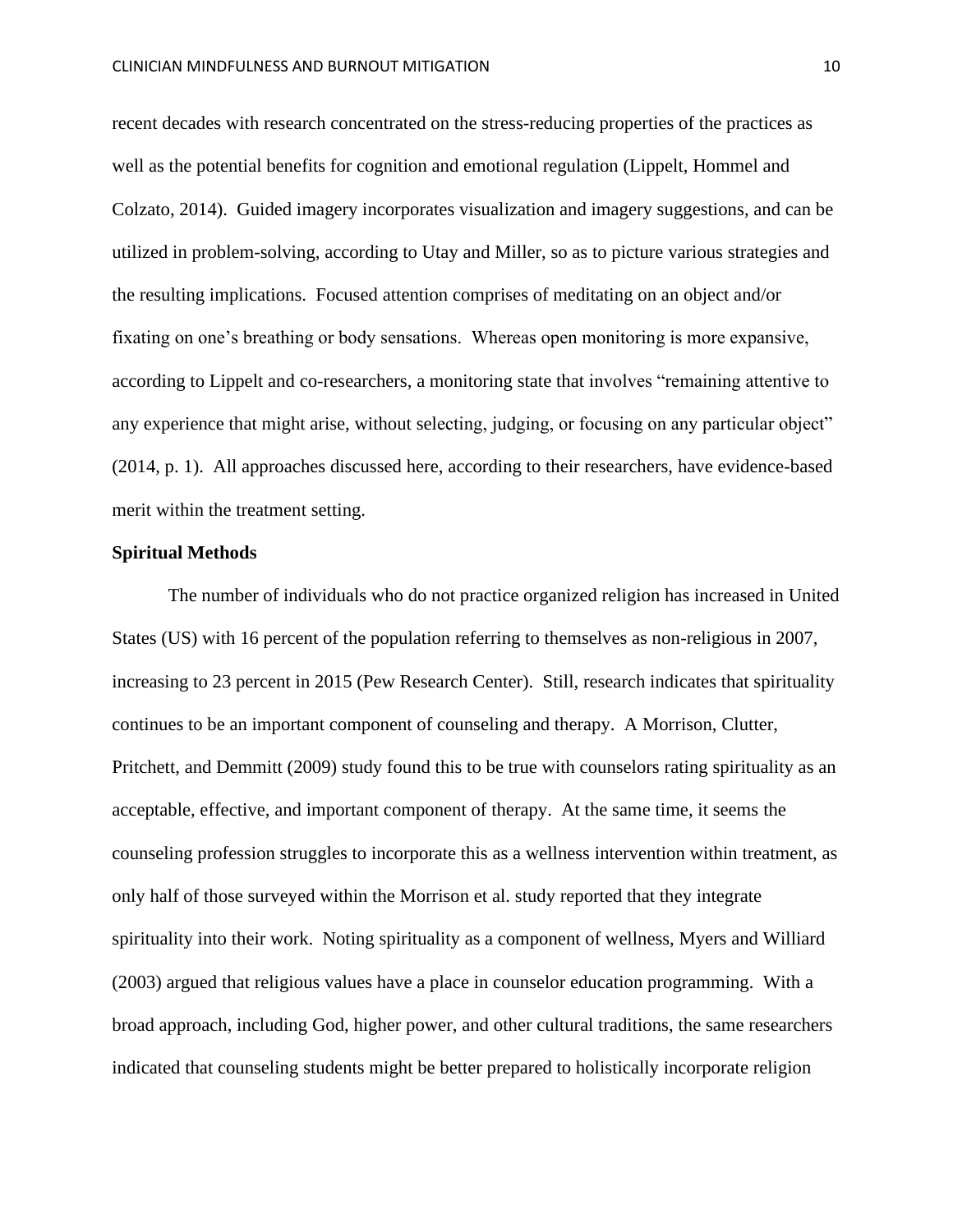and spirituality within treatment in order to meet the unique needs presented by their clients. From prayer, worship, salat and evening vespers, to mantras and compline, there are a number of mindful salutations that go along with religious and spiritual practice. As a part of multicultural awareness, Al-Krenawi and Graham (2000) noted that mental health clinicians must come from a place of understanding when it comes to their client's spiritual practices, not only to incorporate these into sessions, but also maintain attentiveness to client values.

#### **Other Language-Oriented Pursuits**

Linking the growing practice of gratitude to the emergence of positive psychology, Young and Hutchinson's (2012) research endorsed the inclusion of grace and goodwill (towards self and others) within therapy. The results are profound; people who practice gratitude reported improved well-being and happiness, relationship satisfaction, and improved sleep (Young and Hutchinson, 2012). While the researchers noted that these may be a mechanism of positive reframing, they touted gratitude as a protective factor, finding that those who incorporate gratitude into their lives are less at risk for both "internalizing" and "externalizing disorders" (Young and Hutchinson, 2012, pp. 103-106). In addition, they identified several means for incorporating gratitude into individual's lives, such as visual reminders and journaling.

Indeed, journaling and creative writing can be powerful instruments in the counselor selfcare tool kit (Warren et al, 2010). As an outlet for compassion fatigue, Warren and coresearchers argued that "monitoring well-being is an ethical imperative"; this further underscores the impairment components of the ACA's Code of Ethics (2012, p. 111). The researchers asserted that writing allows for expression of the counselor's experience, a nonjudgmental, inthe-moment examination of thoughts and emotions; the very definition of mindfulness. Through journaling, an activity often assigned by mental health clinicians to their clients, the therapist can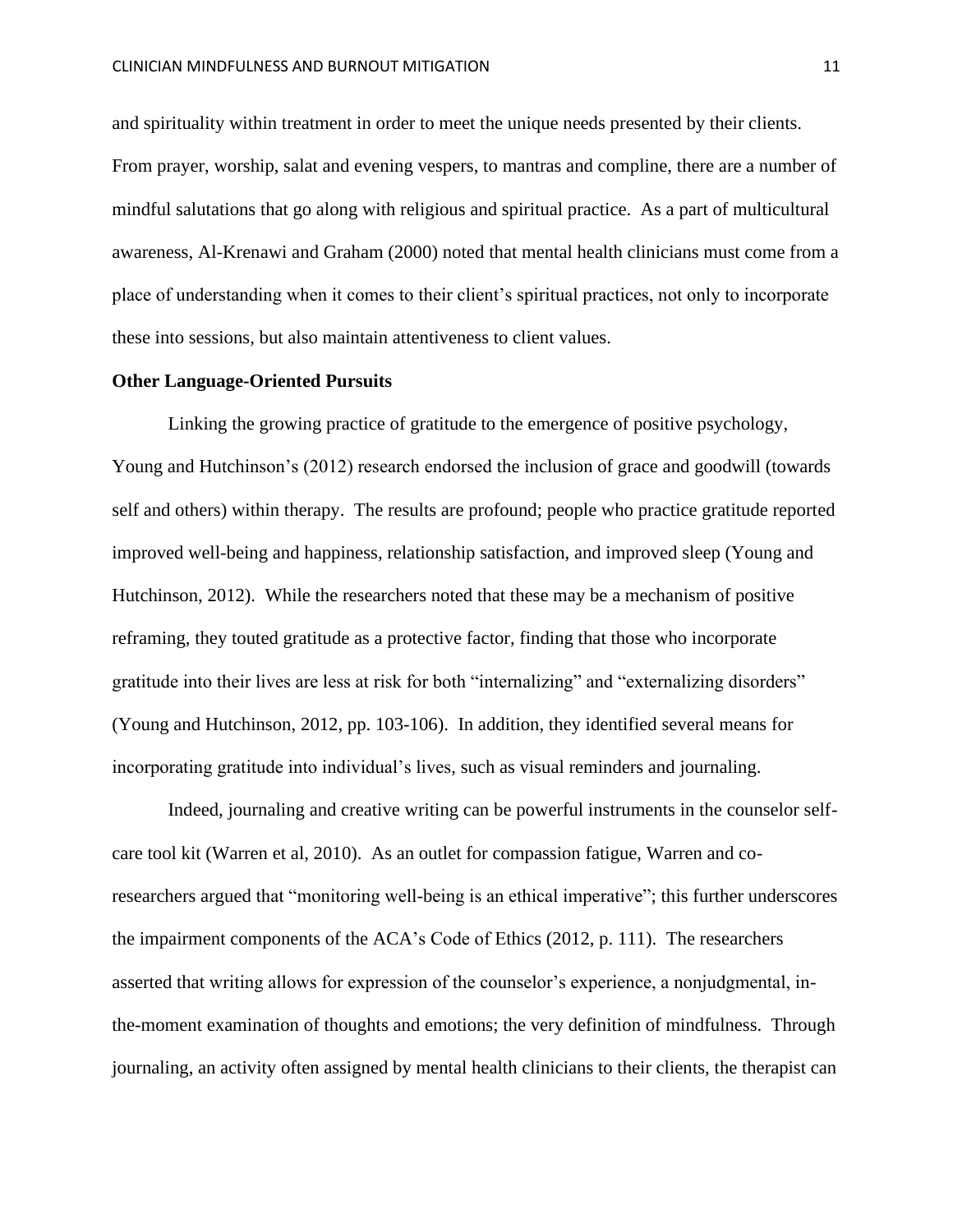increase his/her own awareness and give words to the sometimes challenging work of the helping professional.

#### **Movement-Based Mindfulness**

The benefits of yoga, qigong, and tai chi have long been touted for their stress-reducing benefits. Further, Schmalzl, Crane-Godreau, and Payne (2014) noted the expanded benefit of reducing mental illness symptoms. Moreover, evidence from the field of positive psychology noted a correlation between the practice of yoga and perceptions of wellbeing (Ivtzan and Papantoniou, 2014). While much debate surrounds the elements of yoga practice that result in this experience (i.e. focused breathing, poses), Ivtzan and Papantoniou (2014) cited a holistic perspective, stemming from self-discipline, expanded awareness, and gratitude, without downplaying the subjective experience of the individual practicing yoga. This is an important piece in the overall prevention of mental health clinician burnout, according to Valente and Marotta (2005), who noted the ability of yoga practice to slow one down; an antidote, they note, to the high-stress, high-demand life of the psychotherapist.

Mindful breathing is a staple of mindfulness practice, and is often used in conjunction with walking meditation and body scans and slow movement exercises such as yoga, qigong, and tai chi. Mindful breathing has also long been an accepted component of stress-reduction and pain-control (e.g., Lamaze); yet, emotional regulation is another potential benefit of the slow breath practice (Arch and Craske, 2006). As such, mindful or focused breathing is a constant in many mindful-type practices, in which the individual expands beyond shallow breathing into long, deep, controlled belly breaths. When incorporated into an education program for undergraduate students planning to enter the helping profession, Newsome and co-researchers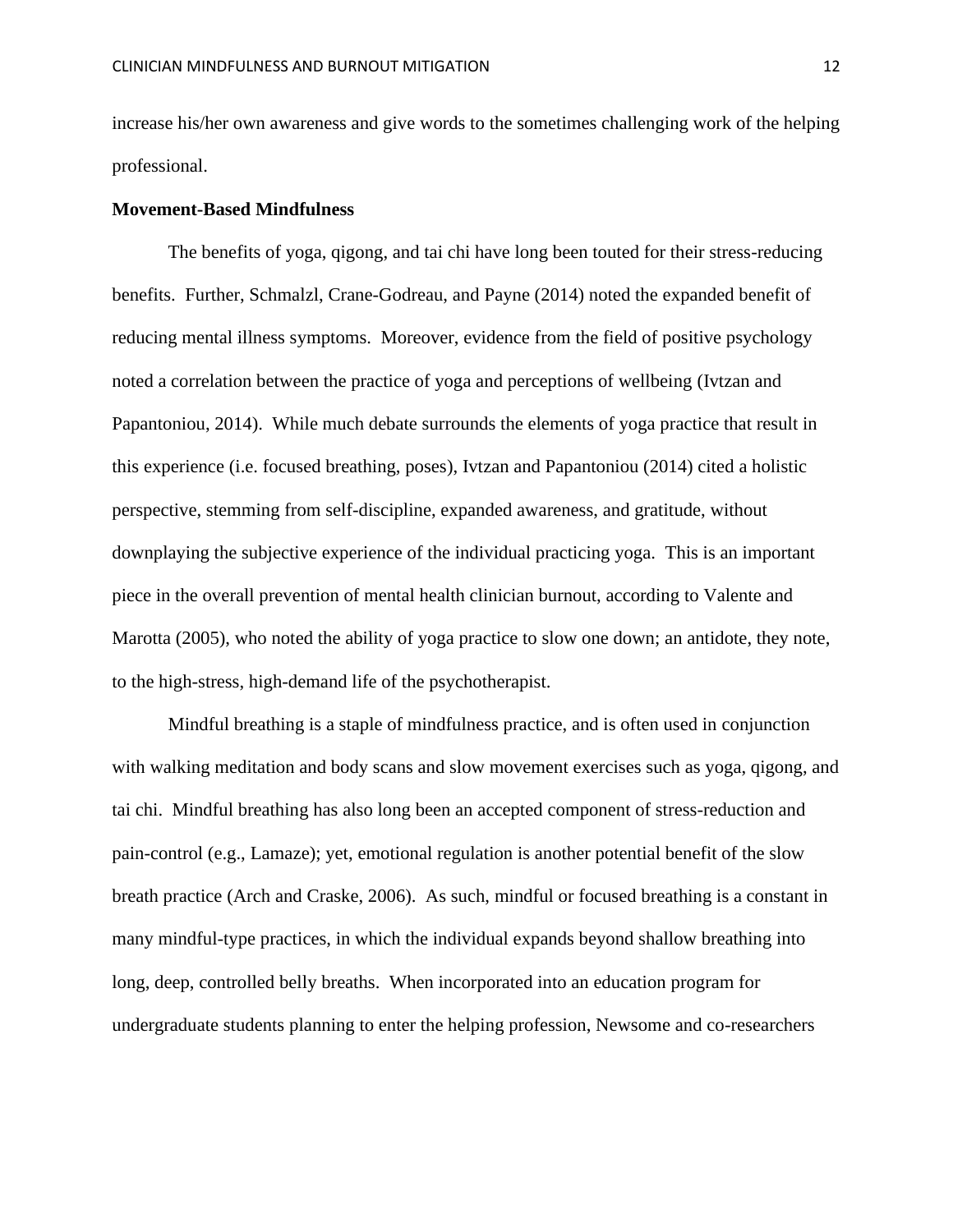(2012) found that these same mindfulness practices resulted in increased awareness, reduced stress, and improved self-compassion; vital self-care elements for the mental health clinician.

Last, this review of mindfulness approaches examines acupoint pressure and stimulation. Beyond the realm of energy psychology, this practice is not without its naysayers, with many devaluing practices, such as tapping, as viable treatment interventions. Tapping, according to Feinstein (2010), involves the manual, vigorous, repetitive prodding of "acupuncture points (acupoints) which are believed to...send signals to the exposure-aroused limbic system that…reduce limbic hyperarousal" (p. 3). Evidenced-based research on this mindfulness modality is scant; however, with increasing emphasis on tapping as a possible solution to the physiological arousal symptoms of Post-Traumatic Stress Disorder (PTSD), acupoint stimulation is gaining attention. While the reported benefits of this rhythmic striking exercise continue to accrue, Feinstein (2012) noted that the key to this practice is the expression of feelings, problems, and perceptions at the time of the tapping. As a stress-disorder intervention, acupoint stimulation appears to be a mindfulness practice that enables an individual to distance one's self from distressing cognition and silence anxious thoughts.

#### **Mindfulness, Empathy, and Stress Reduction**

Empathy is defined by Birnie, Speca, and Carlson (2010) as "accurately imagining another's viewpoint…[along with] the corresponding emotions" (p. 360). This empathetic experience is a vital component in the therapeutic relationship and at the very heart of Carl Rogers's (1957) necessary and sufficient conditions of the Person Centered approach to counseling. Empathy, however, may be compromised in the burned out or impaired clinician. In contrast, a search of current literature on the topic of empathy sprouts numerous studies on the positive impact of mindfulness practices on self-compassion (Bernie et al. 2010; Patsiopoulos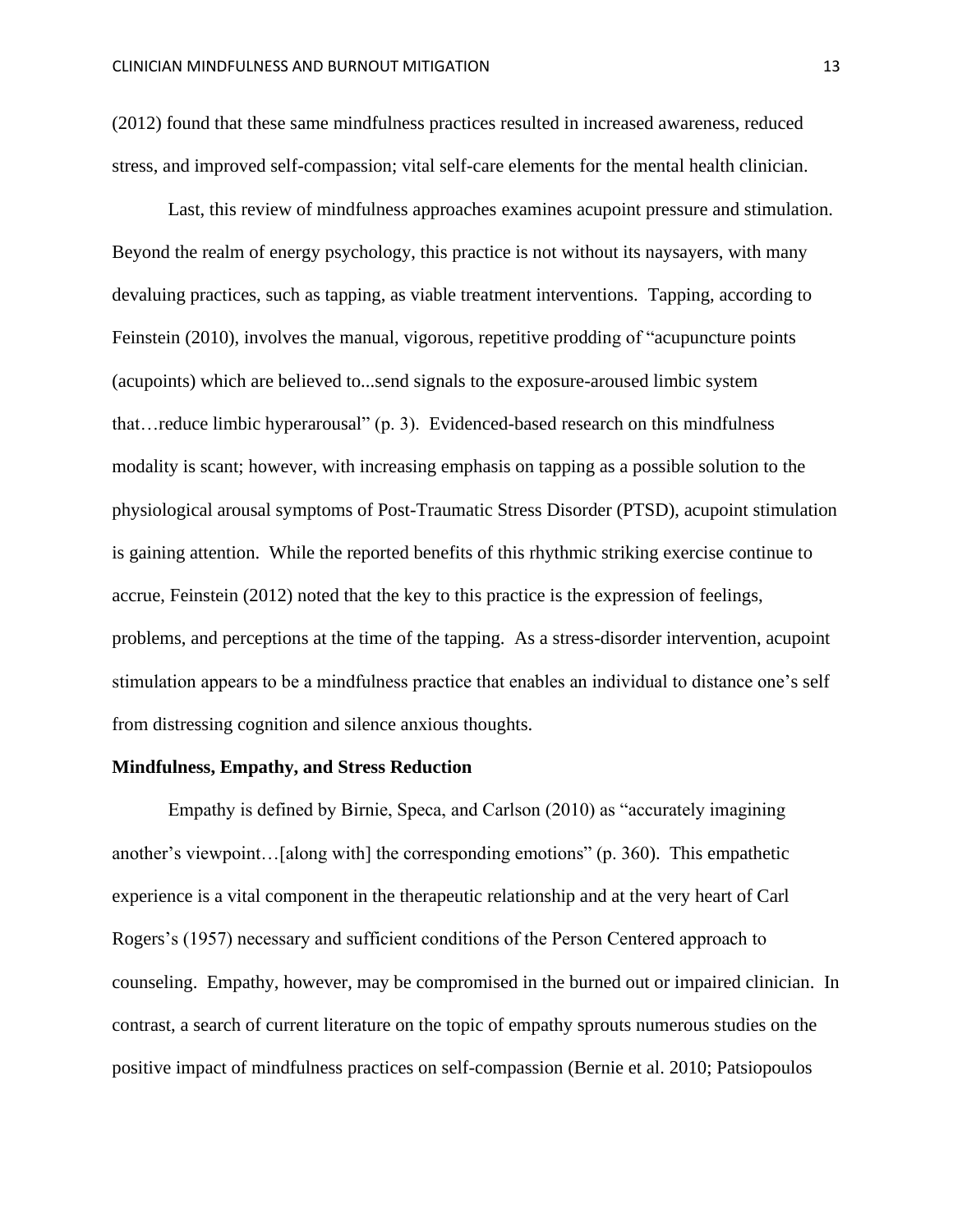and Buchanan, 2011), empathy (Bentley-Greason and Cashwell, 2009; Block-Lerner, Adair, Plumb, Rhatigan, and Orsillo, 2007), awareness (Chambers-Christopher et al, 2011), and stress reduction (Shapiro et al, 2007), both inwardly and outwardly expressed. These studies examined both general populations and mental health professionals and reported measurable effects of the practice of mindfulness, including Mindfulness-Based Stress Reduction (MBSR), within these populations. Specifically, Shapiro and collaborators' (2007), who work with mental health therapists in-training, noted diminished stress and anxiety, as well as growth in selfcompassion/empathy following a ten-week MBSR program. There are many components in this practice of mindfulness and stress reduction that merit a part in professional self-care, which are not limited to acceptance (Block-Lerner et al, 2007) and emotional regulation (Shapiro et al, 2007). Further, Bentley-Greason and Cashwell's (2009) research indicated that these practices lent themselves to self-efficacy, in that mental health clinicians who practice mindfulness tend to be more self-aware and in-tune with the therapeutic relationship.

#### **The Impact of Mindfulness Practice on Clinician-Client Relationships**

This review of current literature confirms the efficacy of mindfulness practices among mental health clinicians as well as growing interest in the implications of mindfulness on the counselor-client relationship. What information is available within this area of study, points to promise in the practice of mindfulness within the clinical setting, promoting therapeutic alliance and counselor presence, acceptance, and awareness (Chambers-Christopher et al, 2011). From the Counselor Education classroom to supervision, mindfulness practice among newer mental health clinicians appears to increase self-efficacy and reduce the risk of compassion fatigue in their work with clients (Schomaker and Ricard, 2015; Chrisman-Campbell and Chambers-Christopher, 2012). In training future mental health clinicians, Rothaupt and Morgan (2007)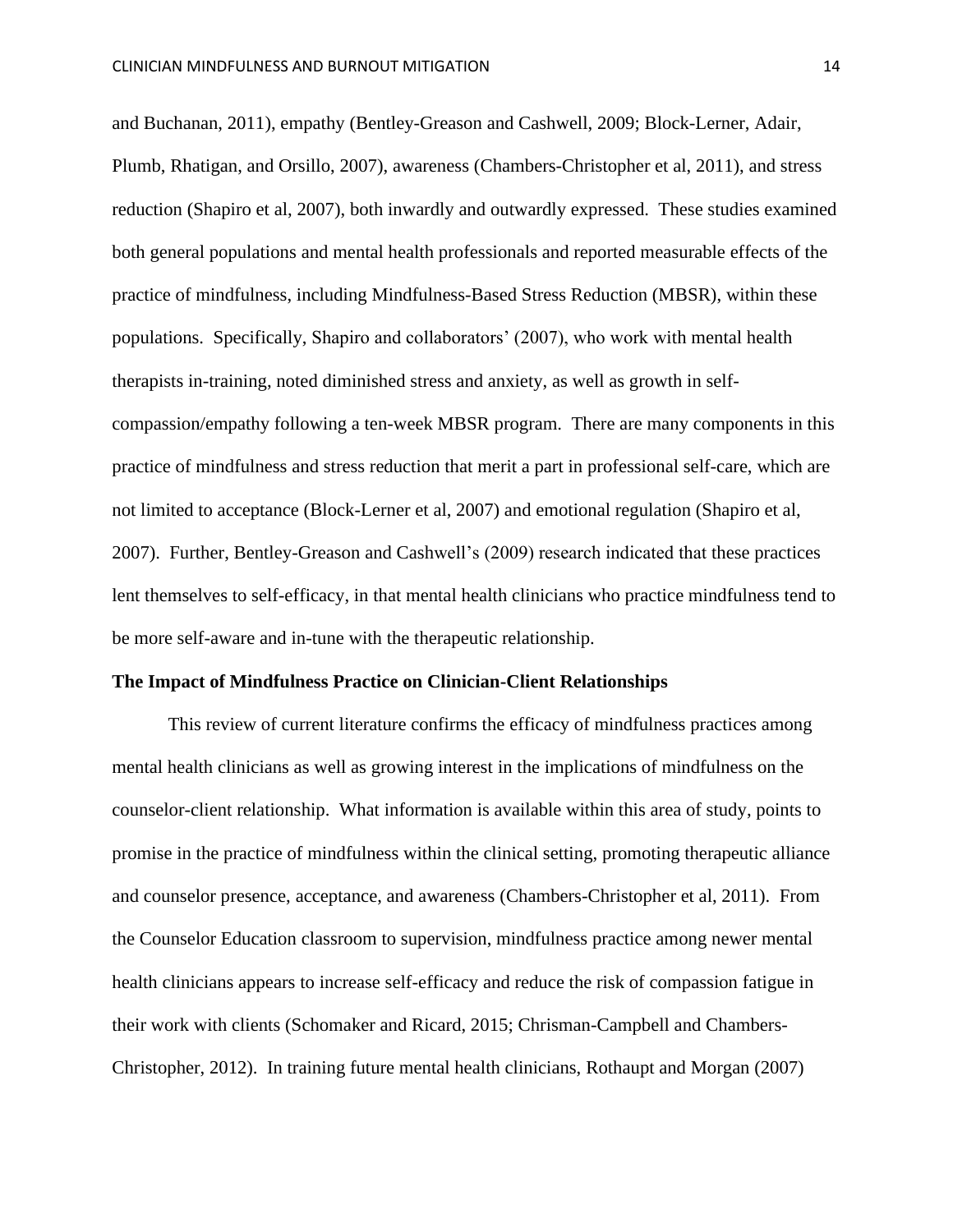emphasized that mindfulness has a place in the Counselor Education setting; as do Chrisman-Campbell and Chambers-Christopher (2012), who called for the inclusion of mindfulness in Counselor Education programming. In so doing, they cited longitudinal research in which counselors-in-training in an elective mindfulness course, reported increases in awareness, empathy, and attentiveness within the therapist-client relationship, with effects that lasted well into the duration of the seven-year study. In taking this research beyond the classroom, Chambers-Christopher along with Maris (2010) found that mindfulness-practicing students (counselors and psychotherapists) brought heightened self-awareness and reduced defensiveness to the supervisory relationship. Anecdotal evidence from Chambers-Christopher and Maris suggested that these clinicians just entering the mental health profession were able to quickly adapt and as a result, likely experienced less distress, putting them at a reduced risk for burnout. In studying the therapeutic relationship, Schomaker and Ricard (2015) found notable increases in counselor-client rapport despite the inexperience of the counselors-in-training studied within their research. That is to say, the beginner counselors within this study who received the mindfulness intervention, scored higher in attunement despite having less experience than the non-mindfulness-trained comparison group.

In sum, as awareness of mindfulness practices such as meditation and yoga have grown in recent decades, so too has researcher curiosity on the efficacy of mindfulness as a part of the therapeutic process in treatment. These theories and practices consider the counselor's use of mindfulness and the impact these efforts may have on practitioner wellbeing and burnout risk factors. A review of the literature available on this topic in the past two decades finds numerous studies that promoted the benefits of mindfulness and encouraged additional research into the efficacy and evidence-based status of these practices. Spanning counselor education graduate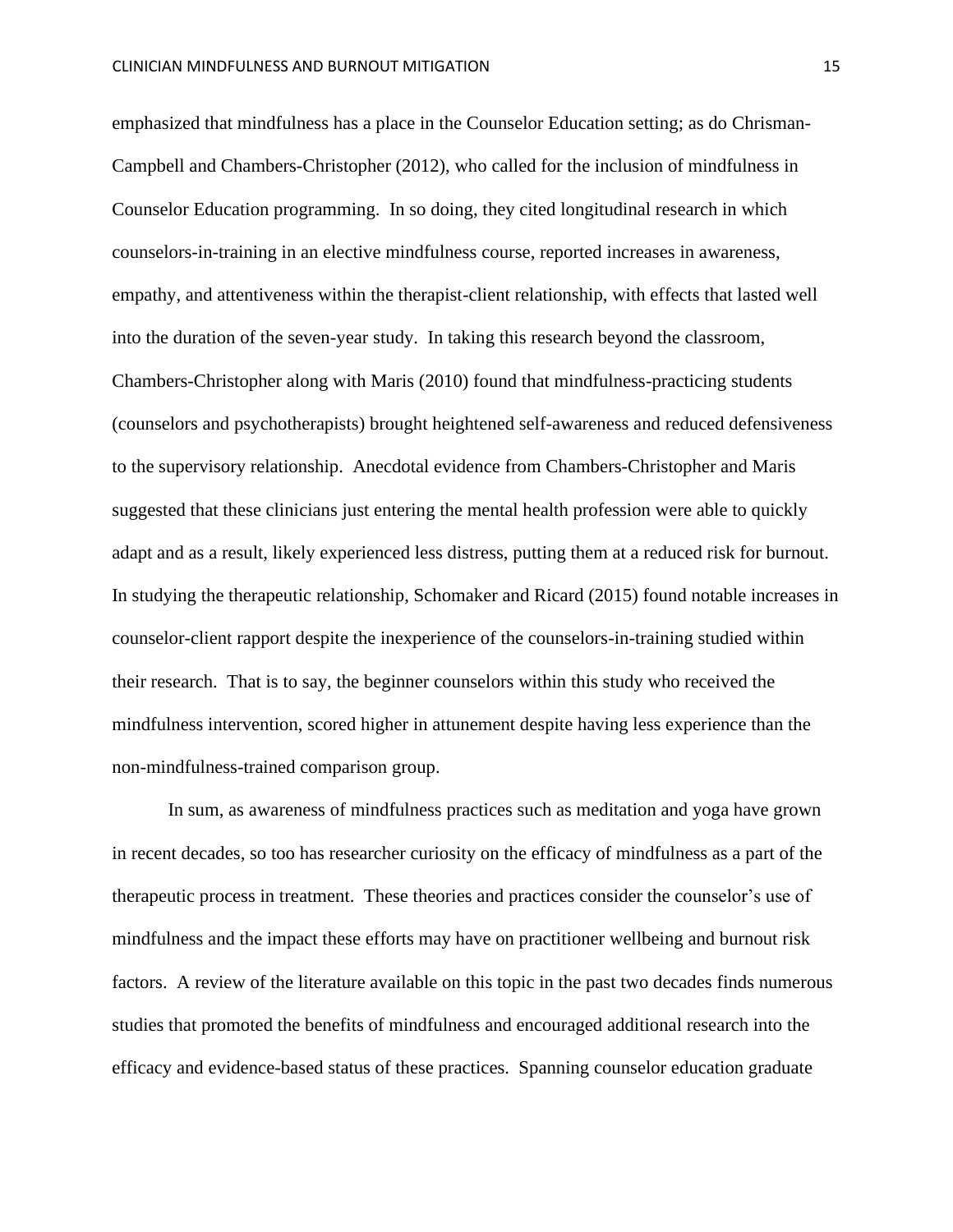programs, and continuing education credits and workshops, these researchers' findings boasted the benefits of mindfulness-type practices in increasing counselor empathy and compassion, work-satisfaction, and burnout prevention (Bentley-Greason and Cashwell, 2009; Sprang et al, 2007; Lambie, 2006).

## **Methodology**

The expectation of this qualitative research study was to learn more about mindfulness practices among mental health clinicians, burnout, and how these two factors might connect. Therefore, the qualitative research questions defining this study were:

1) How does the utilization of mindfulness impact mental health clinician practice?

2) How might this practice of mindfulness relate to counselor burnout?

Mindfulness has been purported to increase self-efficacy (Bentley-Greason and Cashwell, 2009), and thus, decrease burnout symptoms (Vilardaga et al, 2012). In an effort to assess the experiences of mental health clinicians, and the perceived relationship between mindfulness and burnout, qualitative interviews were proposed. Following Institutional Review Board approval, and the initial recruitment work, several methods were deployed to answer the research questions, including an initial survey sent to mental health clinicians to gauge for mindfulness practice, a qualitative interview of participants meeting the inclusion criteria, a follow-up survey in which subjects took the Burnout Self-Test of the Maslach Burnout Inventory (1981), and a week-long review period in which participants and two external judges, were asked to triangulate the data, assessing for the validity of the themes uncovered in the research.

## **Role of the Researcher**

The principal investigator (PI) in this research, presents as a second year Graduate Counselor Education student, pursuing Licensed Professional Clinical Counselor credentials via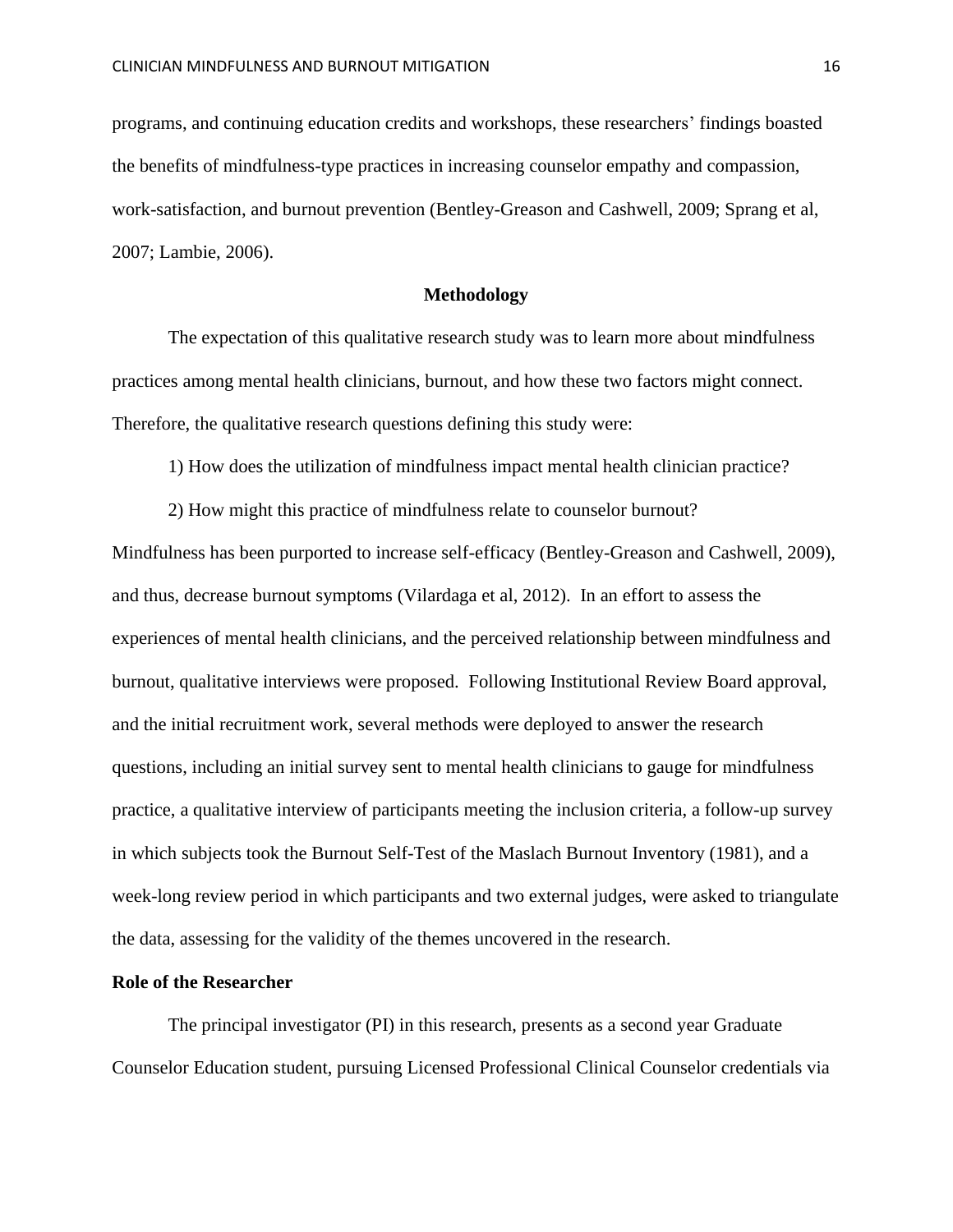a Council of Accreditation of Counseling and Related Educational Programs (CACREP) recognized program at a Midwestern public university. The PI was supervised by a faculty member within the Counselor Education program. At the onset of this research endeavor, the researcher presented with two years of clinical work as a licensed substance abuse counselor in the state of Wisconsin. It is through this work that the researcher became familiar with a number of local and regional programs to support clients. It is through this community awareness, and enhanced within the Practicum/Internship phase of her degree pursuit, that this researcher became acquainted with several practicing clinicians, many of whom were ultimately invited to be a part of this research. In addition, the PI credits professors' and Practicum/Internship clinical supervisor's emphasis upon self-care as a tremendous source of inspiration for interest in this topic.

While becoming familiarized with mindfulness through ten years of sporadic yoga practice, the researcher also notes the inclusion of this topic in her Bachelor's level work through a Midwestern private university, where mindfulness was promoted as a clinical intervention for substance use disorders. Acceptance and Commitment Therapy reinforced the potential usefulness of mindfulness in clinical work. The PI acknowledges this therapy, and its emphasis on values, as a likely influence upon her research work, and the lens through which she views her findings and research themes. Further, this researcher admits to her own growth in mindfulness utilization over the course of her practice and education, seeking additional information and research into its efficacy within the therapeutic setting, and practicing mindfulness skills as a means to center and relax. The PI's preferred methods of mindfulness include yoga, gratitude exercises, visualizations, and mindful journaling. As a result of her interaction with the mental health clinicians featured in this research, she is taking on new forms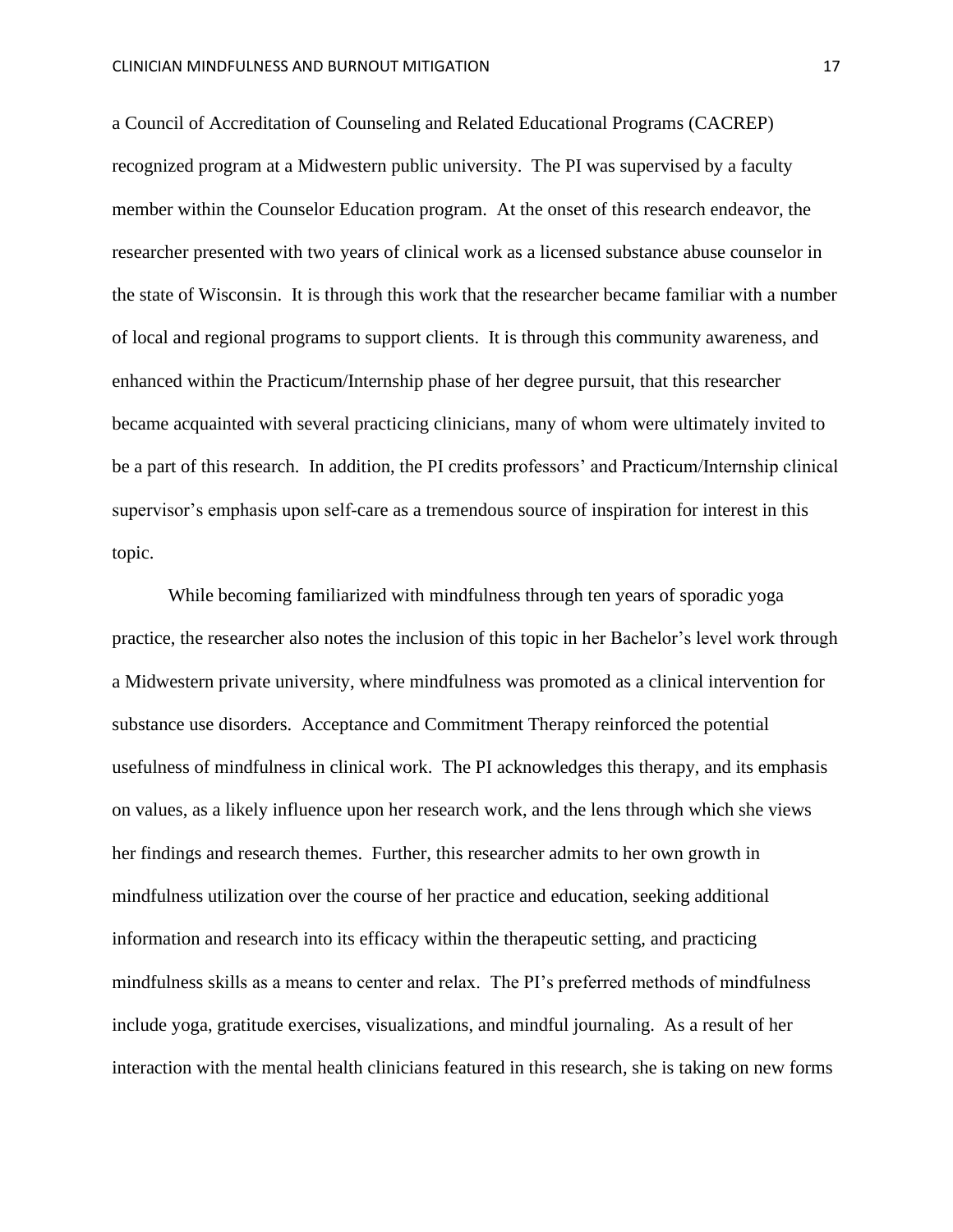of mindfulness promoted by these participants, including focused breathing, mindful driving, and other bodily-focused mindfulness practices.

#### **Sampling and Recruitment Method**

Following an in-depth review of recent literature on mindfulness and mental health clinician burnout, a research design was presented for approval by the Institutional Review Board where the PI attends graduate school. The next step in this endeavor was to seek out potential participants who practice as mental health clinicians. Licensed graduates from the researcher's university's Counselor Education Department, supervising clinicians engaged with the university's internship program, as well as familiar mental health practitioners working within the region were sought. These interested professionals were then asked to refer additional clinicians to the student researcher; deploying snowball sampling in accumulating participants for this research. Internship students, clinical supervisors, and professional relationships were tapped for mental health clinicians (i.e., mental health counselors and therapists, substance abuse counselors, social workers, and others currently practicing in the mental health field) willing to participate in this study.

A list of 31 possible individuals was collected and each was given a corresponding identification number. Potential participants were then contacted via email with an initial letter probing for interest in the research project (see Appendix B for solicitation letter samples). One week later, a follow up letter requested participation in the study, directed clinicians to a Qualtrics survey that assessed for individual mindfulness practices and willingness to engage in the interview portion of the research (see Appendix C for initial questionnaire sample). Follow up letters were sent at intervals of two and three weeks, pursuing non-responding members of the possible participants' list, again directing them to the Qualtrics survey. The initial questionnaire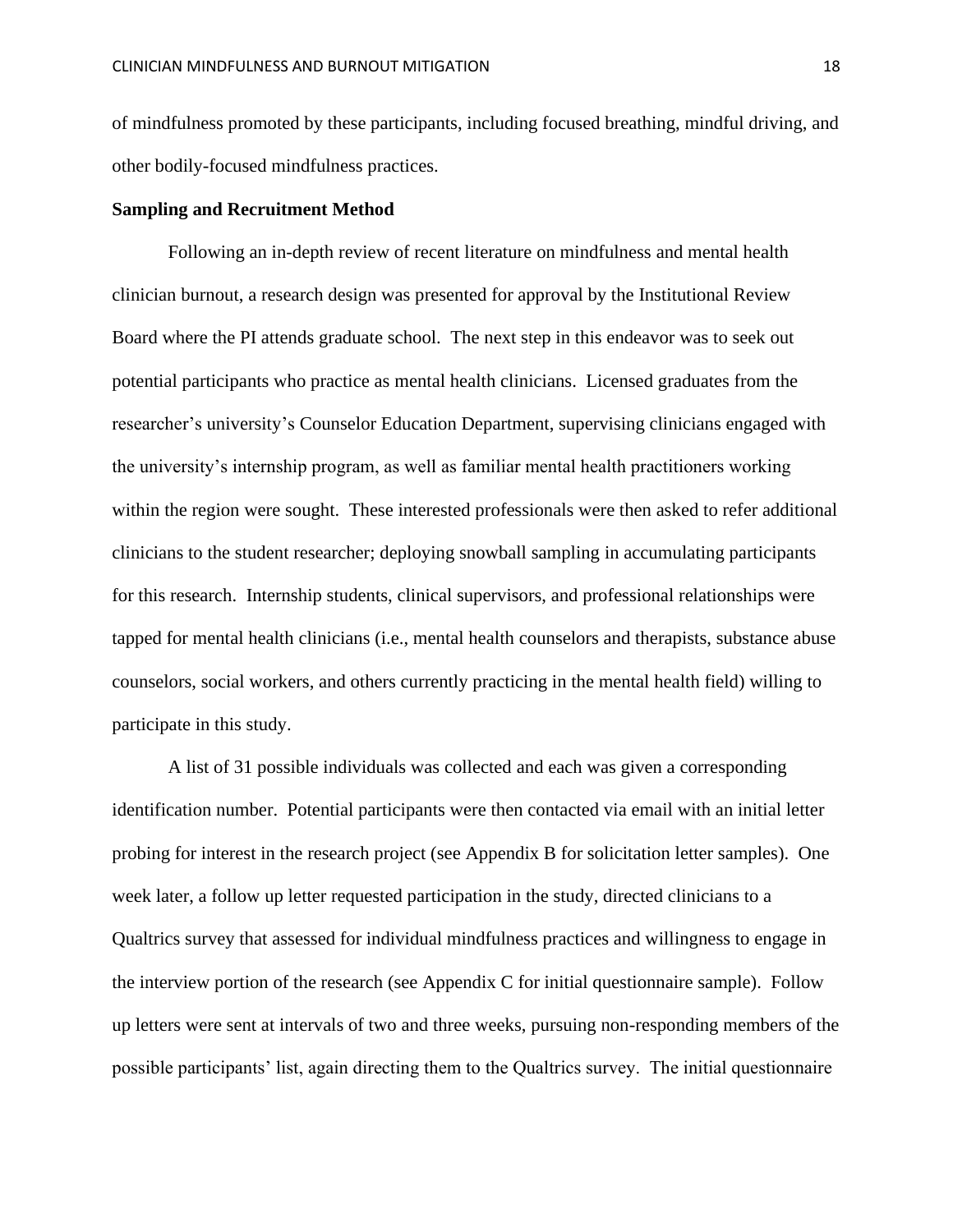netted 21 responses with a total of 12 participants who agreed to continue on to the qualitative interview portion of the study. Of those, ten completed the qualitative interview and follow up survey.

**Inclusion and exclusion criteria.** Inclusion criteria was set to include mental health clinicians, identified as social workers, counselors, therapists, psychologists, and psychotherapists, currently working in the mental health and/or substance abuse treatment field. Education requirements were set at a minimum of a Bachelor's degree for this research. Individuals not currently practicing in the mental health and/or substance abuse field were excluded; as were those not currently holding a minimum of a Bachelor's degree. Potential participants not currently holding licensure by their state of practice (e.g., the State of Wisconsin) had initially planned to be excluded from the research; however, due to limited response, non-licensed mental health workers, including degree-holding Behavioral Health Specialists were included in the study so as to ensure a well-rounded pool of practicing participants currently engaged in mental health work. To that end, exclusion criteria was firm on disqualification of individuals whose licensure was listed as currently in jeopardy due to ethical complaints or violations.

#### **Instrumentation**

Qualtrics, an online survey software was utilized to gather subjects' questionnaire responses for an original demographic questionnaire and for the Maslach Burnout Inventory, bookending the research at the beginning and end of the study respectively.

**Demographics questionnaire.** The initial questionnaire, posted for exclusive participant use, was the survey that gauged for education, practice, licensure, and current mindfulness utilization, as well as willingness to participate in the qualitative interview portion of the study.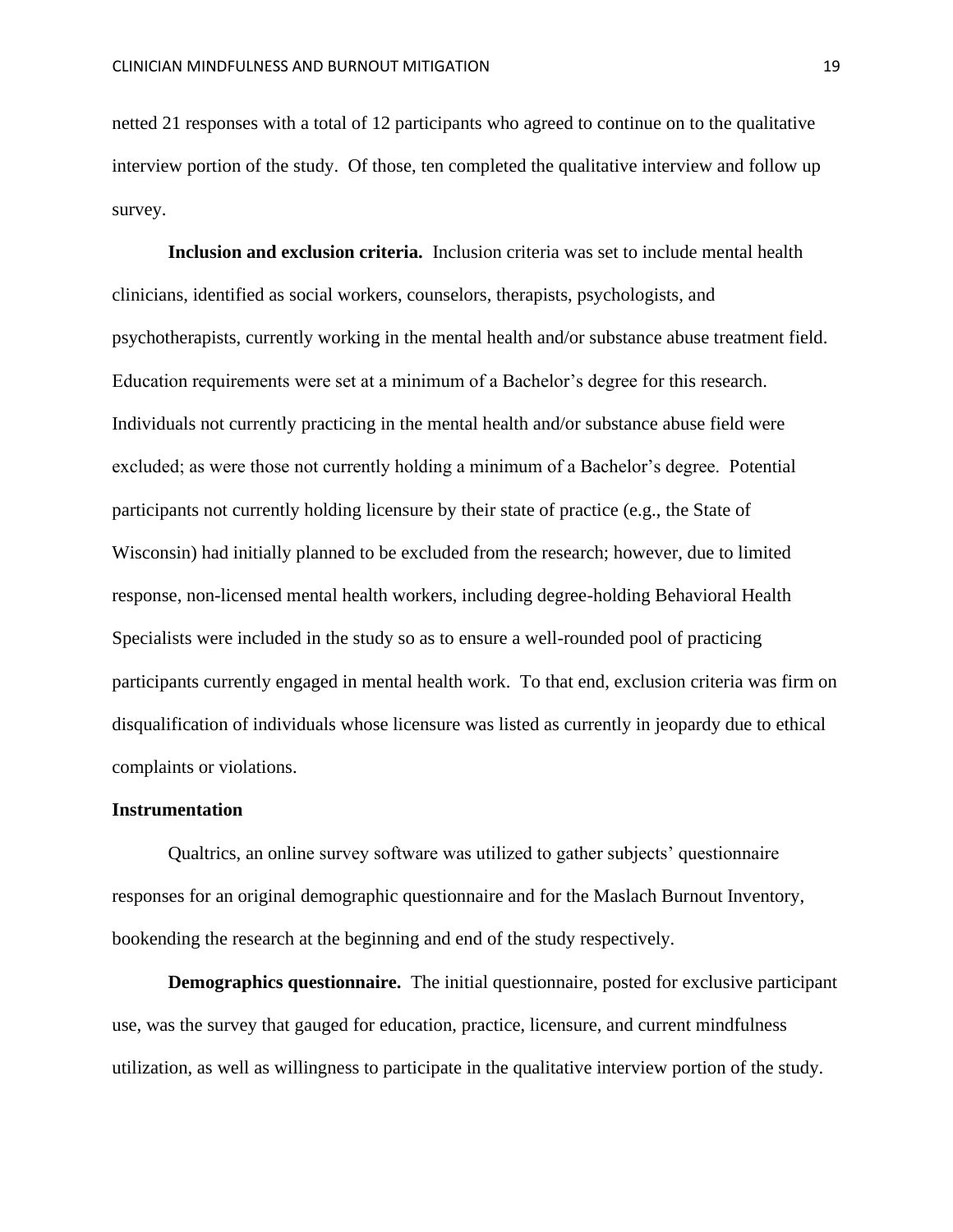The primary considerations that guided the creation of this survey were informed by the review of current literature on the topics of mental health clinician burnout and mindfulness practices. This demographics assessment was further established by the inclusion/exclusion criteria identified above. The PI's expectation was to be able to first, identify currently practicing mental health clinicians, in good standing, that might be willing to participate in the qualitative interview portion of the study. Further, the researcher's goal was to conduct an initial assessment of each participant's current mindfulness practice; gauging for education and/or training in a specific mindfulness exercise, the type(s) of mindfulness currently utilized by the mental health professional, and the quantity of time spent in-practice of their preferred mindfulness activities each week. Next, the aim of the survey was to evaluate the clinicians' use of mindfulness in their clinical practice and which mindfulness exercises made the leap from personal practice to implementation in the clinical setting. Finally, the questionnaire asked the survey-taker whether they were willing to extend their study participation into the qualitative interview phase of the research, at which point the participant was directed to provide contact information.

**Maslach Burnout Inventory survey.** The second, and final survey, was an adapted version of the Burnout Self-Test of the Maslach Burnout Inventory (1981). The burnout inventory was utilized within this study in order to get a snapshot of individual burnout symptomology so as to compare these measurements with the themes unearthed within the mindfulness utilization exploration. The Maslach Burnout Inventory (MBI), according to its creators, is designed to assess whether an individual (within the helping professions) may be at risk for burnout. The assessment pulls from three areas in order to measure burnout criteria; these are exhaustion (labeled as burnout), depersonalization, and personal achievement. The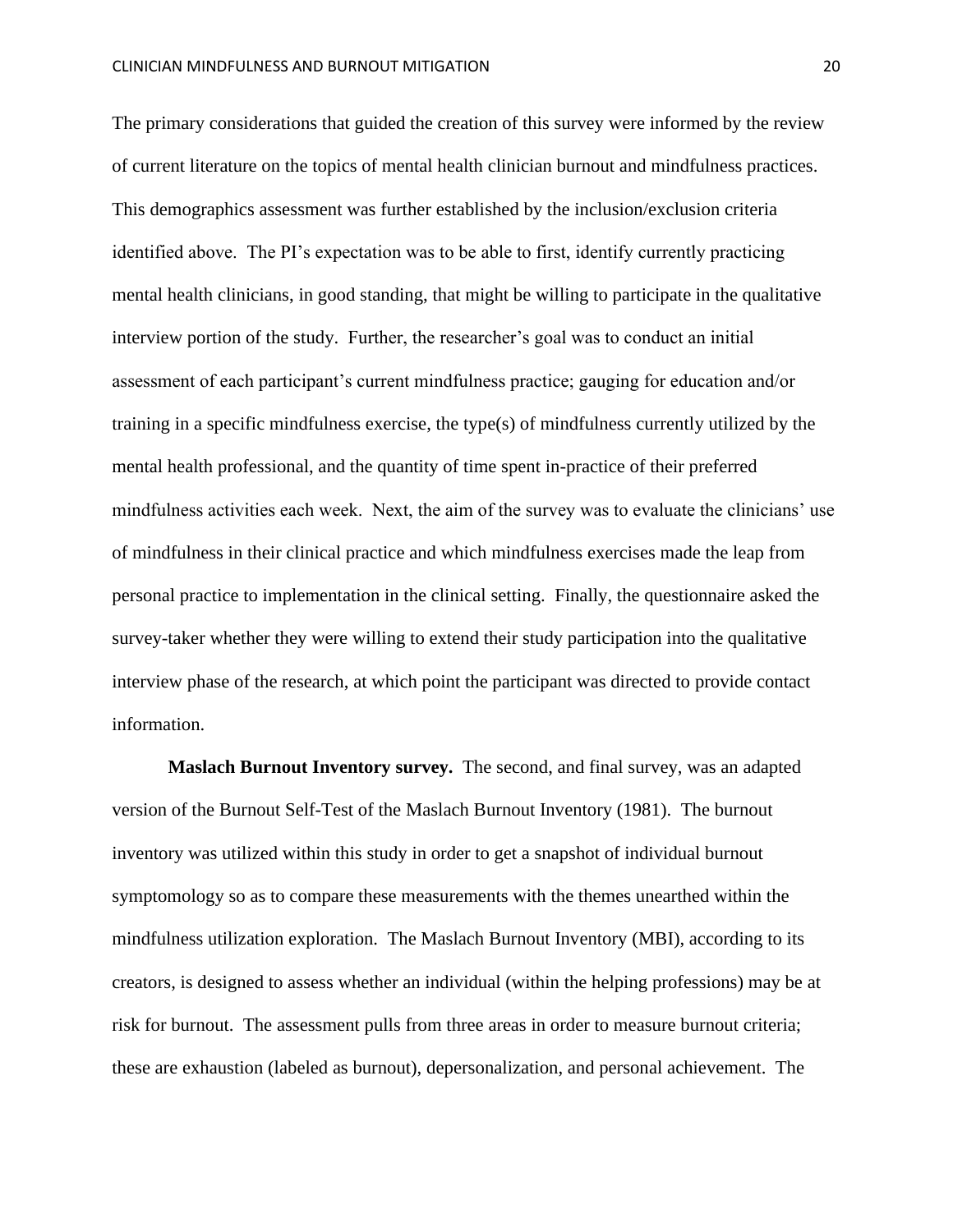directions on the survey note that a high score in the first two areas (exhaustion/burnout and depersonalization) and a low score in the last unit (personal achievement) may suggest burnout. While the two available reviews of the MBI from the Buros Center for Testing emphasize some of the shortcomings of the assessment, the overall findings of Fitzpatrick (2005) and Wright (2005) find the MBI to be adequate in its measurements. Primary concerns cited by the two reviewers lie with the assessment's moderate reliability (Fitzpatrick) and the untested viability of the MBI with culturally diverse populations (Wright). At the same time, the assessment gets high marks for internal consistency; although Fitzpatrick states, "evidence for validity is not strong", while simultaneously noting that the assessment, nonetheless has merit for its purpose (2005, p.7). To the MBI authors' credit, in a final note, they emphasize that the assessment should not be utilized for "scientific analysis or assessment", indicating that the tool should be used instead to get a general understanding for one's potential for burnout concerns (Maslach et al, 1981, p.2).

#### **Procedure**

This study, following several rounds of planning and organization, was born from the themes unearthed in the literature review portion of the initial research proposal. From this, noting a need for more study of mindfulness as a component of burnout-prevention, two research questions surfaced: 1) How does the utilization of mindfulness impact mental health clinician practice?; and 2) How might this practice of mindfulness relate to counselor burnout? With the groundwork laid, a research plan was referred to the principal investigator's university Institutional Review Board (IRB). Once IRB conditions for human subjects were satisfied, participants were enlisted utilizing the snowball technique, pulling from a small, local network of clinicians and educators to fill out the ranks of the initial survey. An email blast was sent out to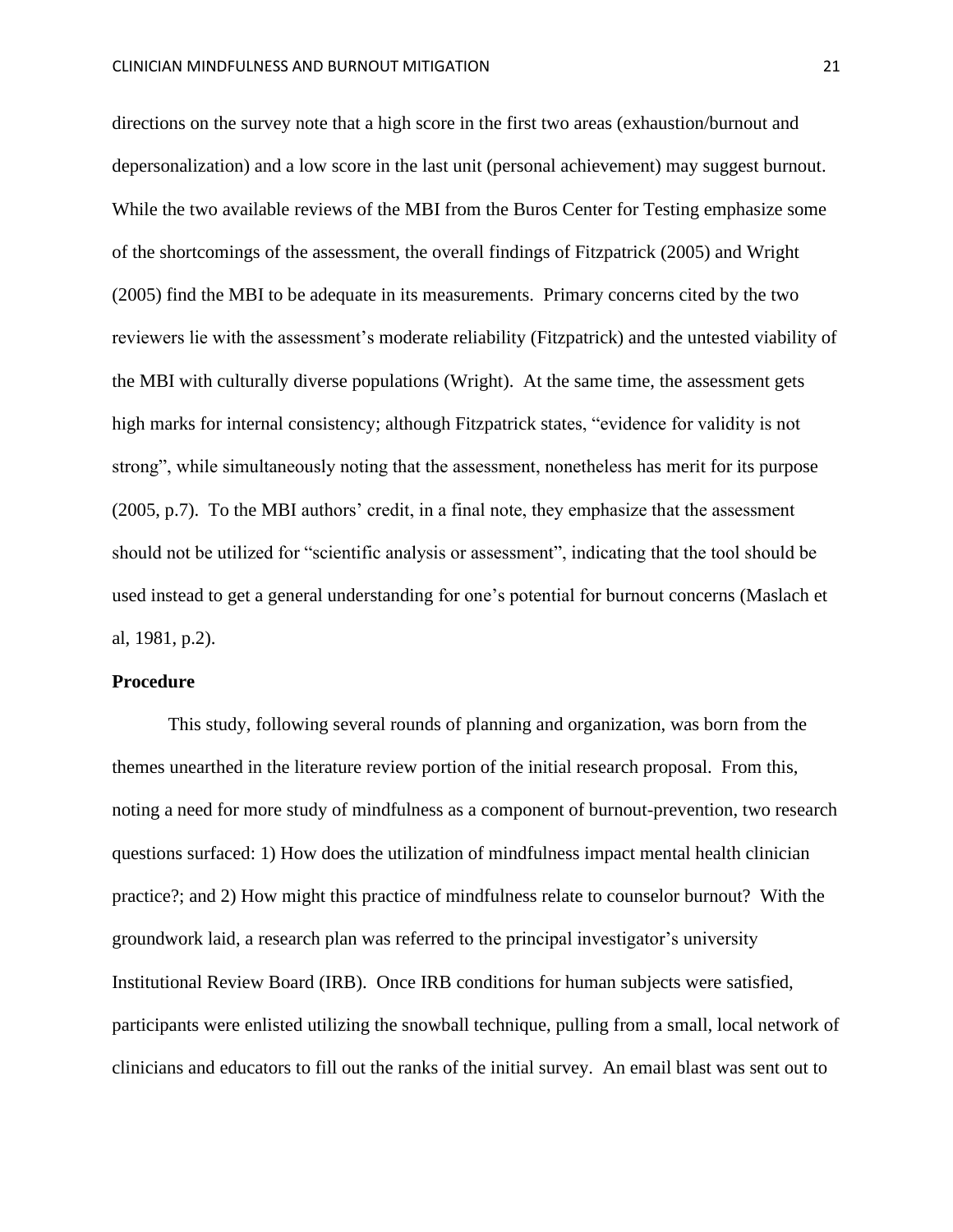all accumulated names, seeking individuals' interest in participating in a thesis research project studying the impacts of mindfulness on burnout among mental health clinicians. One week later, a second email followed, directing the pool of potential participants to a Qualtrics survey. The initial questionnaire assessed for basic demographic information, assessing education, licensure, and engagement in mindfulness practices. Within this survey, individuals were asked to share their personal contact information if they were willing to take their study engagement to the next level; of these, 12 clinicians indicated their interest in participating in the qualitative interview and follow up survey, with a total of ten completing the qualitative interview and final assessment process. Two participants that completed the demographics survey and indicated their interest in further participation, were unable to complete their study engagement, citing scheduling concerns, and personal conflicts.

Following the sample recruitment period, participants were contacted via email or phone (dependent upon individual preference indicated within the initial survey) and a date and time were scheduled to conduct the qualitative interview. The interview format utilized a set list of qualitative questions, probing for individual mindfulness practices and perspectives on the impacts of these (see Appendix D for the list of qualitative interview questions). The interviews were audio recorded and later transcribed. Immediately following each interview, participants were provided a link to the follow-up survey and completed the Maslach Burnout Inventory (1981) (see Appendix A for a sample of the Maslach Burnout Inventory adapted for this study). Names were removed from the data; then the audio recorded interviews and the Maslach Burnout Inventory scores were documented with assigned individual identification numbers in order to preserve confidentiality.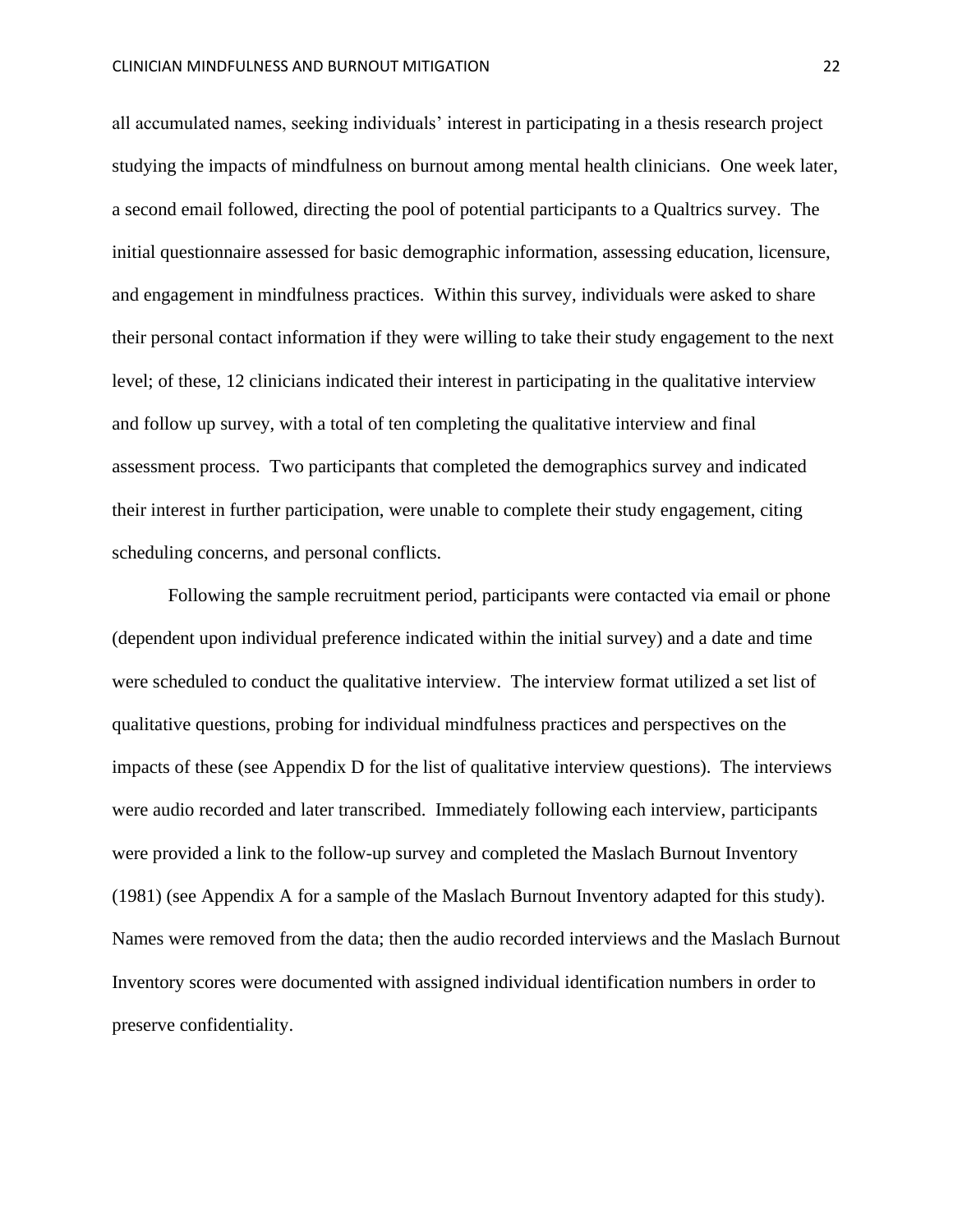**Theme and subthemes.** The researcher approached data analysis and interpretation with a phenomenological methodology. Specifically, the researcher aligned to Creswell (2009), who recommends viewing the predominant statements of the qualitative research, in order to make meaning, and pulling any major themes that surface from this exercise. This style allowed the PI to take an empathic stance, so as to see and understand the phenomena described by the participants from their perspective, then apply and transfer this understanding to mindfulnesspracticing clinicians.

Themes outlined within this exploration into mental health clinician mindfulness practice were sought with the intention of answering the guiding questions of this research; asking 1) how utilization of mindfulness impacts mental health clinician practice; and 2) how might this practice of mindfulness relate to counselor burnout. In addition, in separating the overarching theme and sub-themes the researcher asked herself, what do these themes say; how do I rationalize this; what might another researcher think about these as themes; and how do I justify maintaining my stance as these themes stand? In order to do so, the transcribed interviews were pared down to their basic elements (removing extraneous words such as "umm"). Next, these components were trimmed down to single thoughts, ranging from a simple sentence affirming one's application of mindfulness activities within treatment plans, to a paragraph describing an individual's reasoning for utilizing mindfulness for self-care.

The participants' statements were then coded according to what the participant was conveying in his/her statement. From there, themes or commonalities between the clinicians' testimonials surfaced. This presented the researcher with the initial subthemes of the study; as such, in noting the trajectory of the materializing subthemes, the overarching theme of the research took shape. These processes took place over the course of two months, in which the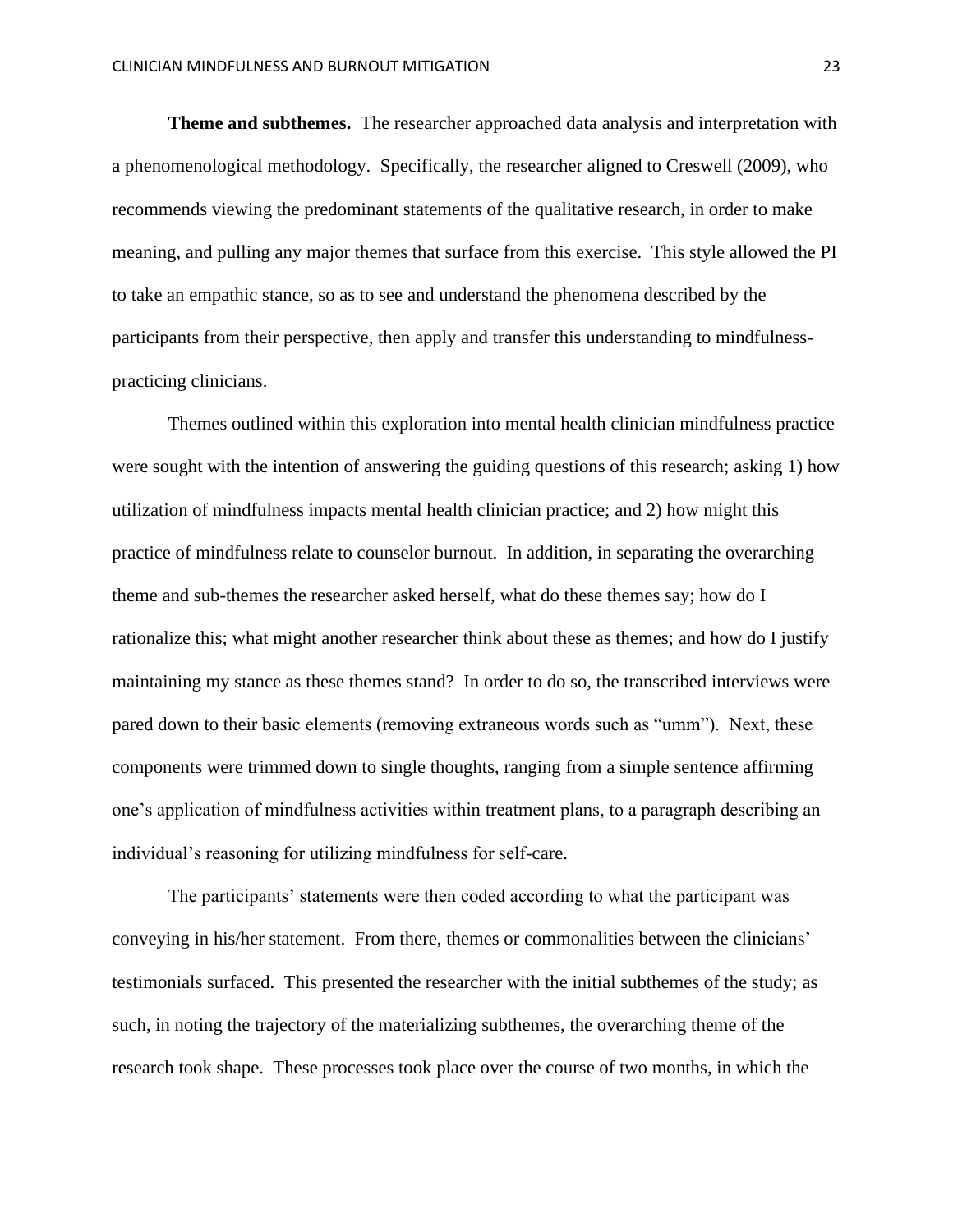researcher took various avenues for approaching the themes, observing the emerging information, and then exploring these through the data provided by the participants' Maslach Burnout Inventory results. At last, with the participants' accounts crystalized into four themes, the larger umbrella theme noting the clinicians' values was solidified and the information was combined with MBI assessment results so as to best answer the research questions at the heart of this study.

#### **Study Soundness**

To establish soundness of the findings, Lincoln and Guba's (1985) four constructs were utilized, assessing for credibility, transferability, dependability, and confirmability. As such, it was of vital importance in sorting the collected data to include others in the confirmability of these themes. This was executed by testing these premises with outside evaluators. The first of these was the researcher's graduate thesis advisor, who assisted in checking thinking errors, and holding the researcher accountable to her initial goals in this study. The second and third, respectively, were two Masters in Clinical Mental Health Counseling program classmates, who knew the general trajectory of the thesis work. Simultaneously, the proposed themes were presented to the study's participants, asking for feedback and confirmation on the accuracy of the noted tracks of the research. Participants were given one week to review the collected themes and verify their legitimacy or correct any inaccuracies. Following this brief evaluation period, responding participants confirmed the accuracy of the themes and noted their recognition of themselves in the findings. The PI's classmates brought additional insights to the research work, applying theory, and questioning the findings so as to shore up the researcher's argument.

In addition to confirmability, Lincoln and Guba identify credibility, transferability, and dependability as key components of reliable and valid qualitative research. The two Cs of the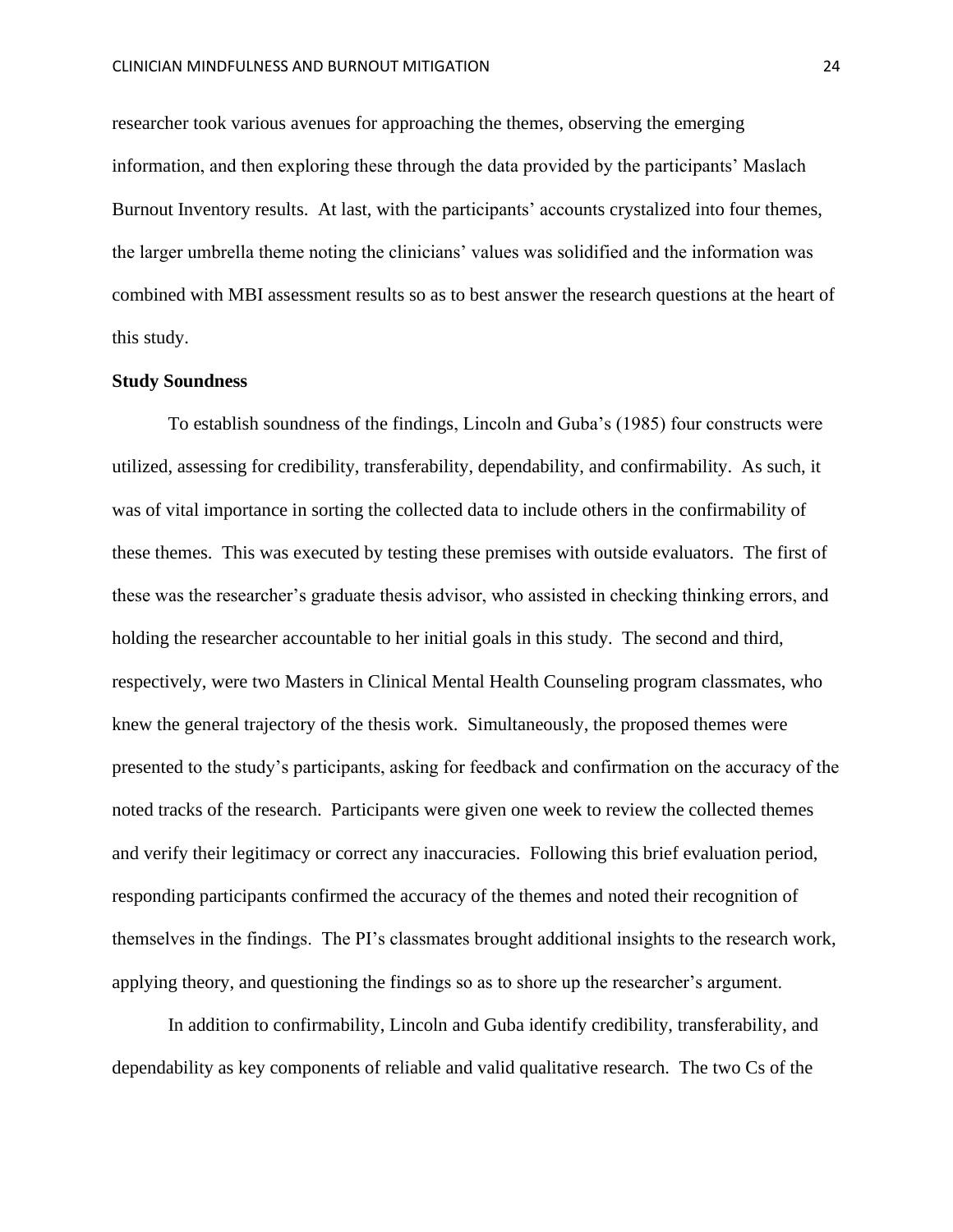constructs, credibility and confirmability, were achieved through the triangulation of data, utilizing three outside judges, as well as verifying the data through the subjects, themselves. Dependability is noted within the Findings and Discussion sections of this paper as the author synthesizes her findings, and notes the limitations of this research work. Last, transferability can be found in the potential applications of this study and the call for additional research found in the recommendations and future study segment towards the end of this thesis.

#### **Findings**

The overarching theme uncovered within this study is one of valuing; specifically, the counselors participating in this research identified mindfulness as a value that guides both personal and professional pursuits. Beneath this primary theme there are four corresponding categories that surfaced over the course of the qualitative interview process. The first of these is the mental health clinicians' perspectives on wellness, self-care, and burnout-prevention. The next value is one of expertise and personal growth. The third category includes clinical practice and the counselors' value of mindfulness and flexibility within this setting. The last subset finds the counselors describing the efficacy of mindfulness beyond the therapeutic setting, and the benefits they perceive as a result of mindfulness applied to an individual's change process. Finally, participants' burnout inventory results are examined through the lens of the clinicians' personal and professional mindfulness practices and perspectives.

#### **Mindfulness as a Value**

The predominant theme of this research work underscores mindfulness as a value for clinical mental health counselors interviewed in this study. Values, as core principles, are defined as "chosen life directions...[that] give life meaning"; with Acceptance and Commitment Therapy trainer, D.J. Moran, Ph.D. citing relationships, employment, education, and spirituality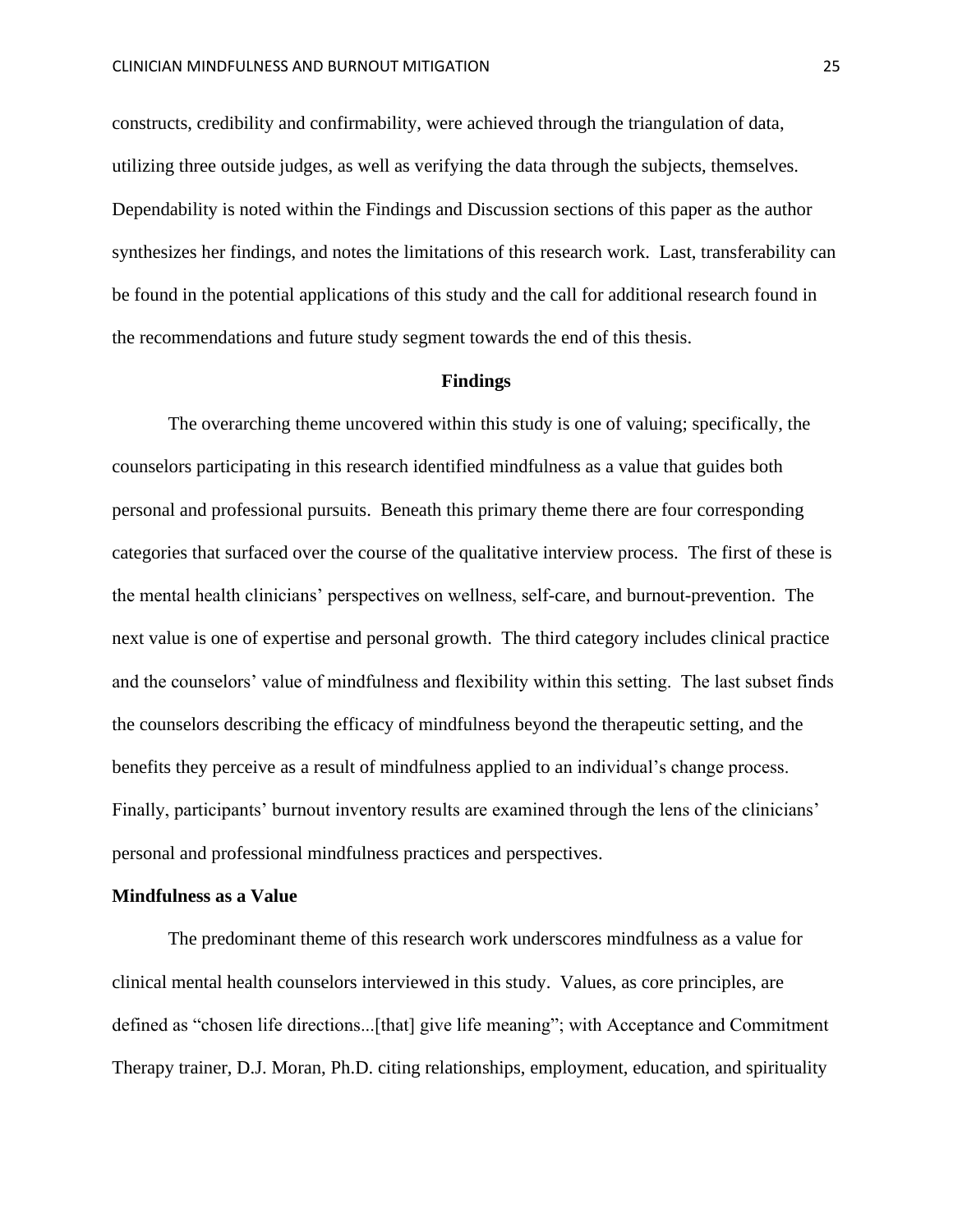as examples of common values (personal communication, March 23, 2016). Within this qualitative study, mindfulness emerged as a value as the participating clinicians articulated their appreciation for mindfulness and the outcomes they noted for themselves, as well as their clients with whom they utilize mindfulness. The mental health clinicians engaged in this study not only identified mindfulness itself as a value, but also a value that supports and upholds other values in their personal and professional lives. This became clear as the counselors discussed their reason for incorporating mindfulness and the benefits (e.g., presence, balance) identified as individual values;

It really pulls you to the moment – because I think oftentimes we get caught up in the past or the future, which really takes us away from who we are as a person. And when we're caught up in the past or future we may become unsettled – not happy and we may miss opportunities or miss what's really going on, what's really important, what our values really are. So I think mindfulness helps reel us back in to be in the moment and focus on who we are in the here and now and what is most important to us. (Participant 31, 2016)

Other values that arose within the qualitative interview process included mindfulness as a source of patience, as well as a sense of presence, balance and tranquility, maintaining that it "gives me a sense of peace even when things feel overwhelming or chaotic, it can give me a grounded feeling, even for just a few moments; [it] allows me to stay present, which I think is so important" (Participant 12, 2016). Mindfulness, and its practice, was identified as a perspectiveshifter; a basis for theoretical application; a means for connection with others, especially clients, with the mental health clinicians emphasizing the importance a brief mindfulness break between client sessions, "Especially if it's been a hard day [I] remind myself that 'this next person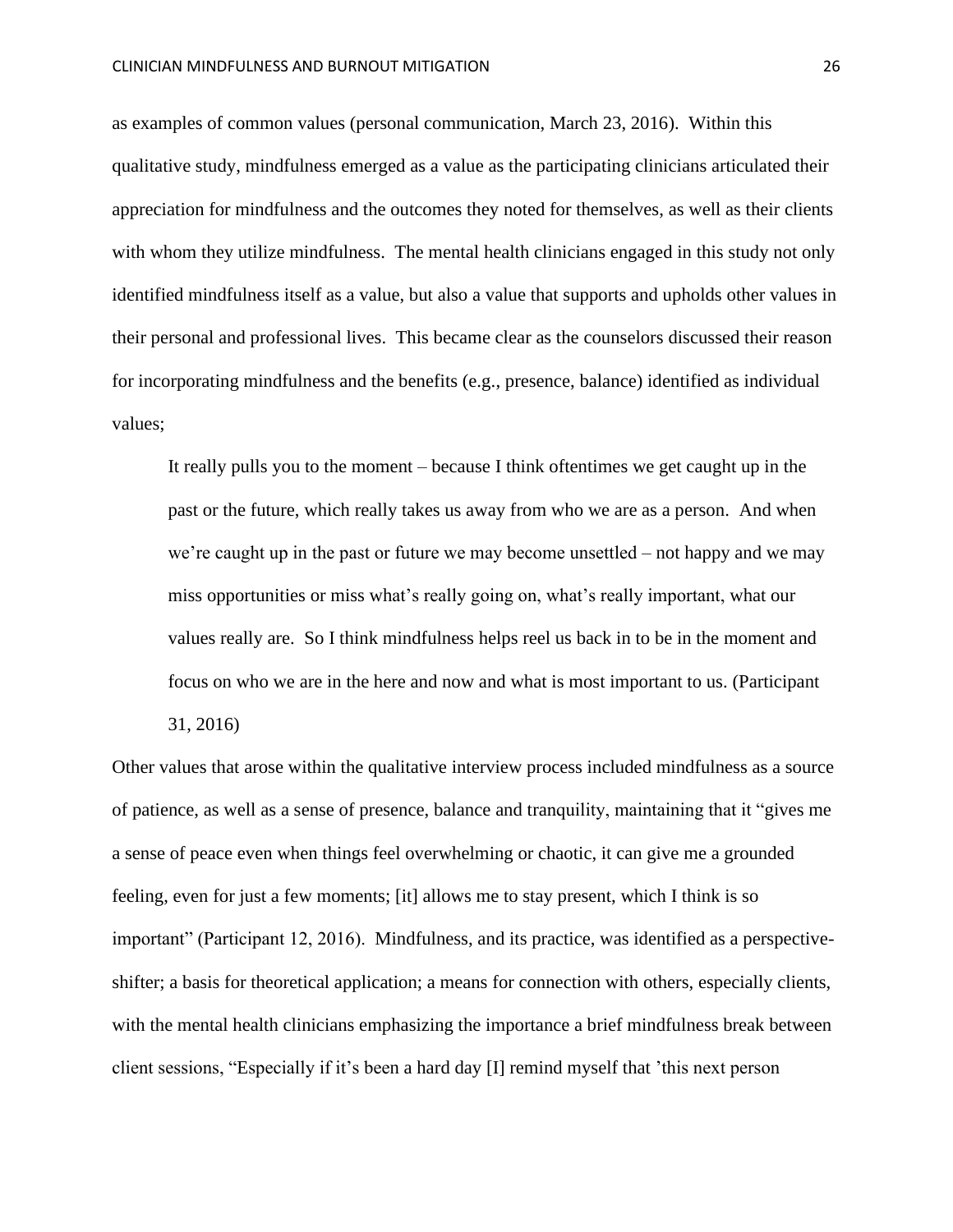deserves the best version of me' versus what is the lowest baseline I can get away with. Sometimes you need a few minutes…to get back to that" (Participant 15, 2016).

Still, others value the non-judgmental, in-the-moment-awareness of mindfulness that enables them to be fully invested in their client's unique therapeutic experience, it is "just such a joy to be a part of someone's process of change and for me it's just so much more productive to have that [mindful] self be front and center and non-judgmental" (Participant 13, 2016). For the clinicians of this study, mindfulness is a source of intentionality, authenticity, and a means for focusing on what is truly important. This was best summed up by one clinician, who noted,

There's no greater skill than doing what you're doing while you're doing it, and knowing that you're doing what you're doing while you're doing it. Because if you're always in the present moment then you are experiencing that, as opposed to always reviewing what's already happened or worrying about what's going to happen, which is where we spend all of our time in our unhealthy thinking.

(Participant 15, 2016)

The counselors identified mindfulness as a mainstay of their self-care practice and a component of their personal wellness. Mindfulness, many found, is also an element of their connectivity with self, others, and spirituality.

**Theme I: Clinicians value mindfulness, self-care and burnout-prevention.** The clinicians' shared their perspectives on their incorporation of mindfulness exercises into their personal routines, as well as the values of self-care and burnout-prevention that are supported by their preferred mindfulness practices. Many of the counselors acknowledged some form of daily mindfulness practice; the counselors identified movement or body-awareness-type exercises, such as yoga and body-scanning, as well as deep-breathing and breath-awareness-type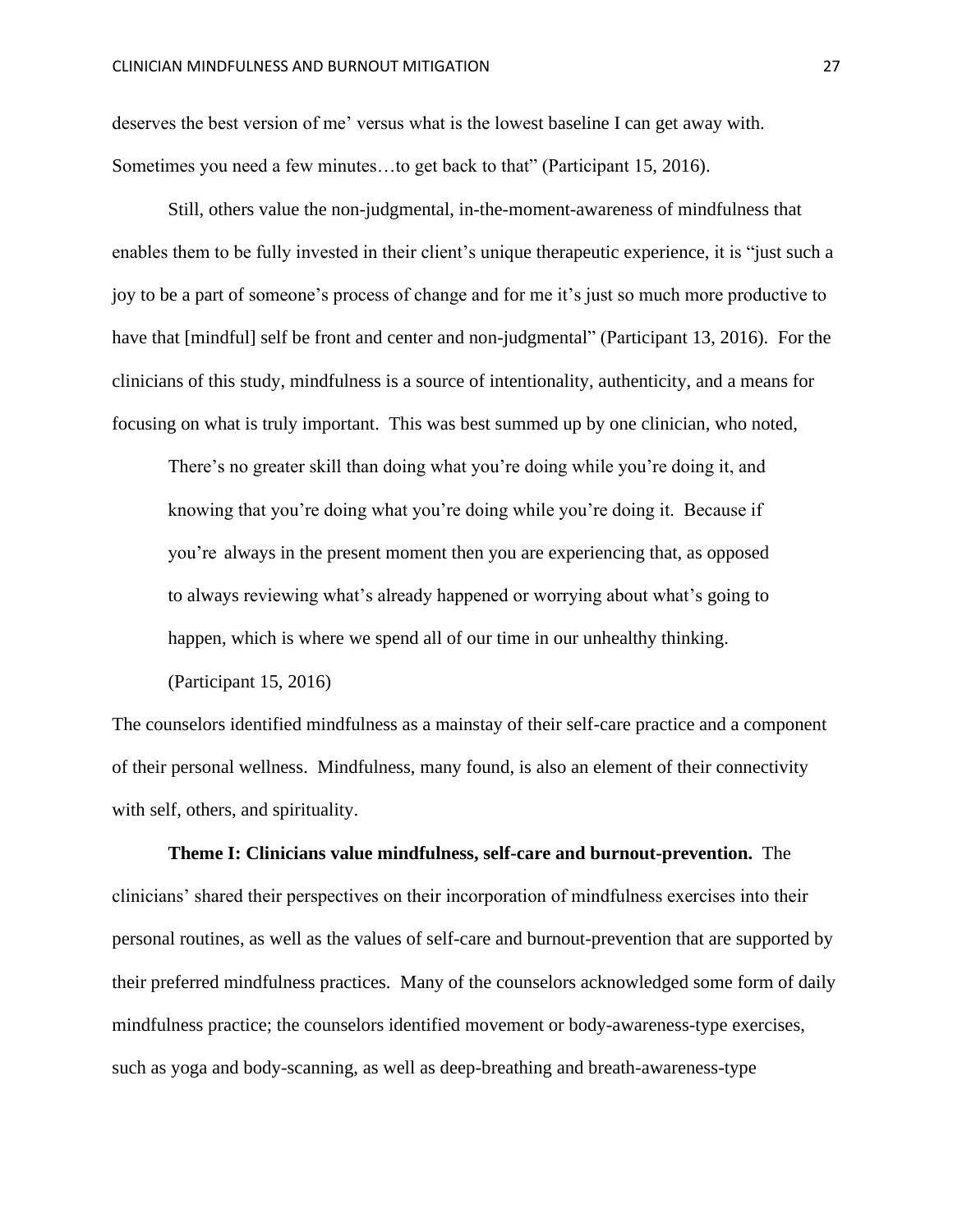mindfulness, visualizations and imagery, mindful eating, and mantras. Half of the clinicians engaged in this study reported some degree of anxiety, and emphasized the importance of mindfulness in managing these symptoms,

I have anxiety myself and I've been using various relaxation skills for more than 20 years to cope with that. Each evening before I go to bed I go through a compassion meditation and centering breath and I think the more you're exposed to it, the more you

utilize it, the more aware of things around you in various ways. (Participant 29, 2016)

Overall, the subjects cited mindfulness as the antidote to stress and burnout concerns, and a vital component in their self-care and personal wellness practices. One participant noted that mindfulness keeps stressors from accumulating:

Literally from dying inside – that sounds drastic but if you don't pay attention to it and you let it all pile up, something's going to leak out, something's coming out sideways – and it usually doesn't work too well for you. So, the most important part I think - I take great pride in what I do and I want to be a better person the next day, and I want to help each day. Every single minute I want to be useful, I want to be giving something positive, so I do this to be more open, to wash away all of the stuff that comes from [clients'] childhood and trauma and what you learn and what you see on a daily basis – just try to clean that all out. (Participant 14, 2016)

Another clinician, citing advice received early in their graduate program, remarked, "You can't pour from an empty cup" (Participant 4, 2016).

Counselors also noted that they practice their preferred mindfulness activities to calm, relax, and sleep, "At night if I really can't fall asleep, or I wake up, I do deep breathing or visualizations because that helps me to put myself back in that present moment, and sometimes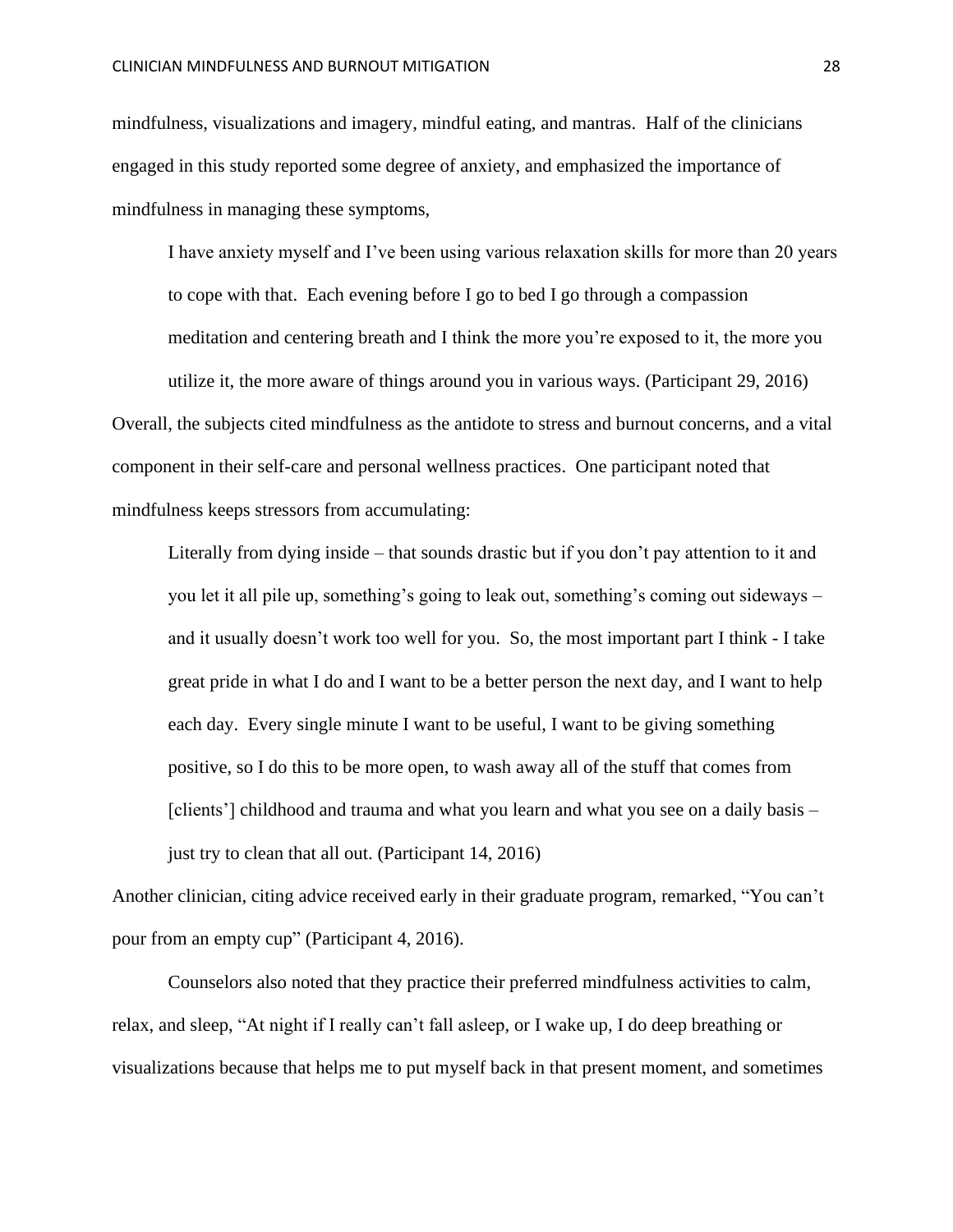that's enough to relax me to be able to fall asleep again" (Participant 4, 2016). For others, mindfulness is their go-to to slow down, cope, attain centering and balance, and decompress between or before sessions, "When you have two minutes between seeing somebody," one participant stated, "you've got do something to feel you can calm a bit, otherwise that rubs off on the next person – people can tell" (Participant 25, 2016). The counselors connected their mindfulness practice with increased personal wellness and decreased stress; as one participant put it, a counselor must, "take care of yourself – to try to de-stress – if people in this field don't do that I don't think they'll last long because there's so much stuck in there – secondary stress and trauma that you hear every day and if you can't relax and let stuff go I don't think it would be good to continue the work" (Participant 25, 2016).

**Theme II: Mental health clinicians' value expertise and personal growth.** Expertise, within this study, surfaced as value in knowledge, personal growth, and theoretical orientation for the participating counselors. Expertise and experience among the participating clinicians ranged from three to over twenty years of mindfulness practice. All counselors identified some form of training in mindfulness via workshops and other training sessions, as well as their respective Masters or Doctoral programs. As one participant reported, "I had one professor who was really into it. Before every class we would do a kind of loving kindness meditation or mindfulness breathing exercise, and so I really started to notice the benefits of it" (Participant 12, 2016). Further, the counselors delved into personal research to bolster their mindfulness understanding and practice, "my standard method is to read about – then try something out" (Participant 14, 2016). While not all counselors identified their theoretical inclinations within the interview process, several therapeutic orientations were cited as being relevant to the respective clinicians' mindfulness practice or use of specific mindfulness strategies within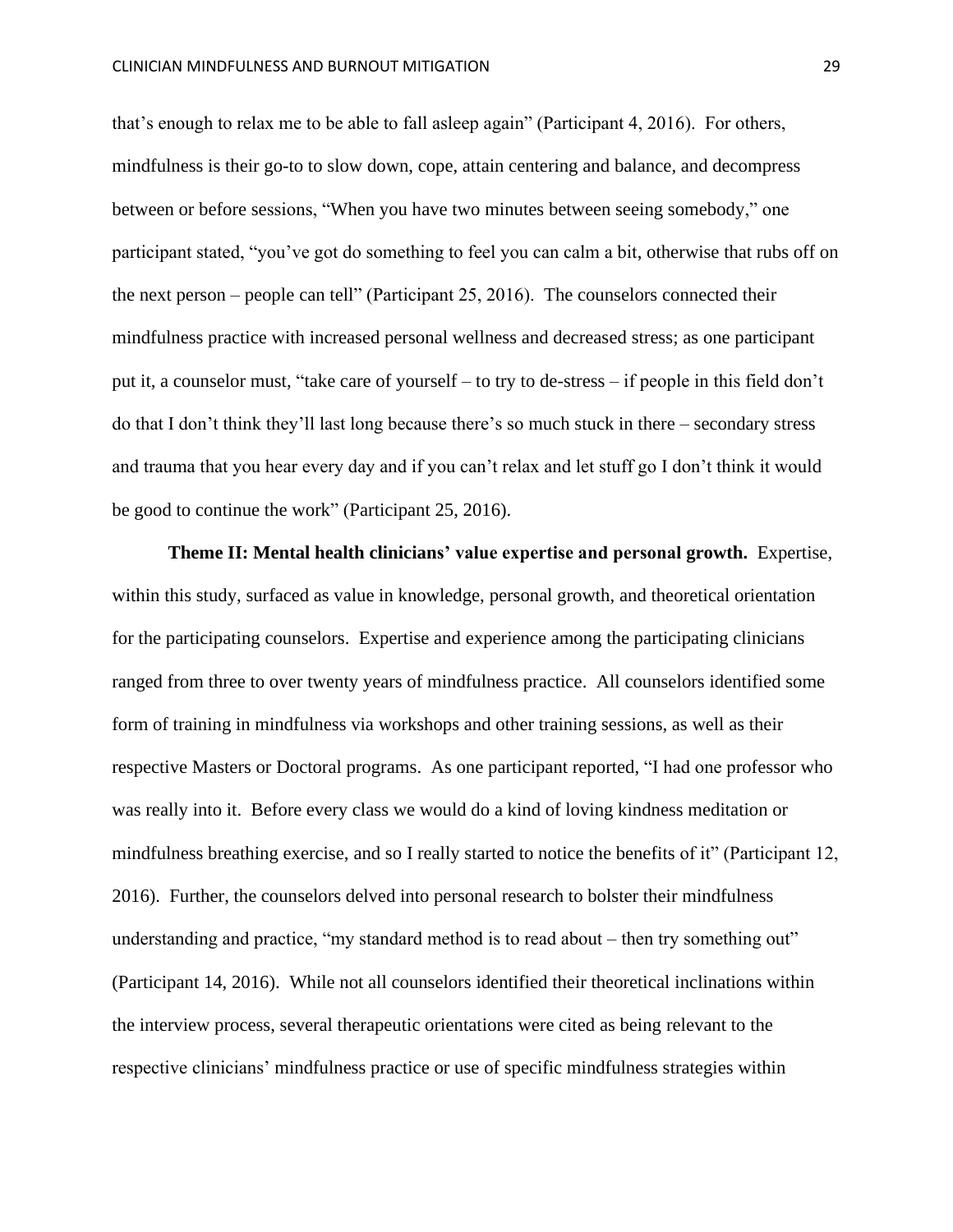sessions, "we integrate it with [Dialectical Behavior Therapy] in facilitating DBT groups. We integrate it and teach patients how to use it as a skill" (Participant 9, 2016). DBT, Cognitive Behavior Therapy (CBT), and Acceptance and Commitment Therapy (ACT) were cited as influences, as were both Trauma-Focused CBT and Rogerian/Person Centered orientations; with much overlap among the theories as clinicians took a transtheoretical approach, incorporating more than one perspective within their practice.

Conversely, within the qualitative interviews, several of the counselors downplayed their mindfulness practice, either minimizing their use of mindfulness or emphasizing the need to increase their mindfulness practice, relating,

I've wanted to get more of a pattern  $-$  I've thought about getting into group meditation just as a way to keep me accountable for it. Because I know in the past when I have practiced it more consistently it has been tremendously helpful. But I haven't done a lot lately – intentional taking time out of my day to have a space for it – it's more catching myself. (Participant 12, 2016)

While some of the counselors insisted that they do not do nearly enough, others specifically noted the difficulties or challenges in maintaining their mindfulness practice. One such example of the former comes from a clinician who, at the onset of the interview, argued, "I'm really bad at it [practicing mindfulness]. I tell my clients to work on it and I don't" (Participant 14, 2016). Yet this same therapist then went on to describe in great detail her daily personal use of visualization and yoga, as well as some creative centering endeavors that involved art and music. Meanwhile, other mental health clinicians, who disclosed their personal challenges in maintaining a regular mindfulness schedule with young children in the home, still found time to practice brief moments of deep breathing and centering in order to be fully present for clients,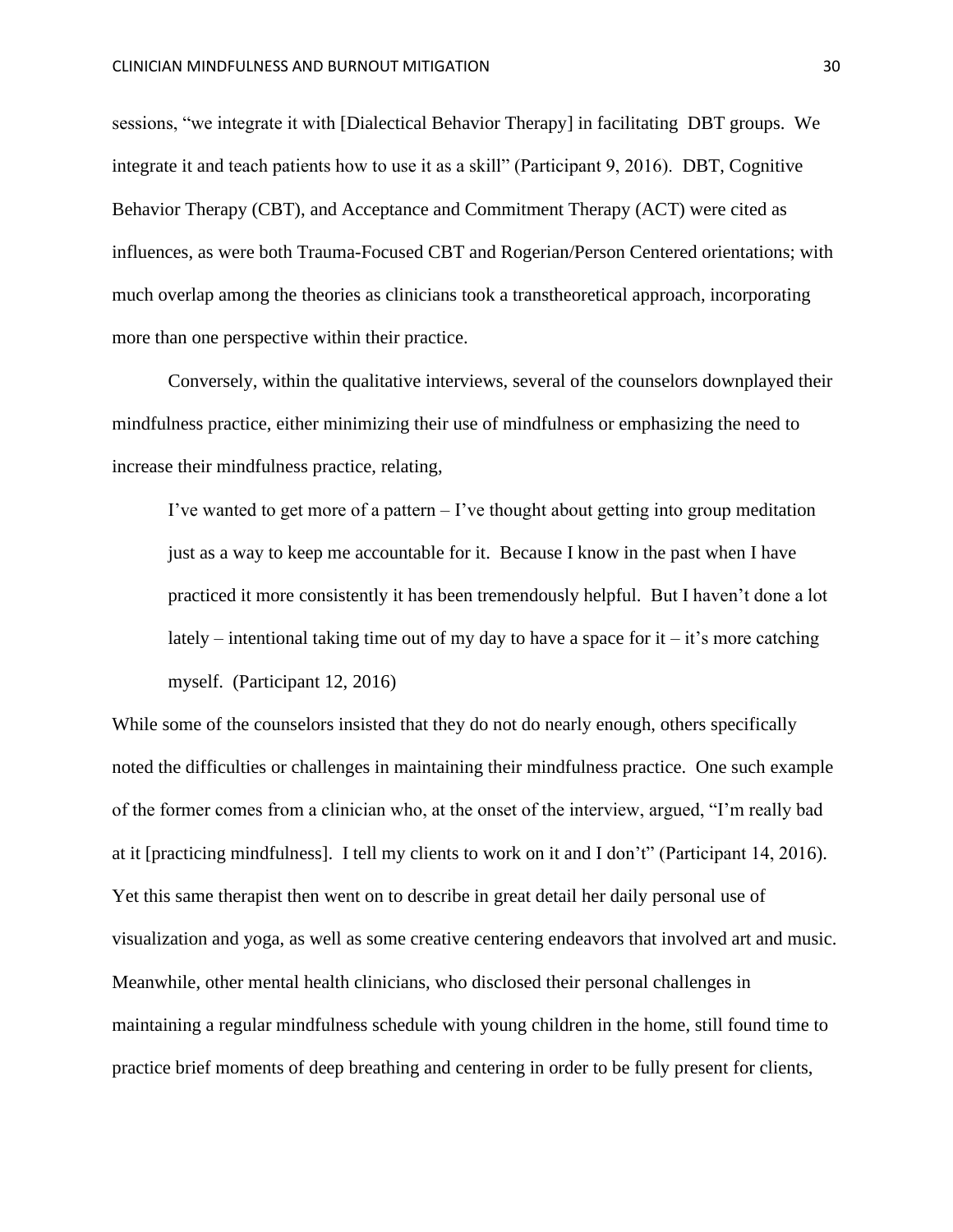self, and others, it is "more in the moment when I'm noticing my anxiety or I'm needing to slow down – I'll notice my breath, I'll pay attention to things right in front of me, slowing it down a little bit" (Participant 12, 2016).

The mental health clinicians' perspectives of their personal mindfulness practice contrasted with their expectations of their clients. The theme of client use and benefit from mindfulness will be explored under a later heading; however, it is worth noting here that while the counselors praised their clients' efforts with the practice, they conveyed less compassion for themselves, "Obviously I know that I've benefitted from it [mindfulness practice] in the past so it's about having a more standard practice of sorts" (Participant 12, 2016). In sum, the mental health clinicians, all of which presented for this study with years of mindfulness experience, minimized their own expertise, despite their self-reported evidence of their proficiency, and daily use of mindfulness.

**Theme III: Counselors value the flexibility mindfulness presents in clinical practice.**  The counselors in this study bridged their personal mindfulness practices with the clinical setting; valuing the impact of mindfulness in individual and group sessions, and recommending mindfulness exercises within homework and treatment plans. The mental health clinicians pointed to the usefulness and flexibility of mindfulness with broad application within a variety of settings, with a diverse population of clients, and diagnoses. They identified several diagnoses and clinical concerns in which they adopt mindfulness exercises to intervene, such as Post-Traumatic Stress Disorder, Substance Use Disorders, Eating Disorders, Depression, Attention Deficit/Hyperactivity Disorder, and Anxiety, as one clinician stated, "I don't know any person that mindfulness couldn't benefit" (Participant 12, 2016).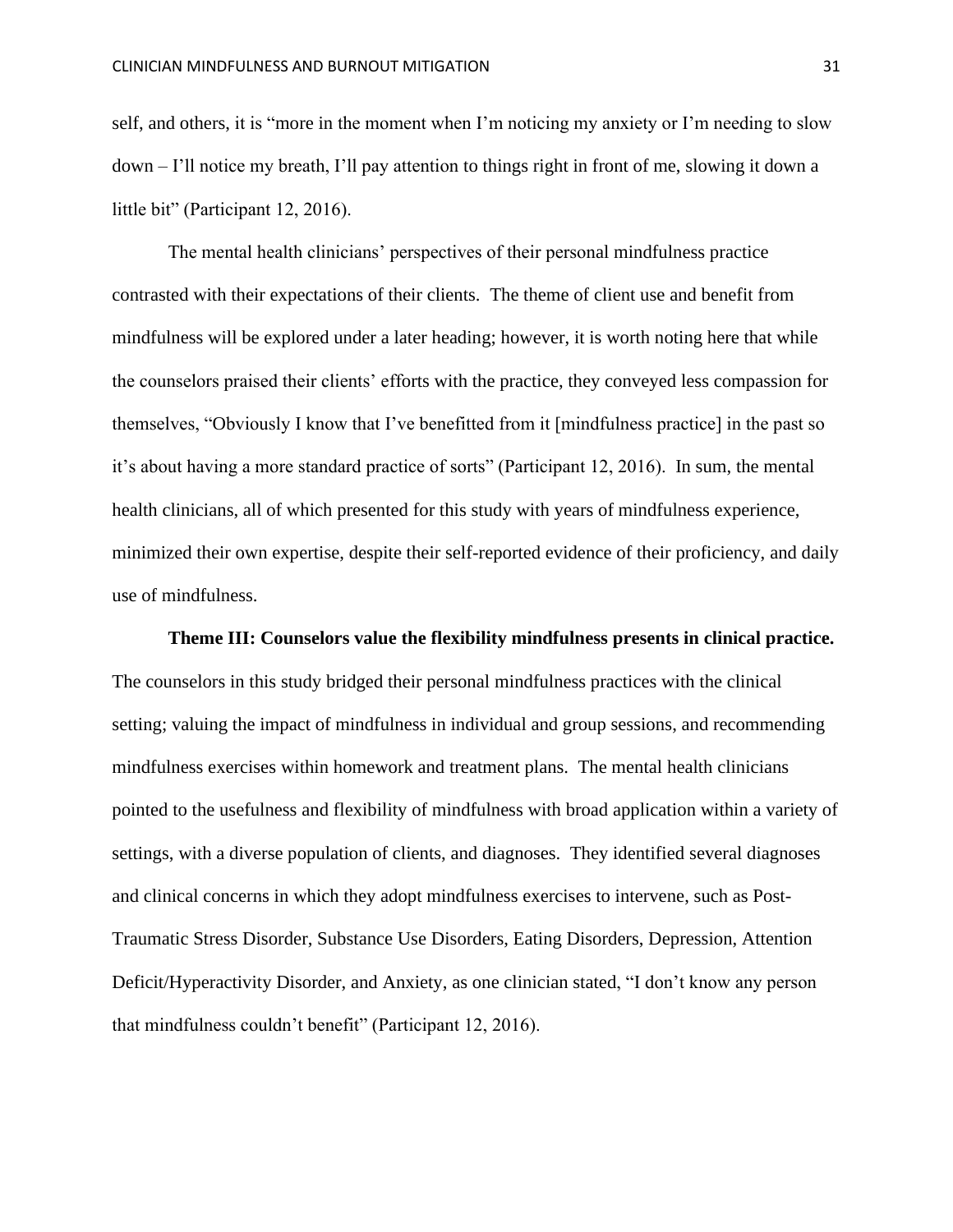The therapists also remarked on their professional use of mindfulness to address anxiousness in sessions, client irritability, avoidance, emotional regulation, as well as a means to address behavioral concerns among child and adolescent clients,

When I'm trying to help them with focusing behaviorally and things they can do to tune in or tune extraneous things out, I start with the raisin. I give them a raisin, we hold the raisin, we smell the raisin, then we experience the raisin in various ways – I start with that basic exercise. (Participant 29, 2016)

Within the clinical setting, mindfulness activities, according to the participants, are often included in their clients' treatment plans, goal work, or assignments; with the counselors assisting their clients with the mindfulness exercises in session,

I try to teach clients [that] it doesn't have to be something you're doing frequently – it's in those moments when you're needing to ground yourself for a second – just something for a minute to kind of experience it in the moment. It's a really important tool. I actually really like when I have to do it with a client – walk them through a body scan or something like that – I find it to be relaxing myself. (Participant 12, 2016)

The counselors, in their professional practice, tailor the mindfulness activities to meet their clients' requirements, and address the concerns they bring to counseling, "Deep breathing, imagery, stress management, it's really based on the person and what they need" (Participant 31, 2016). Further, they strive to make mindfulness accessible, "I emphasize picking something you do every day – even if it's just brushing your teeth – and practice being mindful for that couple of minutes and then trying to integrate that into larger aspects of your life" (Participant 9, 2016). More than one clinician endorsed mindful listening for increased connection with clients in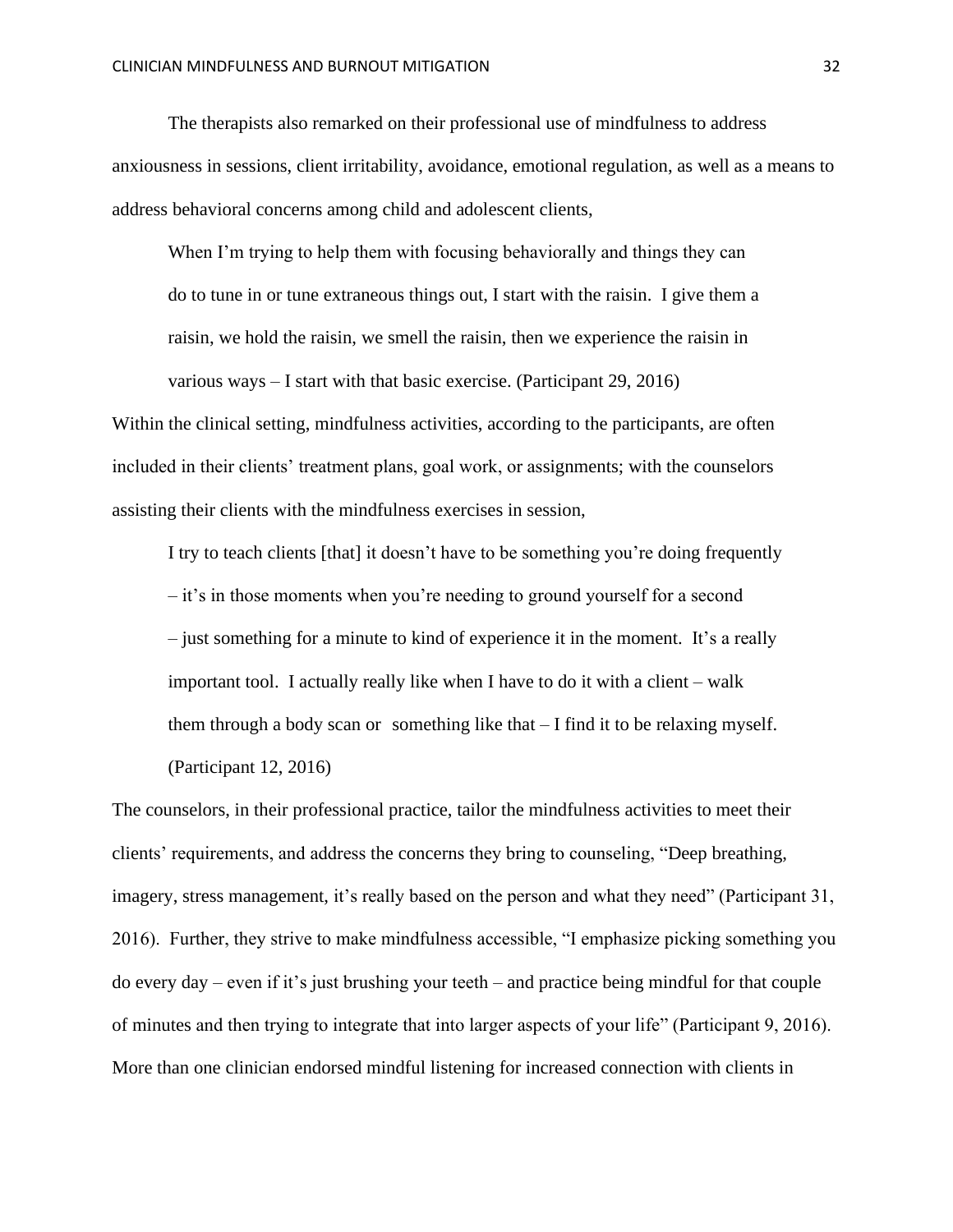session, with one therapist commenting that this is an exercise implemented both in the professional and personal realms, noting that it is practiced within sessions, in order to "stay with [the] client, or my wife" (Participant 15, 2016).

Many of the counselors' favored mindfulness exercises made the jump from their personal lives to the clinical setting; these included deep breathing or breath-awareness practices, and visualization techniques or other use of imagery,

We do guided imagery  $-$  kids tend to like that too  $-$  we do a magic carpet ride 'what would it feel like? What do you think it feels like right now in this moment if you were on a magic carpet ride? What would you be feeling on your face? Would you feel the wind on your face? What would you smell? What would you see? What would you hear?' So it's really in that present moment. (Participant 4, 2016)

Many of the clinicians also endorsed applying body awareness techniques with clients including yoga, mindful walking, tapping and/or bilateral processing, other non-food/drink-based sensory experiences, and body scan, "often in the moment, breathing exercise or body scan, if they're agitated or if I see their anxiety is escalating  $- I$  do a lot of trauma work – so it's important to teach them how to regulate the body" (Participant 12, 2016). Many therapists echoed this, noting "We're constantly working with them to bring them back to their body…There's always that theme of 'what's going on in your body from the neck down?'" (Participant 1, 2016). Mindful eating was another mindfulness practice that saw some carryover from the counselors' personal lives into the clinical setting, with mindful, sensory experiencing of food within the session or as an at-home assignment, "mindful eating, I'll do that with certain people – if an eating disorder is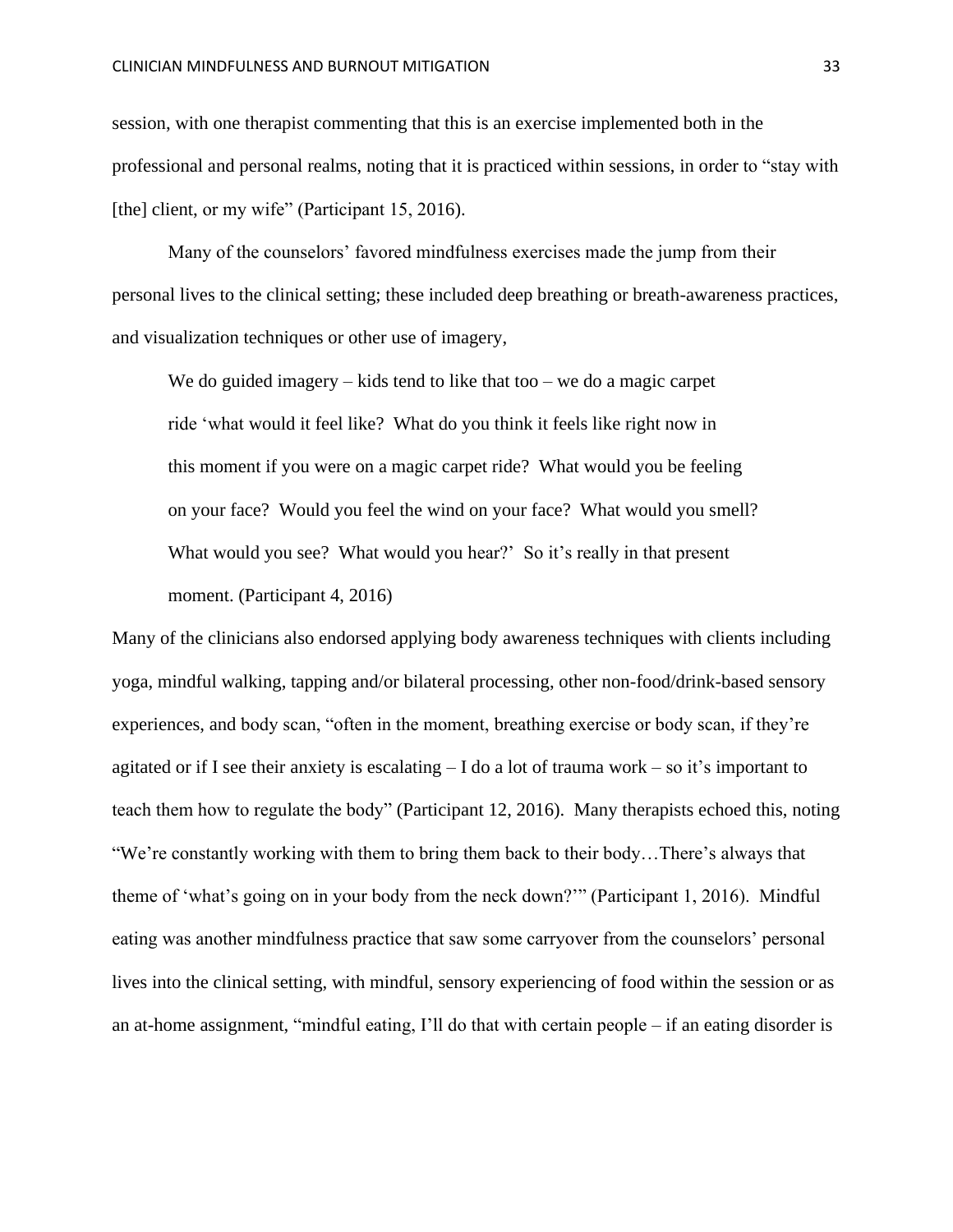present I'm a bit more careful how I implement that but a lot of [clients] stress eat and so we work on that" (Participant 15, 2016).

A number of clinicians practice mindful breathing and present-moment awareness in the clinical setting, "I try to remind myself when I'm with a patient to be with the patient instead of being in my own head" (Participant 9, 2016). Counselors emphasized this in sessions with particularly challenging clients, stating "I sit peacefully and I try to be really quiet on my insides which... in the moment helps me to be mindful of what's in front of me" (Participant 13, 2016). In this, the counselors achieved expansiveness and awareness,

I value having all information to make decisions, and I think mindfulness allows me to have access to a lot of inside information. I think mindfulness diminishes blind-spots in my personal and professional decision-making by increasing the amount of inner information that I'm aware of instead of just using suppression to push it aside. More connected and able to reason more fully, rather than just very cognitively. I'm able to make informed decisions because of my use of mindfulness because I have the body and the mind information. (Participant 1, 2016)

Others cited balance, and/or grounding through their own use of mindfulness skills applied in session; thus, modeling healthy use of mindfulness for their clients. The counselors related this to their appreciation for the non-judgmental aspects of mindfulness within the therapy room, with one counselor noting that it is "very Rogerian in many ways, treating our clients with respect and kindness…and open-mindedness" (Participant 13, 2016).

The clinicians sharing their stories within this study spoke to the present-moment aspects of their application of mindfulness, they also cited authenticity as a value they associate with the exercises, prompting them to promote the practice both in their personal and professional work.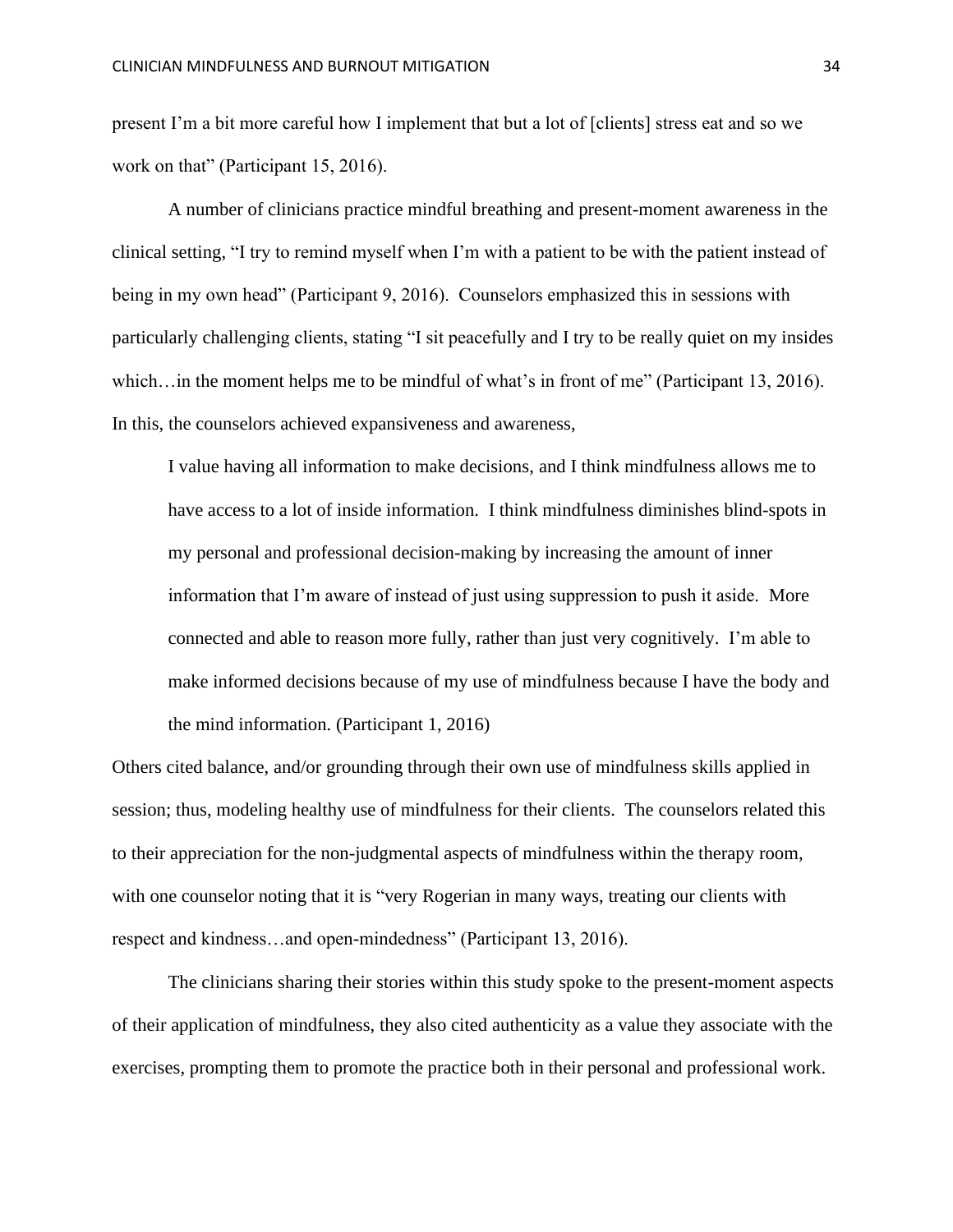For example, one participant shared, "One of the things I talk about [with clients] is living a life of honor and integrity, and I don't know how I can even pretend to preach that if I can't practice it" (Participant 13, 2016). This points to a sort of "parallel process", identified by Friedlander, Siegel, and Brenock (1989) as the replication of behaviors within the counselor-supervisor relationship. In this case, the mental health clinicians' practice of mindfulness transfers across environments as the counselor practices mindfulness at home, and with the client in session; the client practices mindfulness in session with the counselor, leading to the client practicing mindfulness at home.

#### **Theme IV: Counselors value the efficacy of mindfulness beyond the clinical setting.**

The counselors' value of mindfulness was often described in terms of its perceived benefits and the meaning the mental health clinicians' ascribed the practice of mindfulness. From the counselors' perspectives, they noted the transfer of in-session skills to their clients' practice of mindfulness beyond the walls of the clinic,

They use it as well when you're not in session. That's when you know that they're ready to move on to the next step, when they start to use the coping skills outside of the session. It's a way to gauge that readiness. Are they able to use some of those tools? (Participant 4, 2016)

This same counselor teaches her clients mindfulness that they can do outside of session without anybody noticing, "We practice deep breathing [in session] and it's like, 'you can do it any time of the day, nobody looks at you if you're deep breathing because everybody has to breathe anyway!'" (Participant 4, 2016). In comparing their client's behavior pre-and-post-mindfulness practice, one therapist emphasized the impact of the bilateral processing of mindful walking with clients. The therapist noted that the client was immobile in treatment prior to the mindfulness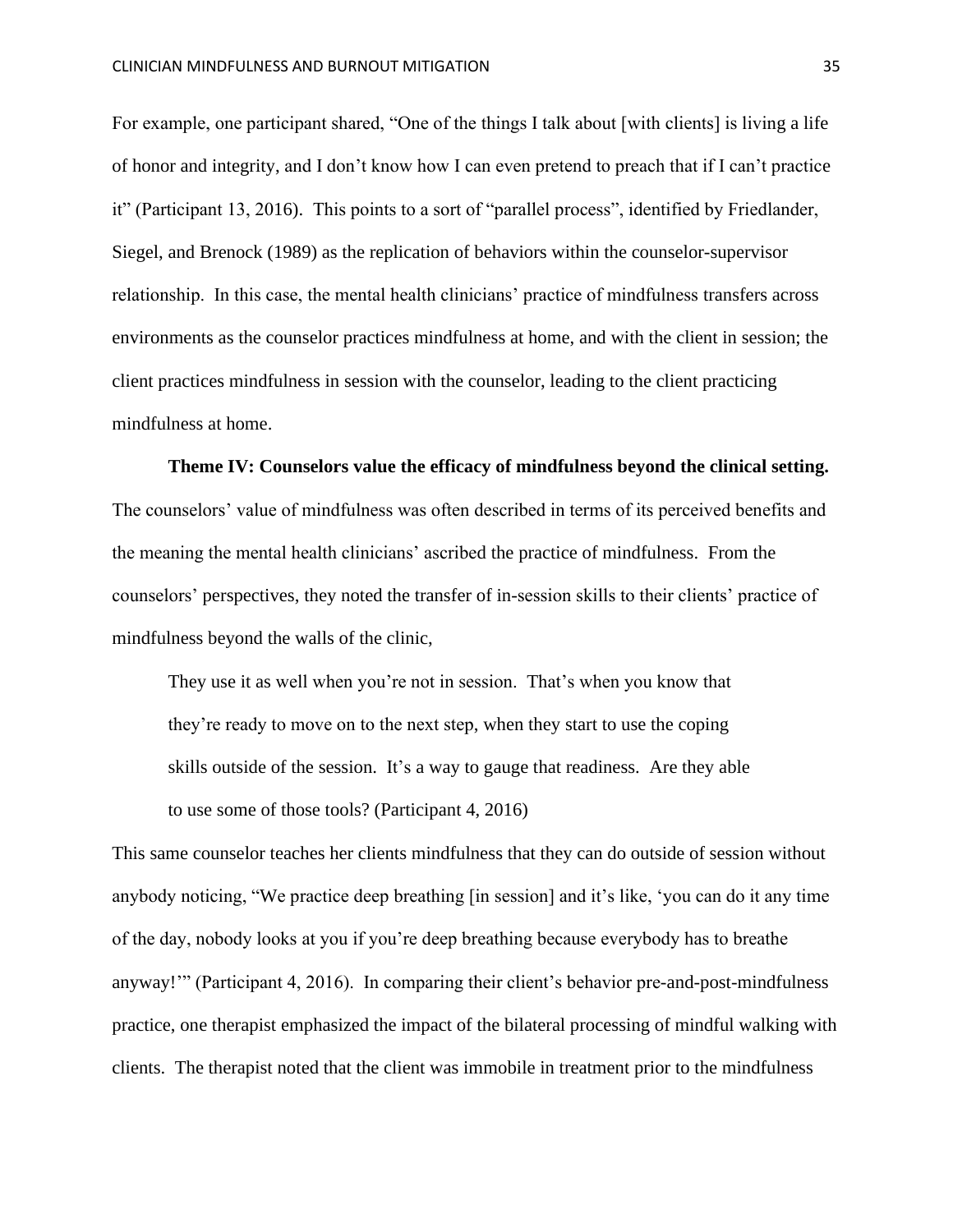exercise, stating that with the use of mindful walking "they get unstuck...they're more aware" (Participant 1, 2016).

The mental health clinicians value mindfulness for the benefits they noted the exercises presented for their clients. The counselors endorsed mindfulness for its capacity to increase client awareness, connectivity, emotional regulation, or balance, noting that it is about "getting them much more grounded into the moment because that helps them to not re-experience the trauma" (Participant 4, 2016). In emphasizing the significance of meditation, the clinicians underscored the slippery slope of getting trapped by one's thoughts or feelings, citing mindfulness as the remedy, noting "There's a lot of research to support that people that are more mindful and present, and aware of what's going on in front of them, rather than in their own head, tend to be happier and have better relationships" (Participant 9, 2016).

**Maslach Burnout Inventory measures.** For this research, the Maslach Burnout Inventory was employed for the triangulation of the mental health clinicians' discussion of their mindfulness practice for stress-reduction, and burnout-prevention. Overall, the participants' MBI burnout measurements presented as relatively low. The clinicians in this study selfreported, utilizing a Likert Scale, rating their levels of burnout, depersonalization, and feelings of personal achievement. Within the burnout category a very small fraction of participants indicated feelings of high-level burnout (10%,  $n = 1$ ). The clinicians' experience of depersonalization was somewhat more mixed, with an even split between participants counting low levels within the depersonalization category and the others ranking moderate to high levels (50% low level,  $n=5$ ; 30% moderate,  $n=3$ ; 20% high,  $n=2$ ). The personal achievement measurements identified a majority of the mental health clinicians aligning with positive feelings of personal achievement, with a smaller number noting a moderate level of concern in this area,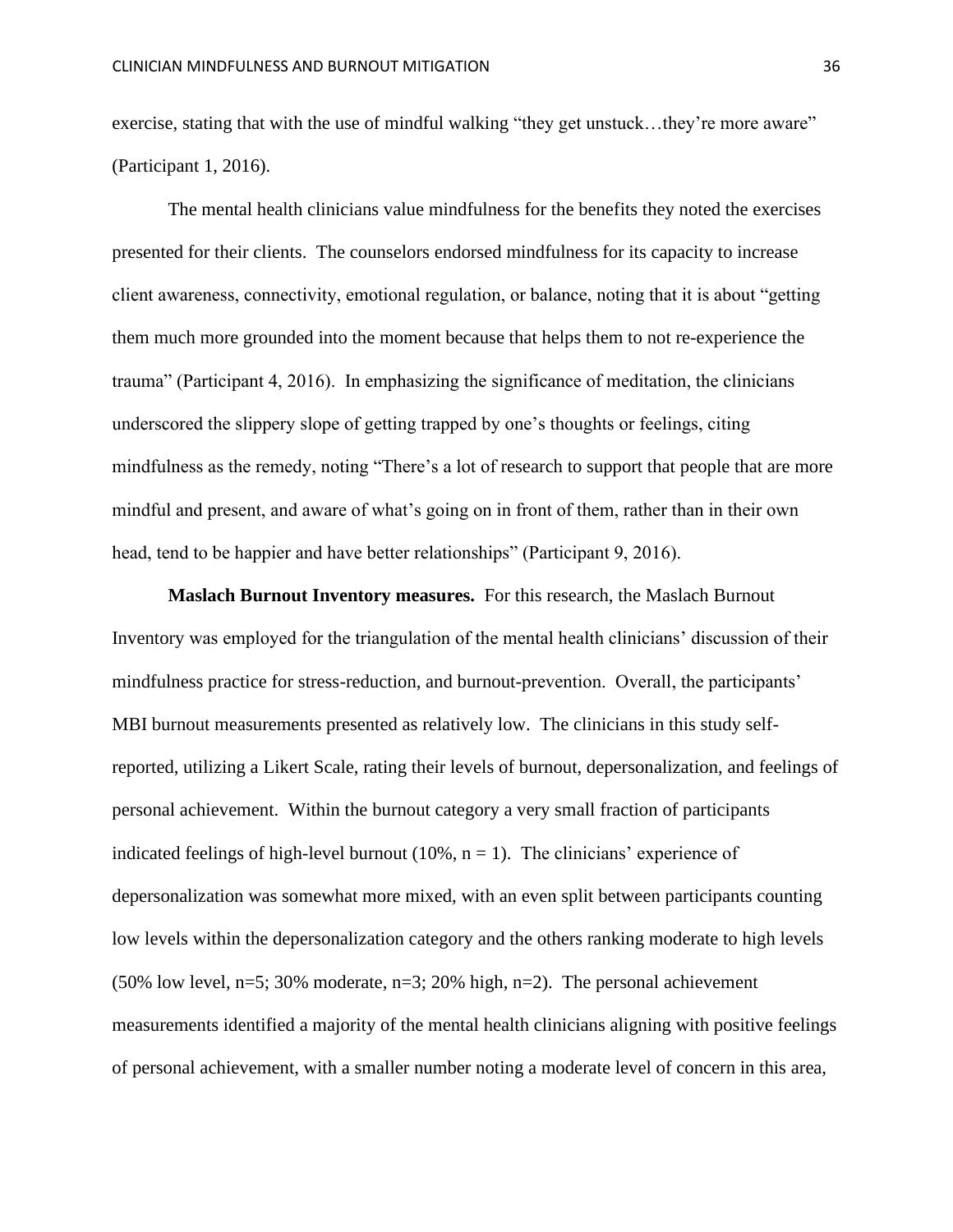with no respondents identifying within the high-level burnout measurement in this category (70% identifying feelings of high personal achievement, n=7; 30% scoring themselves in the moderate range for personal achievement, n=3). The combined results of the MBI identified a very small number of the counselors in the area for high-level burnout by the assessment's measures with the greatest portion of the counselors citing little to no experience of burnout symptoms (10% ranking high-levels of overall burnout, n=1; 90 moderate to low burnout measures, n=9). Again, the authors of the inventory emphasize "different people react to stress and burnout differently. This test is not intended to be a scientific analysis or assessment. The information is not designed to diagnose or treat your stress symptoms of burnout" (Maslach et al, p. 2, 1981). In sum, these results appear to reinforce the mental health clinicians' self-reports of the positive impacts of mindfulness in decreasing stress and increasing counselor wellness.

#### **Discussion**

The purpose of this qualitative study was to enhance understanding of mindfulness as a component of counselor self-care and how the practice of mindfulness might impact burnout, a chief concern among the mental health working population. As such, the questions defining this research asked: 1) how does the utilization of mindfulness impact mental health clinician practice? And, 2) how might this practice of mindfulness relate to counselor burnout? The findings of this effort, utilizing qualitative interviews and the Maslach Burnout Inventory (1981), find that burnout is a concern among mental health clinicians and, perhaps as a result, these participants cited burnout prevention as a value. In that way, this qualitative research effort illuminates values as both the source and sustainer of mindfulness practice among mental health clinicians; with those participating in this study identifying their values as they relate to their personal mindfulness practice for wellness, self-care and burnout-prevention. These themes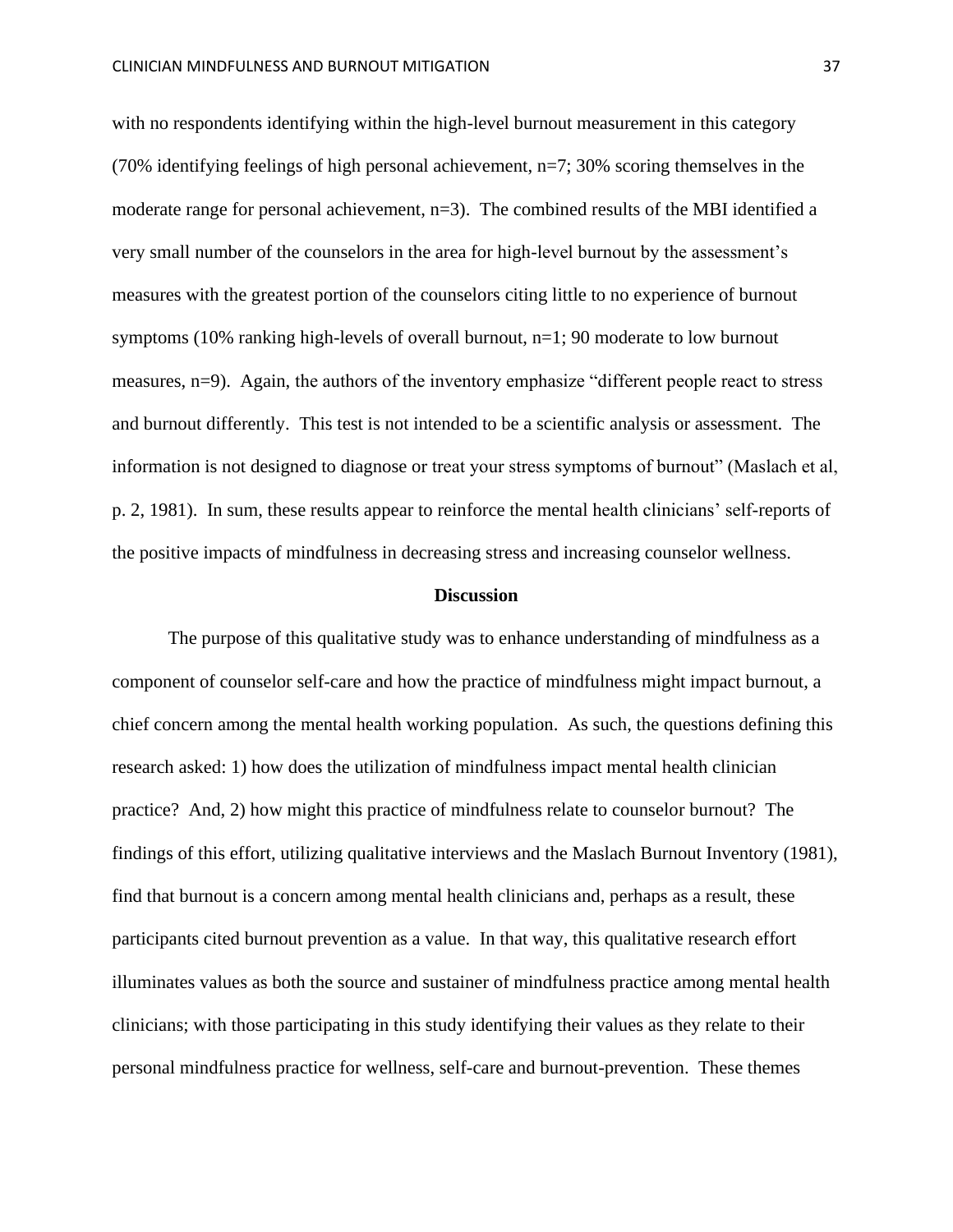were assessed in light of the participants' burnout evaluations, incorporating the counselors' perceptions of expertise and personal growth; clinical practice incorporating mindfulness exercises within this setting; and the benefits and efficacy the mental health professionals' observe in their clients as a result of mindfulness mediations.

The counselors involved in this study, relegated to mental health clinicians practicing within a regional area encompassing Wisconsin and Minnesota, demonstrated a commitment to some form of daily mindfulness practice for self-care and burnout-prevention. These clinicians' mindfulness practices were overlaid with their individual results of the Maslach Burnout Inventory (1981) to evaluate for the influence of their mindfulness practice on the potential for burnout. The mental health practitioners identified their value in expertise, accumulating years of mindfulness practice through education, training, and theoretical orientation. Finally, the clinicians share this mindfulness expertise with their clients in the form of in-session exercises, as well as activities given as homework and/or included in client treatment plans; noting the positive impacts of mindfulness activities both in and out of the clinical setting.

#### **Values are a Source and Sustainer of Mindfulness**

Again, in examining the influence of values emphasized by participants within this study, this researcher must concede her own practice of Acceptance and Commitment Therapy, an approach renowned for the weight it gives values as a means for motivating change and creating a life guided by these personal values. While few of the participants expressly identified this construct, that is, they did not specifically use the word "value"; many articulated the importance of mindfulness in their lives, and described their core reasons and rationale for incorporating these activities in their personal and professional lives. Mindfulness, they emphasized, is a means for accessing information, clarity, and guiding decision-making; a method of self-care so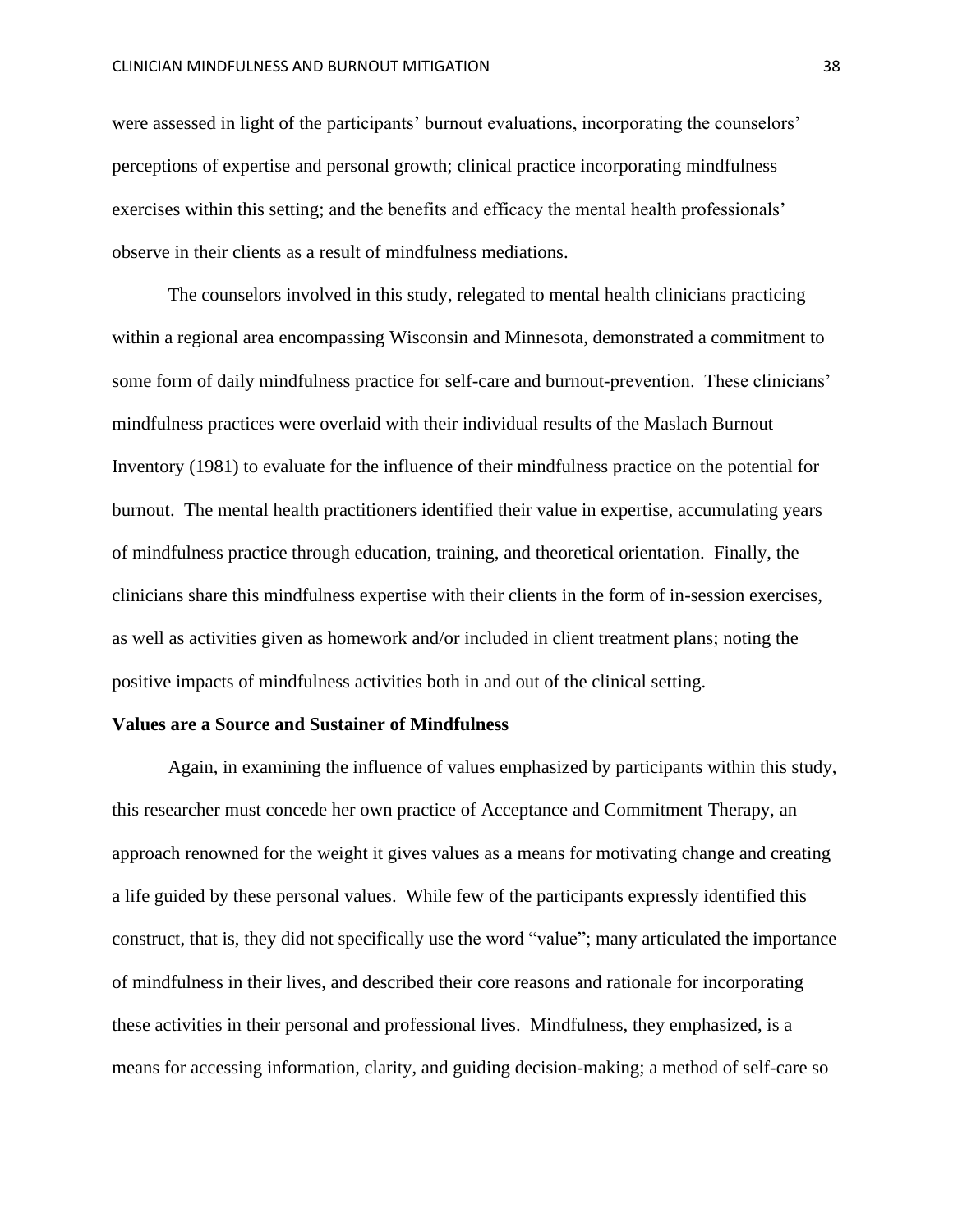as to be able to give more of their selves to others in their change process; a part of their spiritual practice; being fully present and patient; a source of peace; and an element of living an authentic and balanced life. These values, highlighted by the mental health clinicians, seem to relate both to these mental health clinicians' calling to practice mindfulness, as well as mindfulness's ability to enhance their values.

#### **Mindfulness is a Vital Component of Self-Care and Burnout Prevention**

Burnout prevention appears to be at the heart of the counselors' mindfulness commitment, with participants placing value on the stress-reducing benefits of mindfulness, and citing its vital role in their decompression, relaxation, and pre-sleep practices. The clinicians' appraisal of their personal practice of mindfulness indicate that mindfulness is gaining value as an important component of self-care, as emphasized by the American Counseling Association's (2014) concern for clinician burnout, as well as other studies cited within this thesis's literature review (Barnett et al, 2007; Chambers-Christopher and Maris, 2010; Chrisman-Campbell and Chambers-Christopher, 2012; Lambie, 2006; Morse et al, 2012; Newsome et al, 2012; Shapiro et al, 2007; Vilardaga, et al, 2011; and Warren et al, 2010). The counselors also noted the benefits of brief mindfulness during their workday for centering and balance between and before sessions. The value at the center of this revelation appears to be the mental health clinicians' assertion that each client deserves the best from their counselor; relating to authenticity, congruence, and staying in the present moment. These efforts at self-alignment point to increased wellness among counselors, and decreased stress.

The burnout measures pulled from the participants' Maslach Burnout Inventory (1981) results appear to largely complement the mindfulness findings discussed within this study; with all participants endorsing some form of mindfulness practice, either in their personal lives, in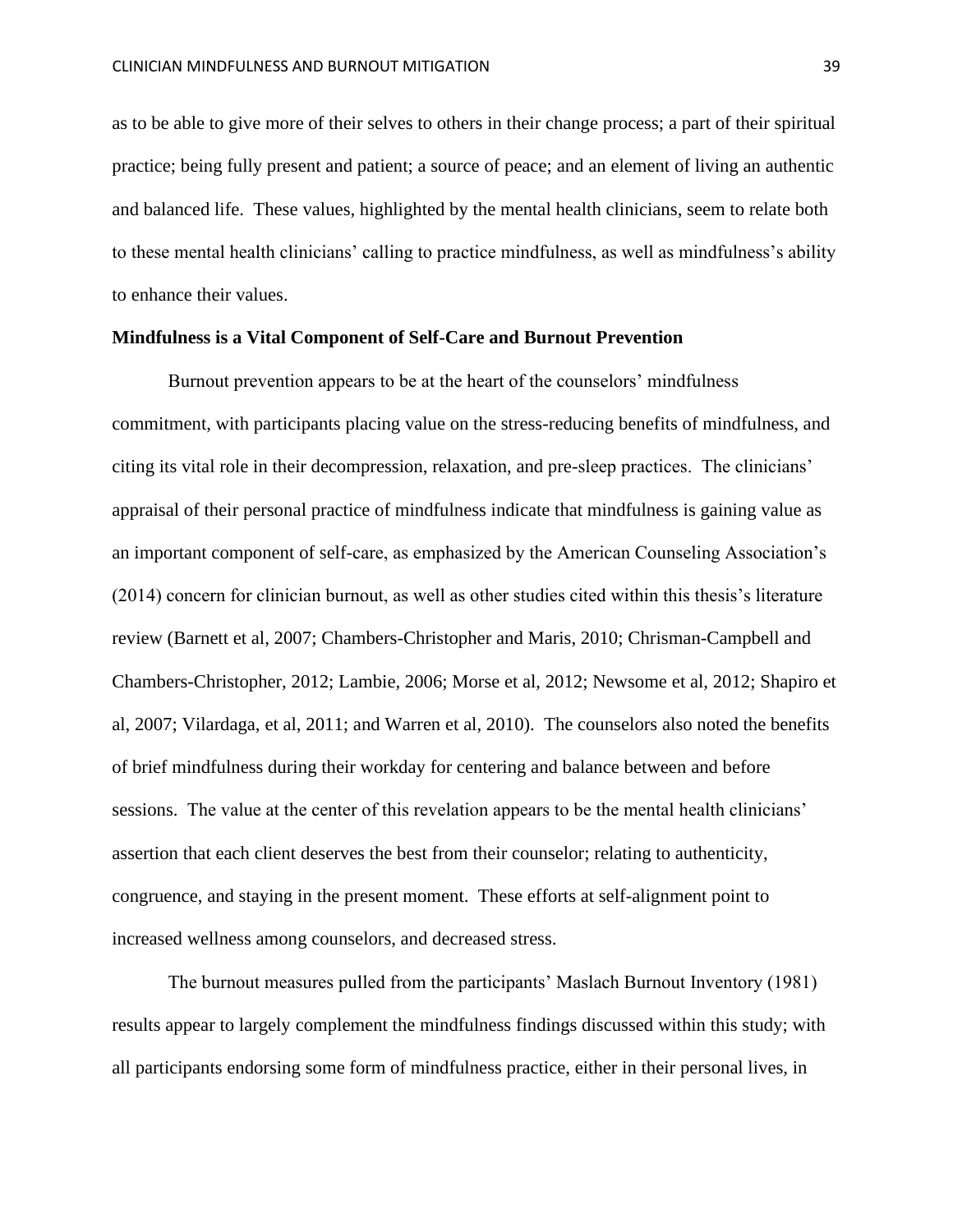their clinical work, or in both areas. There are discrepancies, however, with one clinician acknowledging limited mindfulness practice and scoring low in the burnout inventory; while another clinician endorsed an extensive daily mindfulness practice yet outranked all other participants in the measures for burnout risk. At the same time, even this clinician's measures for burnout placed, overall, in the moderate range, rather than the high-high range. Overall, burnout measurements ran the gamut, and few participants met criteria for any considerable concern for burnout by the MBI's measurements. Similarly, participants presented with varying degrees of mindfulness utilization; while it may be argued that those with lesser practice of mindfulness should therefore show a higher risk for burnout within the MBI, this cannot be entirely qualified. While the qualitative information presented is ample to establish transferability of the identified themes, the sample size does not allow generalization of the MBI results. Even so, the findings and results of the MBA may indicate that even brief moments of mindfulness, unplanned, and scattered through the day, translate into big results for mental health clinicians, a theory supported by some of the researchers listed within this paper's review of the current literature (Birnie et al, 2010; and Newsome et al, 2012).

#### **Mental Health Clinicians Value Expertise**

The mental health clinicians participating in this research came into the study with years of mindfulness expertise; emphasizing the fact that such exercises are being highlighted in a variety of academic and professional venues. Indeed, this is encouraging as researchers call for more focus on mindfulness, as well as self-care and burnout prevention in professional development settings (Barnett et al, 2007; Chambers-Christopher et al, 2011; Chambers-Christopher and Maris, 2010; Chrisman-Campbell and Chambers-Christopher, 2012; Myers and Williard, 2003; Newsome et al, 2012; Rosthaupt and Morgan, 2007; Schomaker and Ricard,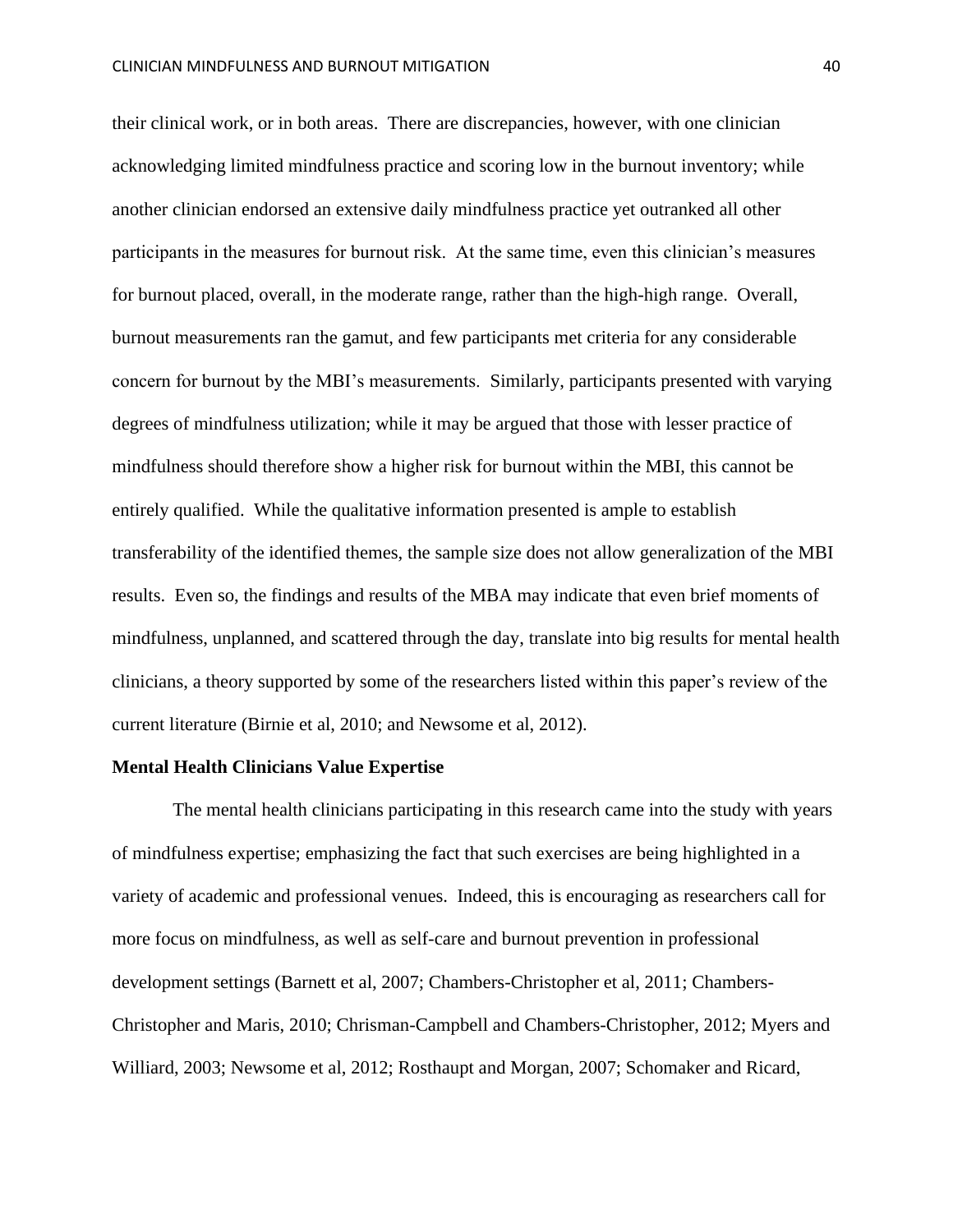2015; and Shapiro et al, 2007). Among this study's participants, mindfulness experience was garnered in Master's and Doctoral-level programs, trainings for DBT and CBT, and emphasized in supervisor sessions, and conference symposiums. The mental health professionals that participated in this research work appeared to gain much from these immersion opportunities and many spoke of seeking more information by researching additional mindfulness strategies in order to expand their repertoire beyond the required continuing education credits. Further, in gaining mindfulness training and expertise, counselors appear to be reaping the benefits of this growing knowledge, practicing the skills they learn, and then taking these lessons into the clinical setting. In their work with their clients, clinicians teach and practice mindfulness exercises in-session, while using mindfulness skills within sessions in order to focus themselves, and remain present with their clients for their own balance and therapeutic productivity.

Still, while citing the many applications of mindfulness with their clients, and extolling the value of these practices in their personal and professional lives, an overwhelming majority of participants appeared to minimize their mindfulness practice within the qualitative interview process. Many of these clinicians downplayed their engagement in mindfulness exercises and noted that they needed to do *more* mindfulness in the interest of self-care. Interestingly, several of the participants who at first minimized their use of mindfulness went on, within the span of the interview, to expand upon the many uses they make of mindfulness, sharing a litany of activities and practices both in-and-outside of the therapeutic setting. In citing the need to increase mindfulness practice, and insisting that they do not do nearly enough, these clinicians underscored the difficulties or challenges in maintaining their mindfulness practice, specifically with families, busy schedules, and demanding workdays; yet strived to include brief moments to collect themselves, center, and decompress throughout their days.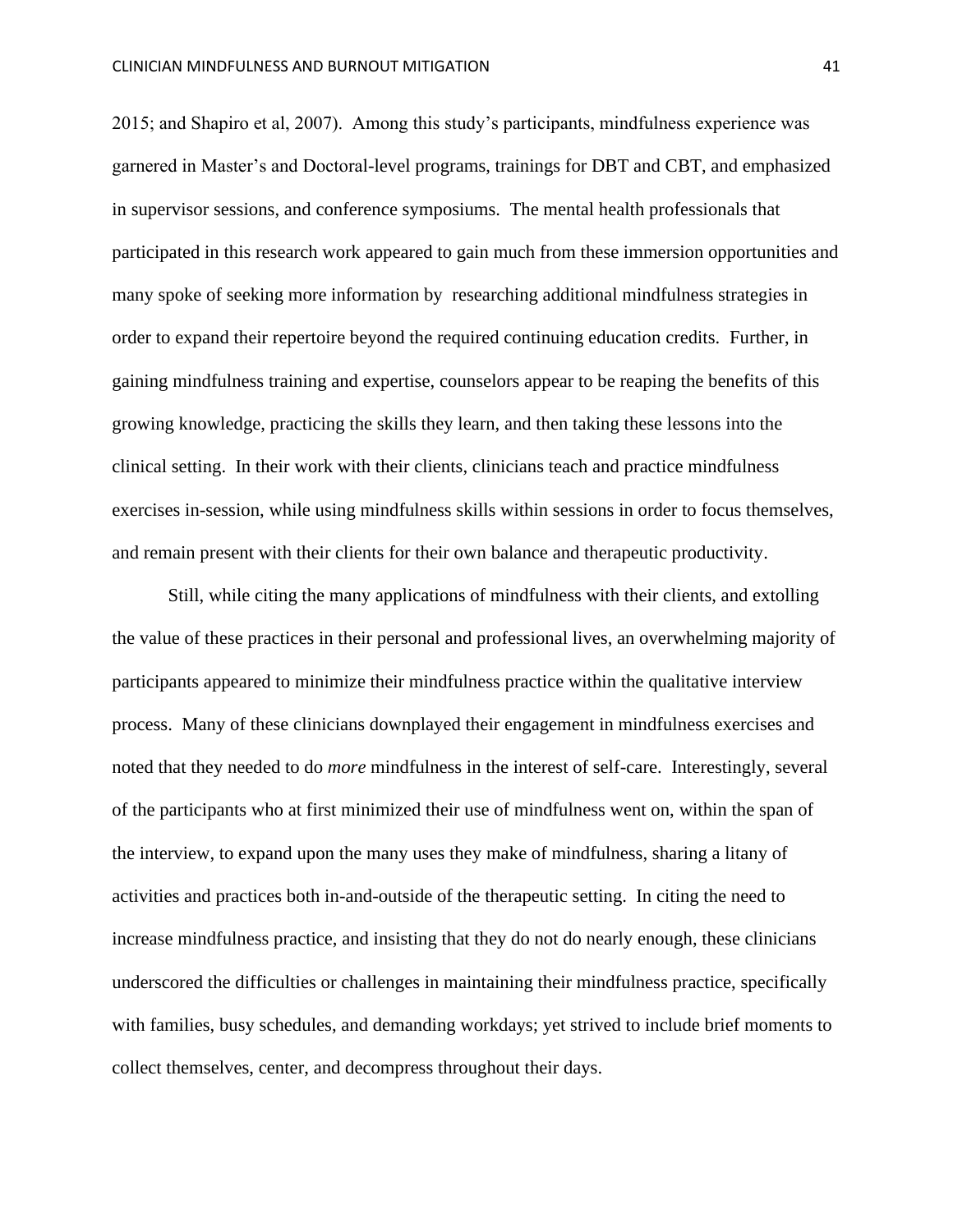In dissecting this theme of the counselors' minimization of the mindfulness expertise, it seems that a discrepancy emerges in the mental health clinicians' perspectives of their personal mindfulness practice in contrast with their expectations of their clients. While the counselors celebrated their clients' mindfulness efforts, they conveyed less compassion for themselves. This may be incongruent with research findings that point to increased self-compassion among individuals practicing self-care, and mindfulness in its various forms (Birnie et al, 2010; Newsome et al, 2012; and Patsiopoulos and Buchanan, 2011). At the same time, this curious finding supports research that indicates that counselors who maintain a self-care practice, including mindfulness exercises, tend to be more compassionate (Sprang et al, 2007), are more in-tune in the clinical setting (Schomaker and Ricard, 2015), and exude more empathy towards their clients (Bentley-Greason and Cashwell, 2009), in that the counselors within this study extended kindness and affirmed their clients' early forays into mindfulness. These mental health clinicians infused mindfulness into sessions, and encouraged their client's to be selfcompassionate in small, incremental steps towards practicing mindfulness.

This minimization on the counselors' part is, perhaps, best illuminated by Chambers-Christopher et al. (2011) who studied the longitudinal impacts of mindfulness training as a part of counselor self-care. The researchers' study reinforced the incredible, long-term effects of mindfulness practice; finding that the mindfulness training paid off in dividends, as the counselors reported expansive awareness. This awareness, the authors noted, resulted in the clinicians' heightened consciousness of their own inner experiences; resulting in decreased reactivity, and increased acceptance. The mental health practitioners of the current study similarly reported their value in awareness had been augmented by mindfulness practice. They identified increased connectivity with their inner experience, which may have illuminated the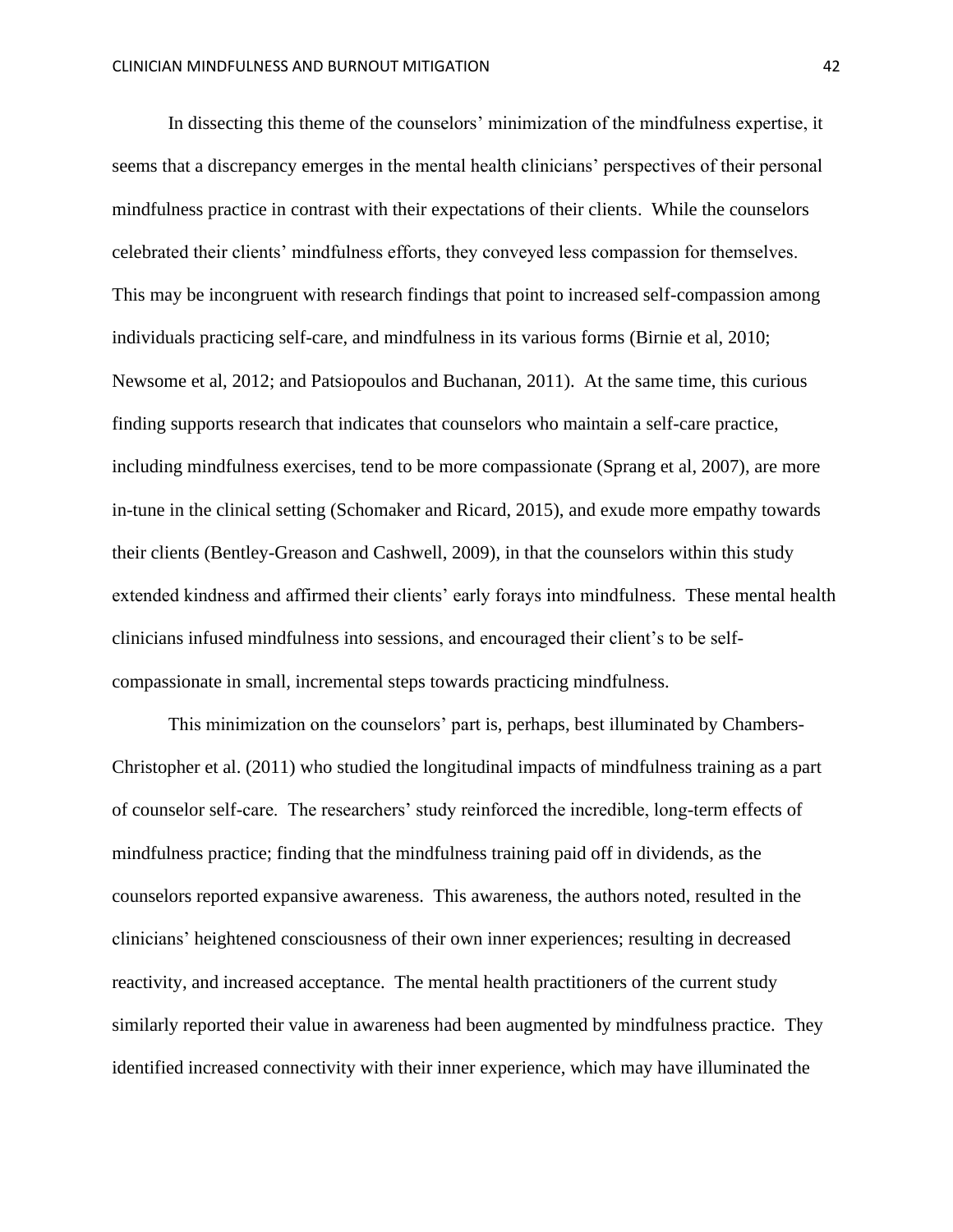conscious need for mindfulness practice for self-regulation, grounding, and balance. This in turn would lead to these counselors' hungering for more mindfulness, and thus indicating the desire for more mindfulness activities in their daily lives.

In sum, the mental health clinicians, all of which presented for this study with years of mindfulness experience, minimized their own expertise, despite self-reported evidence of their proficiency, and daily use of mindfulness. While mental health clinicians are currently utilizing mindfulness daily, practice the exercises with their clients, and value the benefits of these practices, they deduce the need for more of this in their lives; perhaps related to an increased awareness of their inner experience. Overall, high measurements of personal achievement within the MBI indicate that these mental health clinicians are largely aware of their successes and accomplishments, thus indicating that these subjects were not merely being self-effacing, or modestly downplaying their perceptions of their mindfulness practice. Therefore, mindfulness's impacts upon clinician wellness must be a positive one so as to foster awareness and increase participants' thirst for more of this healthy activity within their lives.

#### **Mindfulness has Positive Implications as a Flexible Component of Clinical Practice**

These findings suggest mental health practitioners apply several mindfulness practices in a variety of settings with a diverse array of clients, and promote mindfulness as flexible and effective with a number of diagnoses, citing the benefits of this beyond the clinical setting. Specifically, the participants of this study practice in various venues of mental health treatment and intervention including licensed substance abuse counselors, credentialed behavioral health specialists, Masters-attained therapists, psychologists and counselors, and Doctoral level mental health practitioners. These clinicians work with diverse populations within drug and alcohol therapy, PTSD treatment, and focus on special populations ranging from children, veterans, in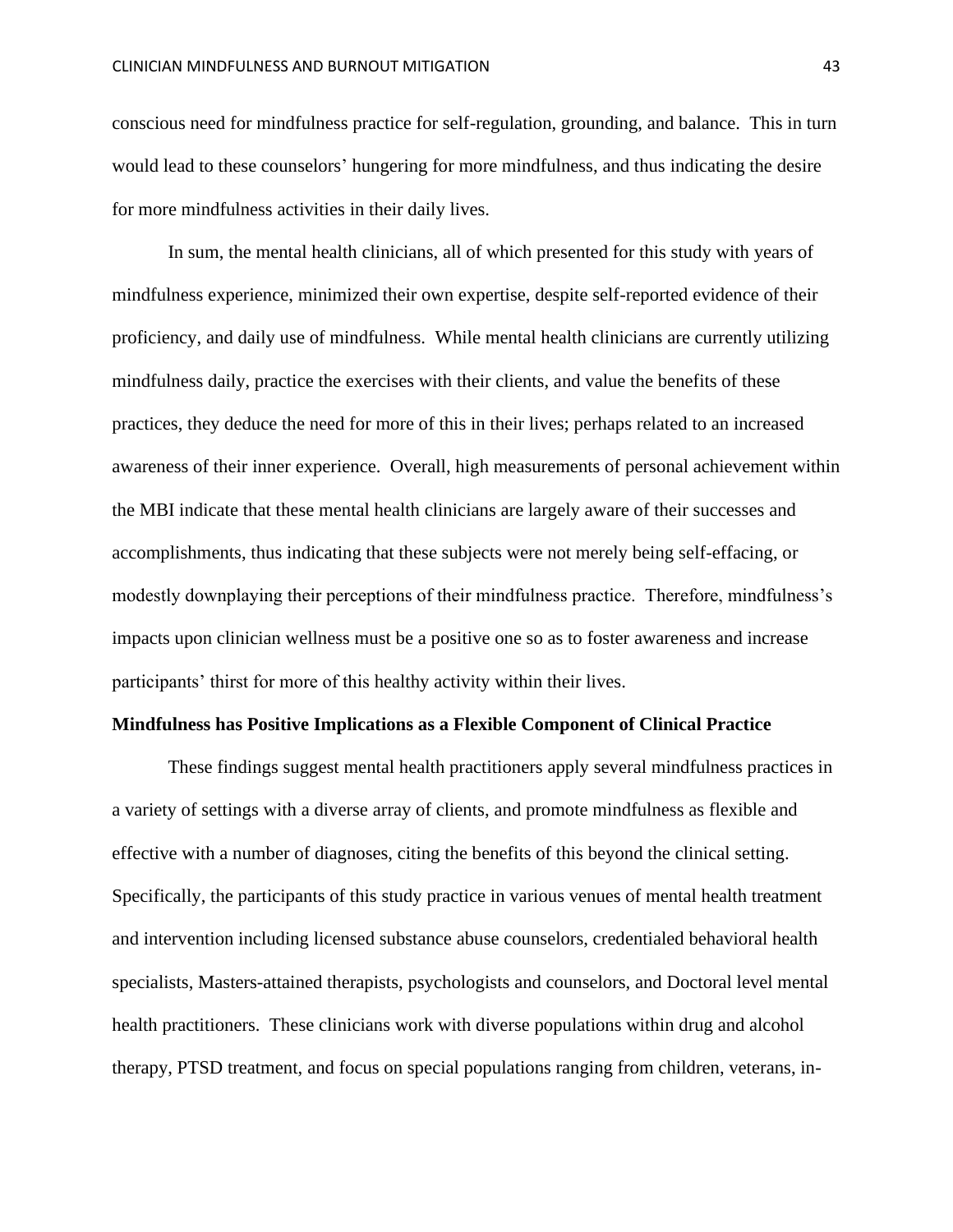and-outpatient settings, sex-offenders, and students. Many clinicians appeared to apply their preferred mindfulness practices to meet their clients' needs within the session, practicing bodyscans, deep breathing, and visualizations, as well as recommending mindful eating, mindful communication for connection, and meditation as homework. While this study did not go into the therapy room to evaluate the benefits of mindfulness from the clients' perspectives, Schomaker and Ricard (2015) found their participants' personal assessment of their use of mindfulness with clients appears to be a positive one, with the mental health professionals participating in this study asserting value in the flexibility of the practice with a number of diagnoses and presenting concerns, which support other research findings (Arch and Craske, 2006; Feinstein, 2010; Feinstein, 2012; and Utay and Miller, 2006). In sum, the counselors valued the positive outcomes they associated with their clients' use of mindfulness, including increased capacity, awareness, and emotional regulation; laying the groundwork for meaningful change and life satisfaction.

# **The Research Questions: How Does the Utilization of Mindfulness Impact Mental Health Clinician Practice? How Might this Practice of Mindfulness Relate to Counselor Burnout?**

This study's defining question, "how does the utilization of mindfulness impact counselor practice?" is best understood through the mental health clinicians' valuing of their mindfulness practice, and the reciprocal relationship this practice seems to share with their other presenting values (i.e., burnout prevention, expertise, clinical flexibility and efficacy).The mental health clinicians resoundingly praised mindfulness as the antidote to stress, a central component in burnout prevention, and a chief practice in their self-care and personal wellness practices. Over and over, the counselors related mindfulness to self-care and self-care to burnout-prevention. This connects to decreased stress and increased wellness. Counselors seem to agree that their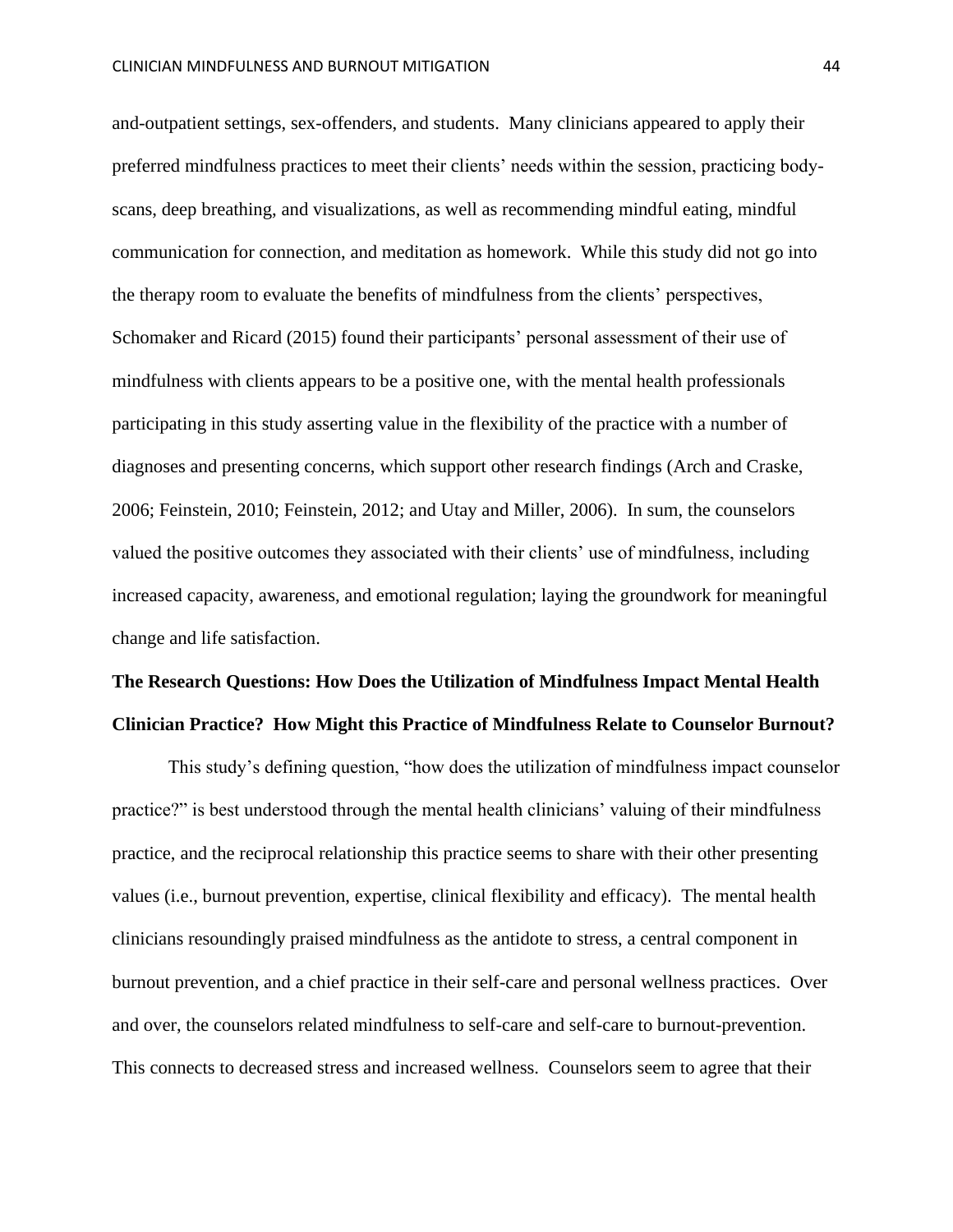preferred mindfulness activity is an excellent means for grounding, calming, relaxing, enhancing sleep, decompressing between/before sessions, and an excellent way, overall, to slow down, cope, and attain centering and balance. So, how does this translate to their practice as mental health clinicians? Counselors note the positive impact of mindfulness in their personal and professional lives, and articulated the value of mindfulness in these various realms of their existence. The clinicians engaged in this research associated this with the transfer that so often appears to take place in the clinical setting, as they strive to stay in the present moment with their clients and share these same mindfulness exercises with their clients; with counselors fully practicing what they preach. These clinicians spoke loud and clear about their values, stating that mindfulness is imperative to their practice, and an excellent means for calming and centering between client sessions, so as to give 100 percent to each individual on their schedule.

Finally, in asking, "how might this practice of mindfulness relate to counselor burnout?"; the counselors' burnout measurements (incorporating burnout, depersonalization, and personal achievement) that ranked within the high-level burnout range, reach significant levels that cannot be overlooked; however, the measurements for low concern are overwhelming within this assessment, dwarfing all other burnout rankings among the participating mental health clinicians. The small fraction (10%) of this study's participants' high burnout measures, when compared to Morse el al's (2012) research that points to 21-67% of mental health clinicians experiencing "high level burnout" symptoms (p. 342), indicates that mindfulness may in-fact have very positive influences on clinician burnout symptomology, decreasing exhaustion, and increasing the counselors' sense of balance and self-efficacy. As such, these combined findings, merging these understandings of mindfulness practices and Maslach burnout measurements, point to clinician mindfulness practice having a not insignificant impact on burnout symptoms. In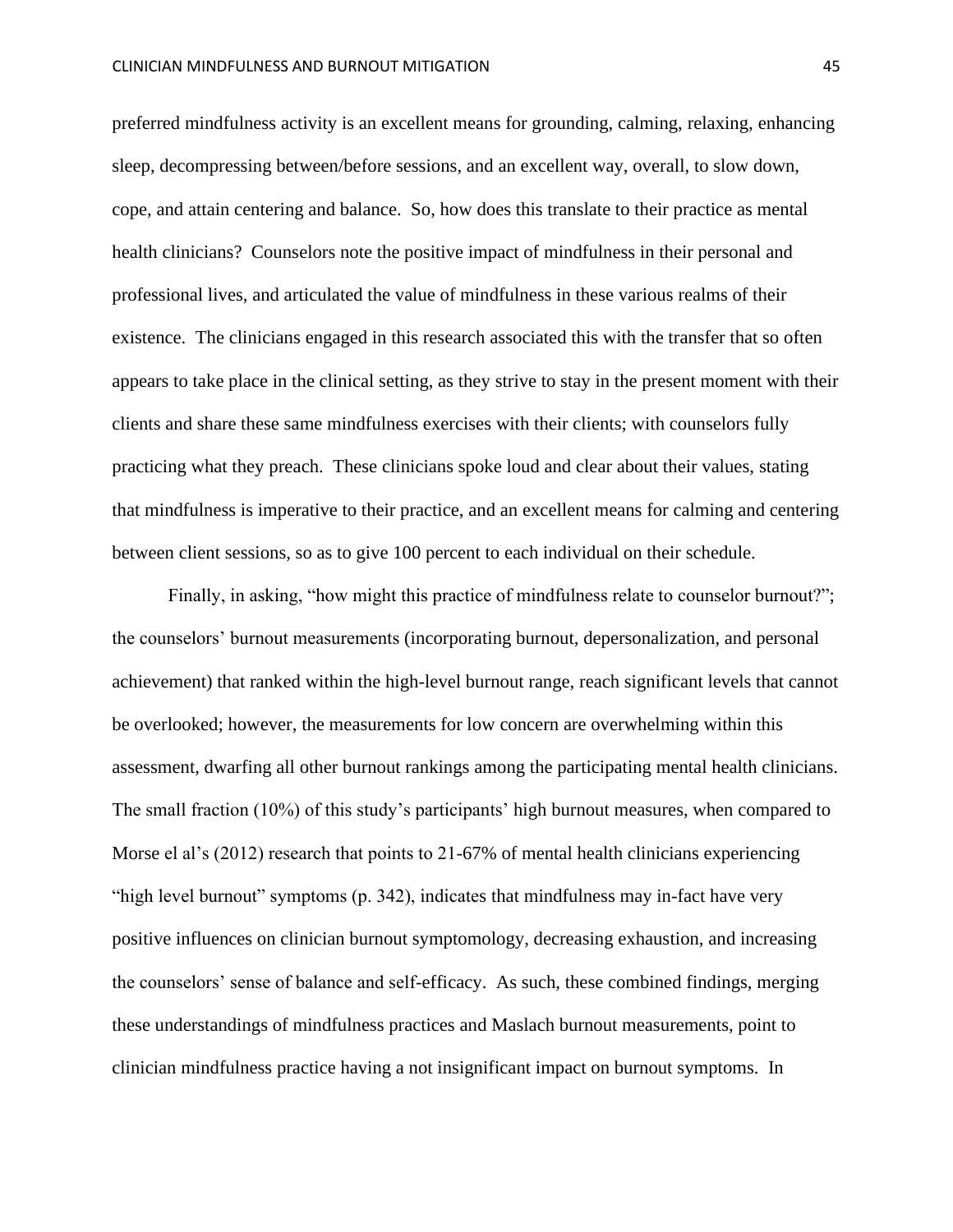answering the research question, this study indicates that mindfulness may very well be a valuable component in clinician burnout mitigation. Other possible contributors, such as caseload, environmental and organizational stressors or unique client concerns, as identified within the literature review (Lawson, 2007; Morse et al, 2012; Ohrt and Cunningham, 2012; Oser et al, 2013) may very well impact counselor burnout, but were not discussed in participant interviews. Still, these qualitative findings illustrate clinician implementation of mindfulness as one element useful for self-care to decrease burnout.

**Confirmability.** Within the triangulation and confirmability process of this research work, the participants of this study were contacted to review the themes and findings noted within this process. Overall, the responding participants acknowledged the accuracy of these conclusions and noted seeing themselves in the research outcomes. At the same time, while some mental health clinicians reported their surprise at the clinicians' minimization of their mindfulness efforts, they also indicated that this was, indeed, a truth; with Participant 25 noting this discrepancy, stating the "theme of counselors downplaying their own skills and use of mindfulness, that seems so usual for the people in our field to do" (2016). Others spoke to their admiration in the prevalence of mindfulness practice among their colleagues, and discussed their amazement for the impacts of these mindfulness exercises. Another participant noted that, as a result of her participation in the study, she had increased her burnout-prevention practices, "I made some pretty big changes in my mindfulness and self-care, and I believe the burnout survey was some part of that process" (Participant 14, 2016). The counselors' confirmation of these themes and findings points to the very real implications of clinician mindfulness practice, both in and out of the professional setting, for wellness, burnout prevention, and self-care.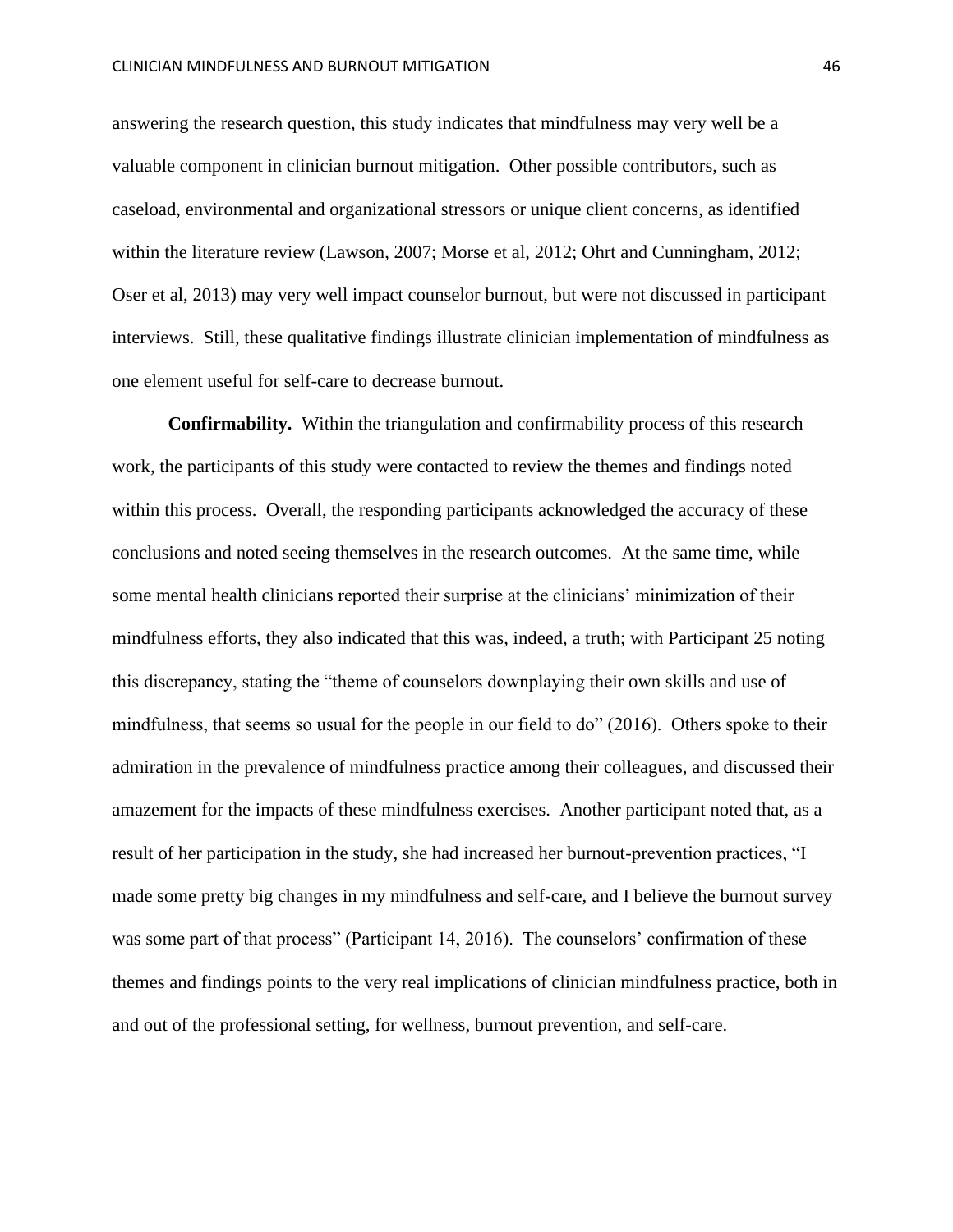#### **Limitations**

There are several limitations that somewhat restrict the potential application of these research findings. In regard to sampling, self-selection bias is noted as likely, in that this study may have attracted only mental health clinicians interested and engaged in mindfulness exercises; while those disinterested in, or not participating in any form of mindfulness practice, may have disregarded the initial request for involvement or declined to contribute beyond the initial survey. Further, as with non-responsive sampling bias, clinicians concerned about their personal risk for burnout may have opted out of involvement with this research, as the intent of the study was not concealed from potential participants in the recruitment stage. In addition, this study was rather geographically limited, with mental health clinicians confined within a 250-mile radius, encompassing Wisconsin and Minnesota. While many demographics and other variables were accounted for, this study did not measure for factors such as gender, ethnicity, culture, place of professional practice (e.g. hospital, rural programming), or personal histories that may have impacted individuals' needs, such as trauma, history of substance abuse or anxiety. In retrospect, including circumstantial or agency factors, such as small non-profit organizations, mental health clinicians working in rural areas, or individuals working with highly traumatized clients (e.g. sex offender treatment, dual diagnoses, abused/neglected children) may have provided for a richer, more in-depth understanding of the circumstances of the clinicians, their mindfulness practice, and presenting burnout symptoms. Finally, a study is only as strong as its instrumentation, and the Maslach Burnout Inventory (1981) warns against utilizing the assessment for diagnosis purposes; further, this inventory falls short by the Buros Center for Testing's standards. To that end, the MBI is a subjective set of questions, with responses set up on a Likert scale, which are strictly limited to the interpretation of the individuals taking the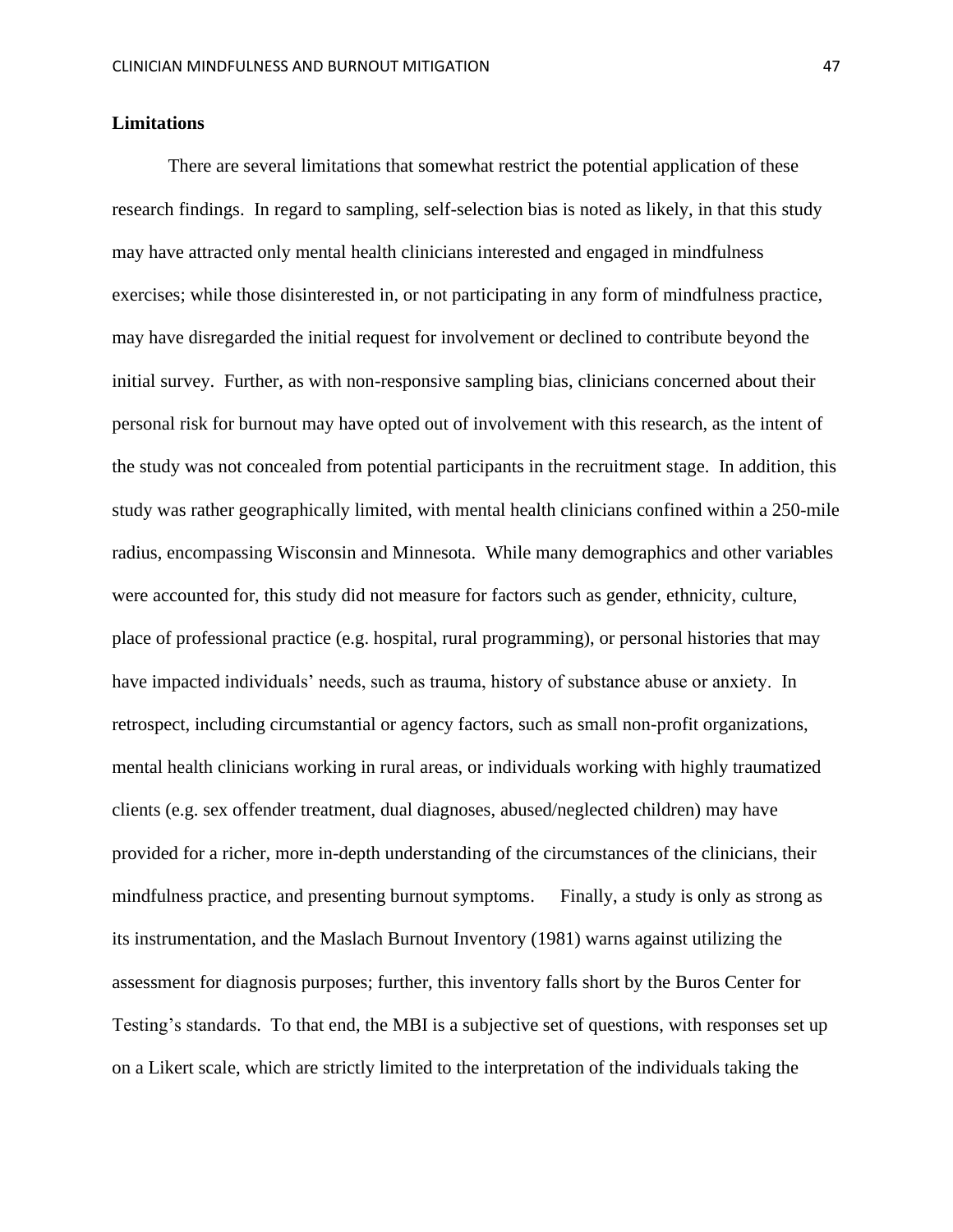assessment. Information gleaned from the Maslach Burnout Inventory should be deemed preliminary, as a much larger sample would be needed for the results to be useful beyond simple triangulation of subjects' interviews for this qualitative study.

#### **Future Study and Recommendations**

For future study, or expansion of this research work, more longitudinal data may be necessary. Prospective research may explore, over the years, how mindfulness practices persist among these individual clinicians and how these, as well as burnout measures, might change over time. Further, an investigation of how these mindfulness practices translate to the clinical setting, the impacts on client wellness and outcome measures, could further expand the understanding of this as it pertains to clinician practice, as well as mindfulness as an intervention. Do certain forms of mindfulness have a greater impact on the therapeutic relationship/counselor or client wellness/burnout mitigation? Ongoing inquiries into mindfulness should include consideration of environmental factors, such as caseload; the practices of rural and urban counselors; and the clientele represented within the therapists' client roster. Another examination, looking into the impacts of mindfulness practices on mental health clinicians, could be a fruitful pursuit, assessing for the impact of mindfulness trainings, conferences, and sessions on mindfulness practice and burnout symptomology. Finally, studies held in other locations, tracking for demographics show different results from this research work, may be beneficial.

Finally, this study illuminates the importance of prevention when it comes to addressing and treating clinician burnout. In this way, this study should not only encourage additional research, but also the development of programming that targets burnout prevention. This, and other current studies, set the groundwork for these efforts in ensuring a holistic approach to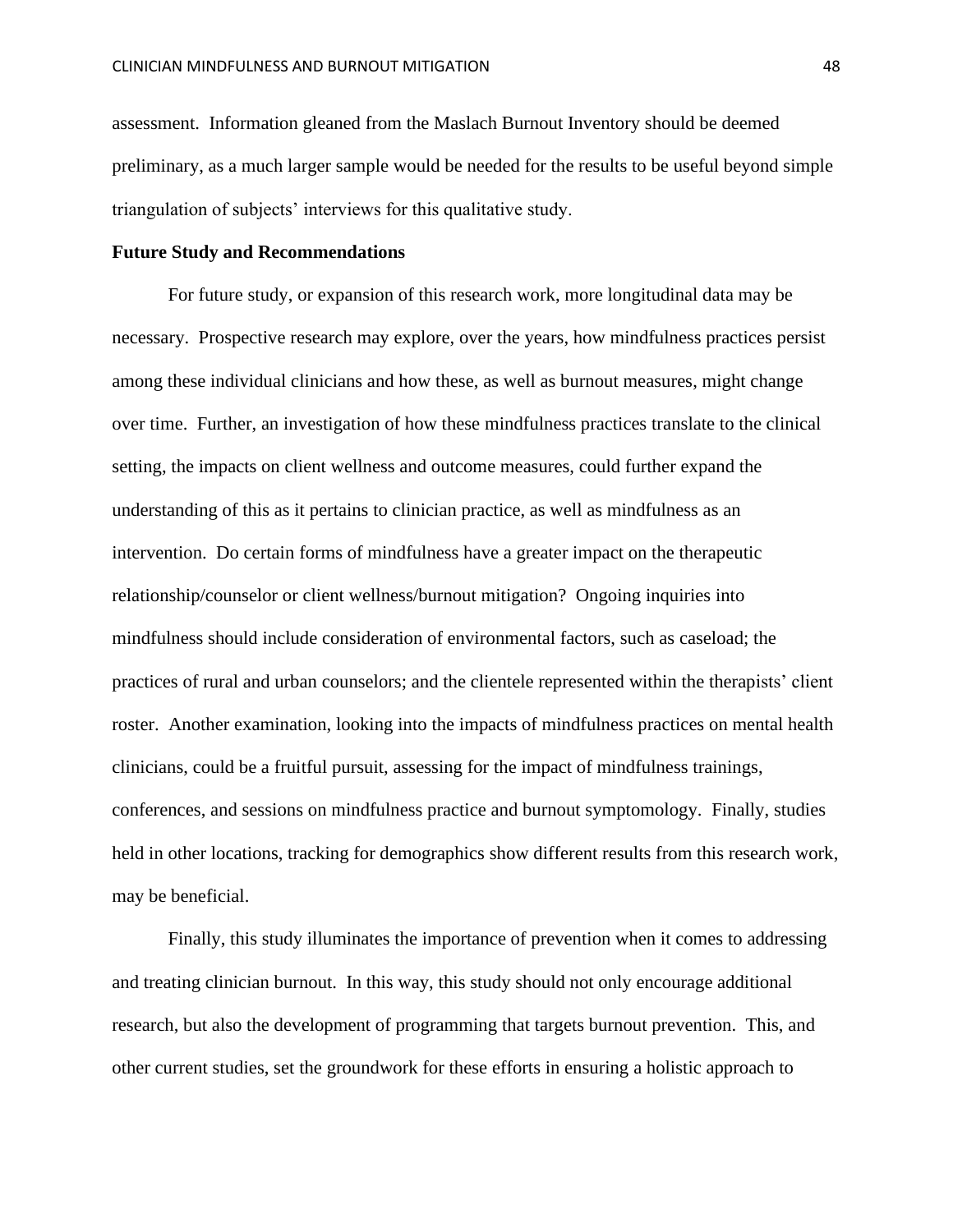counselor self-care. From the perspective of Counselor Education programming, this could mean coursework and lifework-type assignments prior to graduate students entering the Practicum phase of their education. Such training would infuse self-care and mindfulness within its curriculum, and ensure continued measurement of these throughout student placement. Beyond this, an ongoing focus on self-care and mindfulness in continuing education and posteducation professional development and training could be a tremendous step in ensuring a healthy, mindful, and values-focused field of mental health clinicians.

#### **Conclusions**

This qualitative study set out to illuminate the impact of mental health clinician mindfulness practice on burnout measurements, as established through qualitative interviews and the Maslach Burnout Inventory (1981). The goal for exploring mindfulness and burnout was to learn more about the potential correlation between mitigated burnout symptoms and clinician mindfulness practice. This is significant, as establishing an association between burnout prevention and mindfulness as a valued self-care practice could have repercussions for counselor education programs and supervisory practices, in addition to expanding mental health clinician awareness of the importance of mindfulness as a component of their self-care practices. While small in scope, the results of this study imply the legitimacy of this relationship, pointing to limited burnout symptomology among clinicians most inclined to include mindfulness practice in their life and clinical work.

In sum, through the qualitative interview and burnout assessment, this study's findings emphasize the importance of mental health clinician self-care in burnout symptom mediation and prevention. Further, these findings point to the legitimacy of mindfulness as a component of counselors' self-care practices. Because of the clinicians' belief in its effectiveness, they place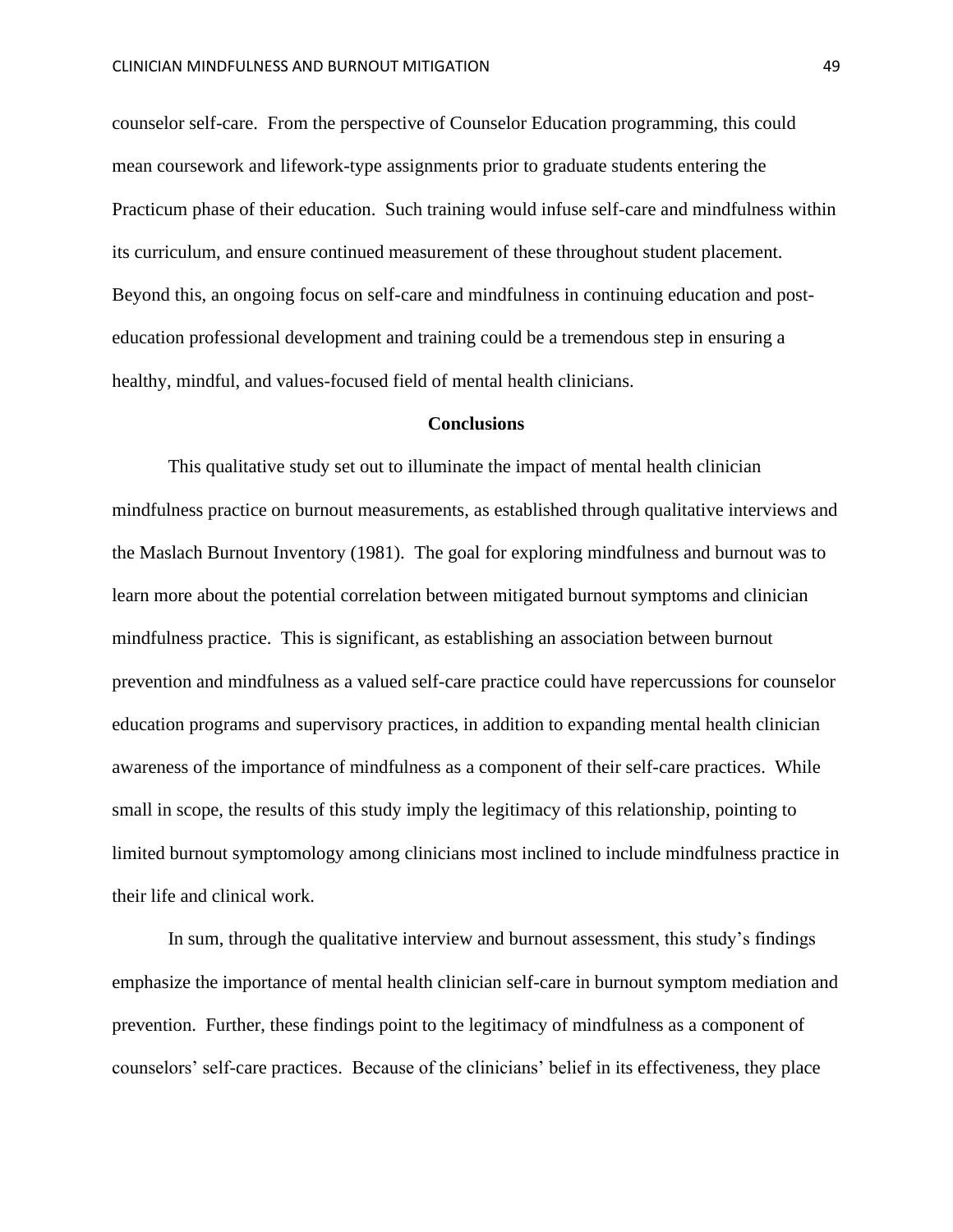value on mindfulness as a component of self-care and burnout prevention. Mindfulness as a value, and a value that supports and upholds other values, both in-and-out of the counseling setting, is one important instrument in the counselor's toolbox, supporting and sustaining clinical practice and the self-care efforts of today's mental health professionals.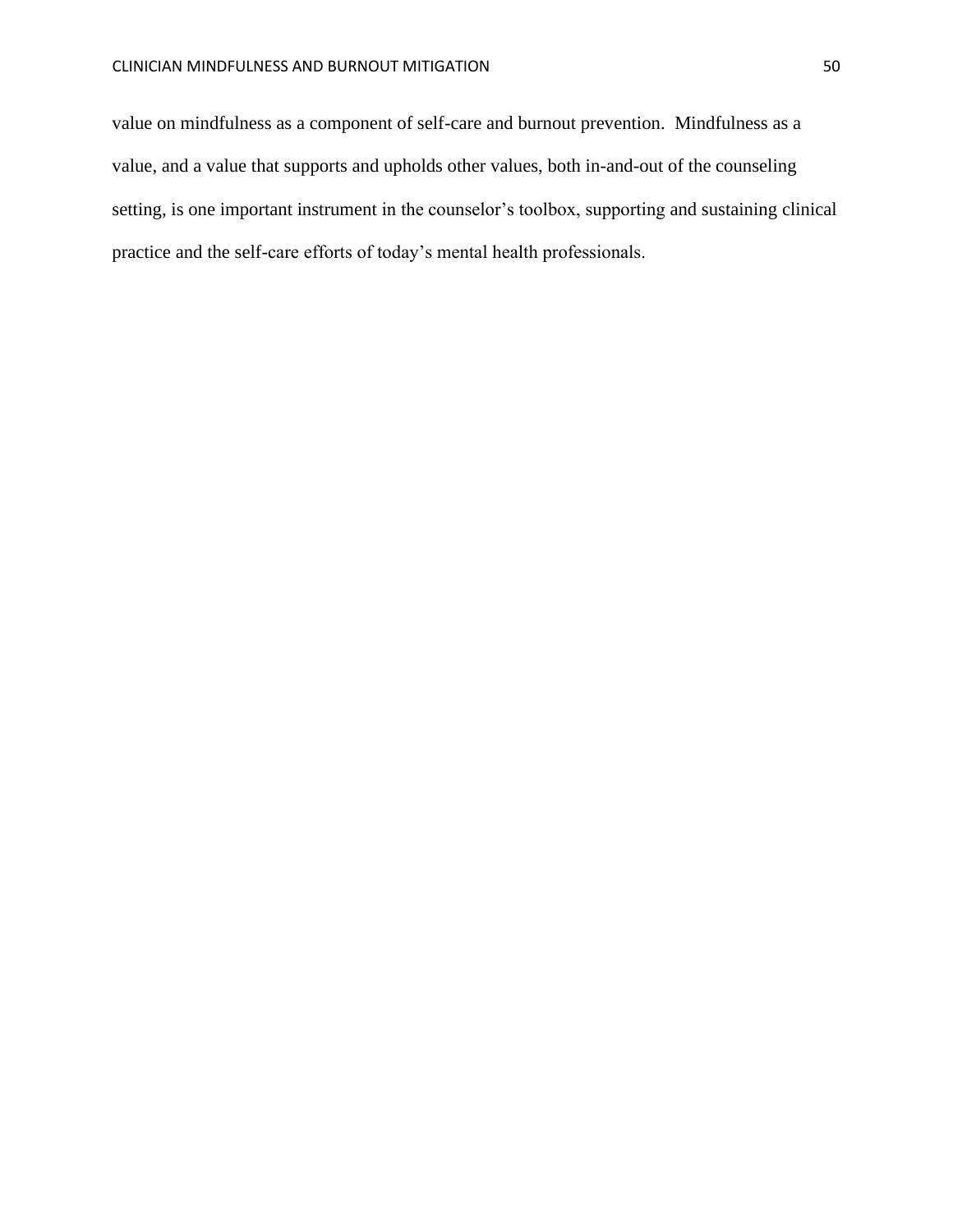#### References

Al-Krenawi, A., & Graham, J.R. (2000). Islamic theology and prayer: Relevance for social work practice. *International Social Work, 43*(3), 289-304.

American Counseling Association (2014). ACA Code of Ethics. Alexandria, VA: Author.

- American Counseling Association Task Force on Impaired Counselors (2004). Alexandria, VA: Author. Retrieved from http://www.counseling.org/knowledge-center/counselorwellness/history.
- Arch, J.J., & Craske, M.G. (2006). Mechanisms of mindfulness: Emotion regulation following a focused breathing induction. *Behaviour Research and Therapy, 44,* 1849-1858.
- Barnett, J.E., Baker, E.K., Elman, N.S., & Schoener, G.R. (2007). In pursuit of wellness: The self-care imperative. *Professional Psychology: Research & Practice, 38*(6), 603-612.
- Barnett, J.E., & Hillard, D. (2001). Psychologist distress and impairment: The availability, nature, and use of colleague assistance programs for psychologists. *Professional Psychology, Research and Practice, 32*(2), 205-210.
- Bentley-Greason, P. & Cashwell, C.S. (2009). Mindfulness and counseling self-efficacy: The mediating role of attention and empathy. *Counselor Education and Supervision, 49*, 3-19.
- Birnie, K., Speca, M., & Carlson, L.E. (2010). Exploring self-compassion and empathy in the context of mindfulness-based stress reduction (MBSR). *Stress and Health, 26,* 359-371.
- Block-Lerner, J., Adair, C., Plumb, J.C., Rhatigan, D.L., & Orsillo, S.M. (2007). The case for mindfulness-based approaches in the cultivation of empathy: Does nonjudgmental, present-moment awareness increase capacity for perspective-taking and empathetic concern? *Journal of Marital and Family Counseling, 33*(4), 501-516.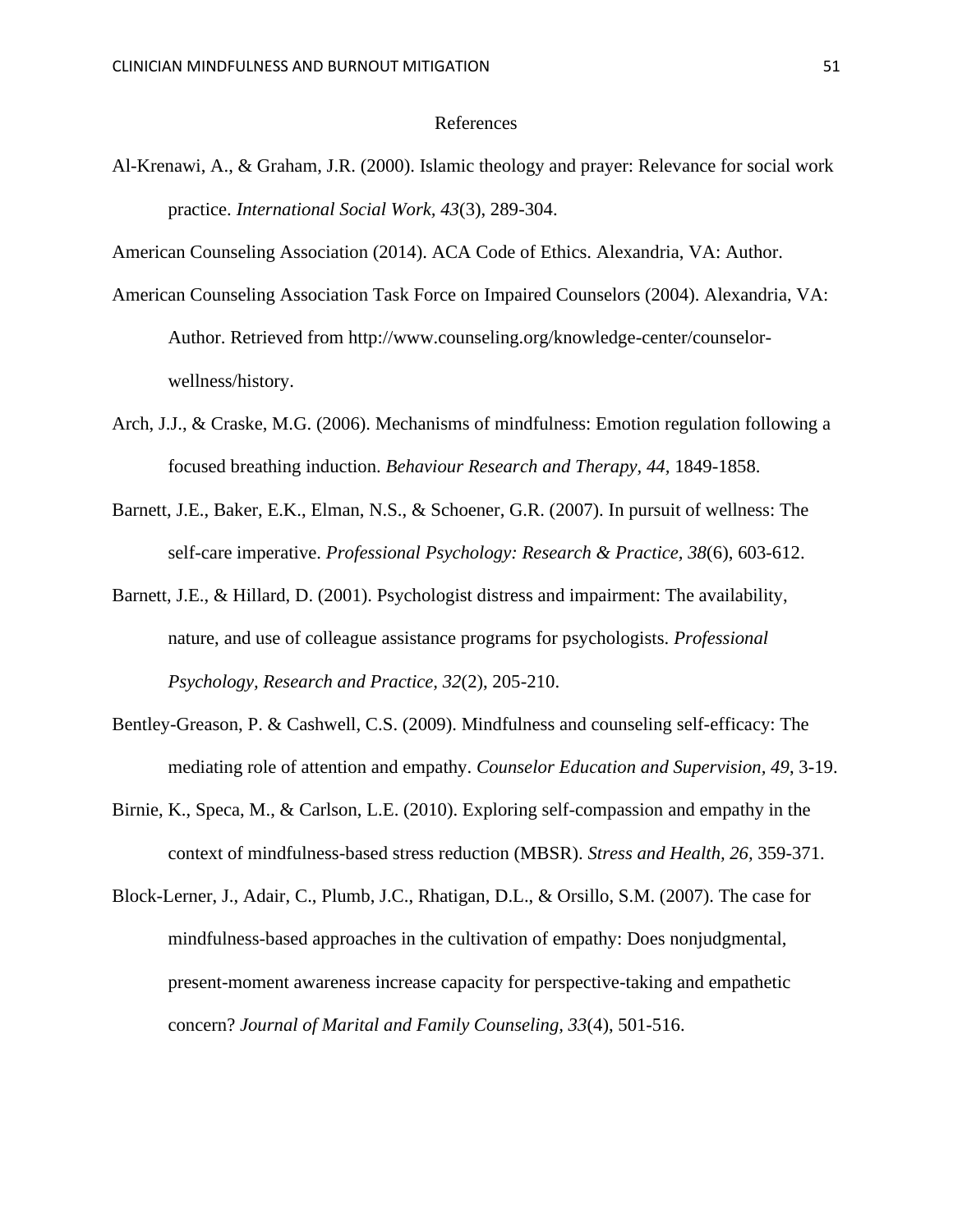- Chambers-Christopher, J., Chrisman, J.A., Trotter-Mathison, M.J., Schure, M.B., Dahlen, P., & Christopher, S.B. (2011). Perceptions of the long-term influence of mindfulness training on counselors and psychotherapists: A qualitative inquiry. *Journal of Humanistic Psychology, 51*(3), 318-349.
- Chambers-Christopher, J. & Maris, J.A. (2010). Integrating mindfulness as self-care into counselling and psychotherapy training. *Counseling and Psychotherapy Research, 10*(2), 114-125.
- Chrisman-Campbell, J., & Chambers-Christopher, J. (2012). Teaching mindfulness to create effective counselors. *Journal of Mental Health Counseling, 34*(3), 213-226.
- Creswell, J. W. (2009). *Research Design: Qualitative, Quantitative, and Mixed Methods Approaches* (3rd ed.). Thousand Oaks, CA: Sage Publications.
- Everall, R.D., & Paulson, B.L. (2004). Burnout and secondary traumatic stress: impact on ethical [behavior]. *Canadian Journal of Counseling, 38*(1), 25-35.
- Freudenberger, H.J. (1975). The staff burn-out syndrome in alternative institutions. *Psychotherapy: Theory, Research and Practice. 12*(1)*,* 73-82.
- Feinstein, D. (2010). Rapid treatment of PTSD: Why psychological exposure with acupoint tapping may be effective. *Psychotherapy Theory, Research, practice, Training, 47*(3), 385-402.
- Feinstein, D. (2012). Acupoint stimulation in treating psychological disorders: Evidence of efficacy. *Review of General Psychology, 16*(4), 364-380.
- Fitzpatrick, R. (2005). [Test review of Maslach Burnout Inventory, Third Edition]. In Spies, R.A. & Plake, B.S. (Eds.). (2005). *The sixteenth mental measurements yearbook.* Lincoln, NE: Buros Center for Testing. Retrieved from<http://marketplace.unl.edu/buros/>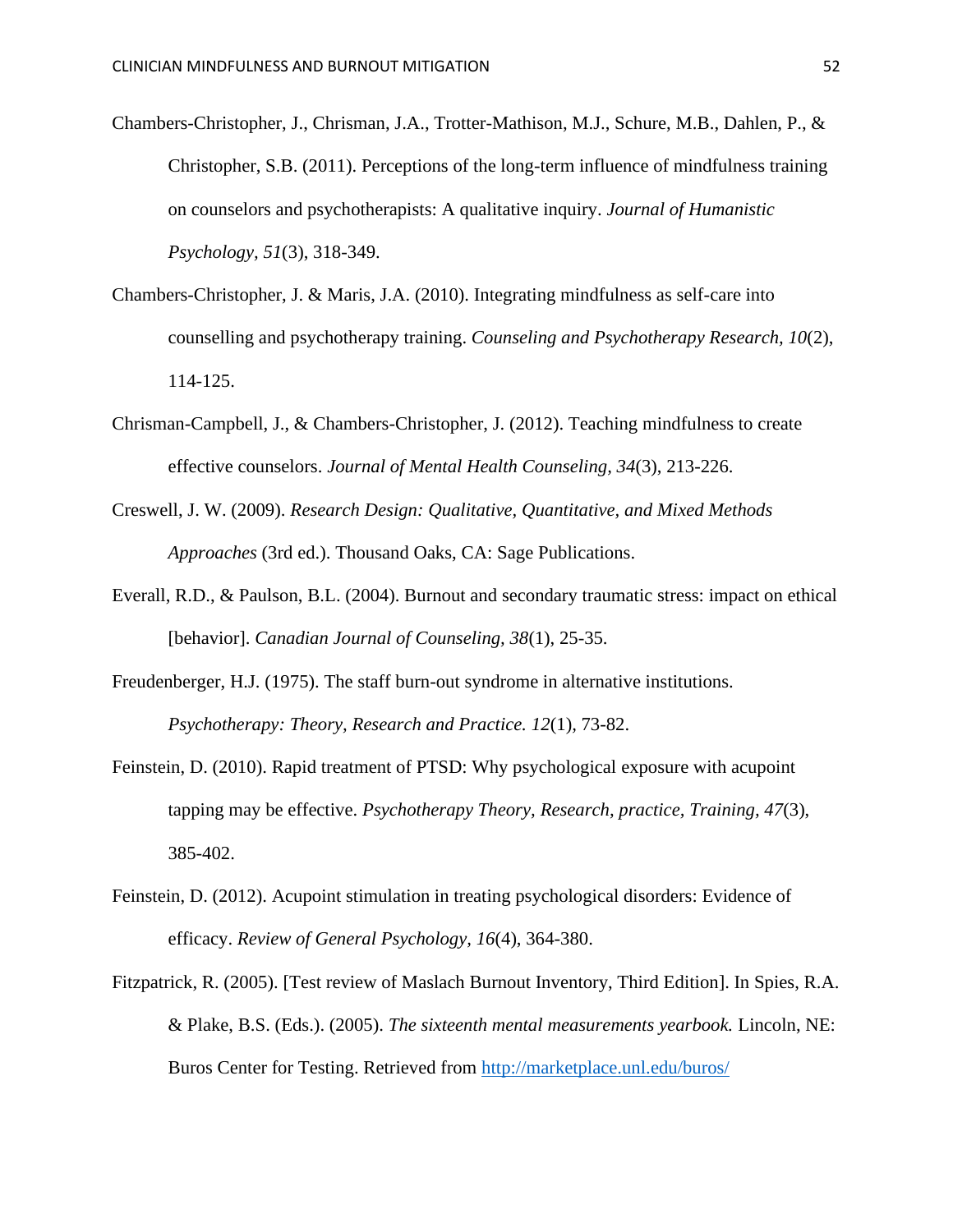- Friedlander, M.L., Siegel, S.M., & Brenock, K. (1989). Parallel processes in counseling and supervision: A case study. *Journal of Counseling Psychology, 36*(2), 149-157.
- Hayes, S.C., Bissett, R., Roget, N., Padilla, M., Kohlenberg, B.S., Fisher, G., Masuda, A., Pistorello, J., Rye, A.K., Berry, K., & Niccolls, R. (2004). The impact of acceptance and commitment training and multicultural training on the stigmatizing attitudes and professional burnout of substance abuse counselors. *Behavior Therapy, 35*, 821-835.
- Ivtzan, I. & Papantoniou, A. (2014). Yoga meets positive psychology: Examining the integration of hedonic (gratitude) and eudaimonic (meaning) wellbeing in relation to the extent of yoga practice. *Journal of Bodywork & Movement, 18,* 183-189.
- Kabat-Zinn, J. (1994). *Wherever you go, there you are: Mindfulness meditation in everyday life.*  Hyperion.
- Lambie, G.W. (2006). Burnout prevention: A humanistic perspective and structured group supervision activity. *Journal of Humanistic Counseling, Education and Development, 45*, 32-44.
- Lawson, G. (2007). Counselor wellness and impairment: A national survey. *Journal of Humanistic Counseling, Education and Development, 46*, 20-34.
- Lee, S.M., Cho, S.H., Kissinger, D., and Ogle, N.T. (2010). A typology of burnout in professional counselors. *Journal of Counseling and Development, 88,* 131-138.
- Lincoln, Y. S., & Guba, E. G. (1985). *Naturalistic Inquiry.* Newbury Park, CA: SAGE Publications. Inc.
- Lippelt, D.P., Hommel, B., & Colzato, L.S. (2014). Focused attention, open monitoring and loving kindness meditation: Effects on attention, conflict monitoring, and creativity  $-A$ review. *Frontiers in Psychology: Cognition, 5,* 1-5.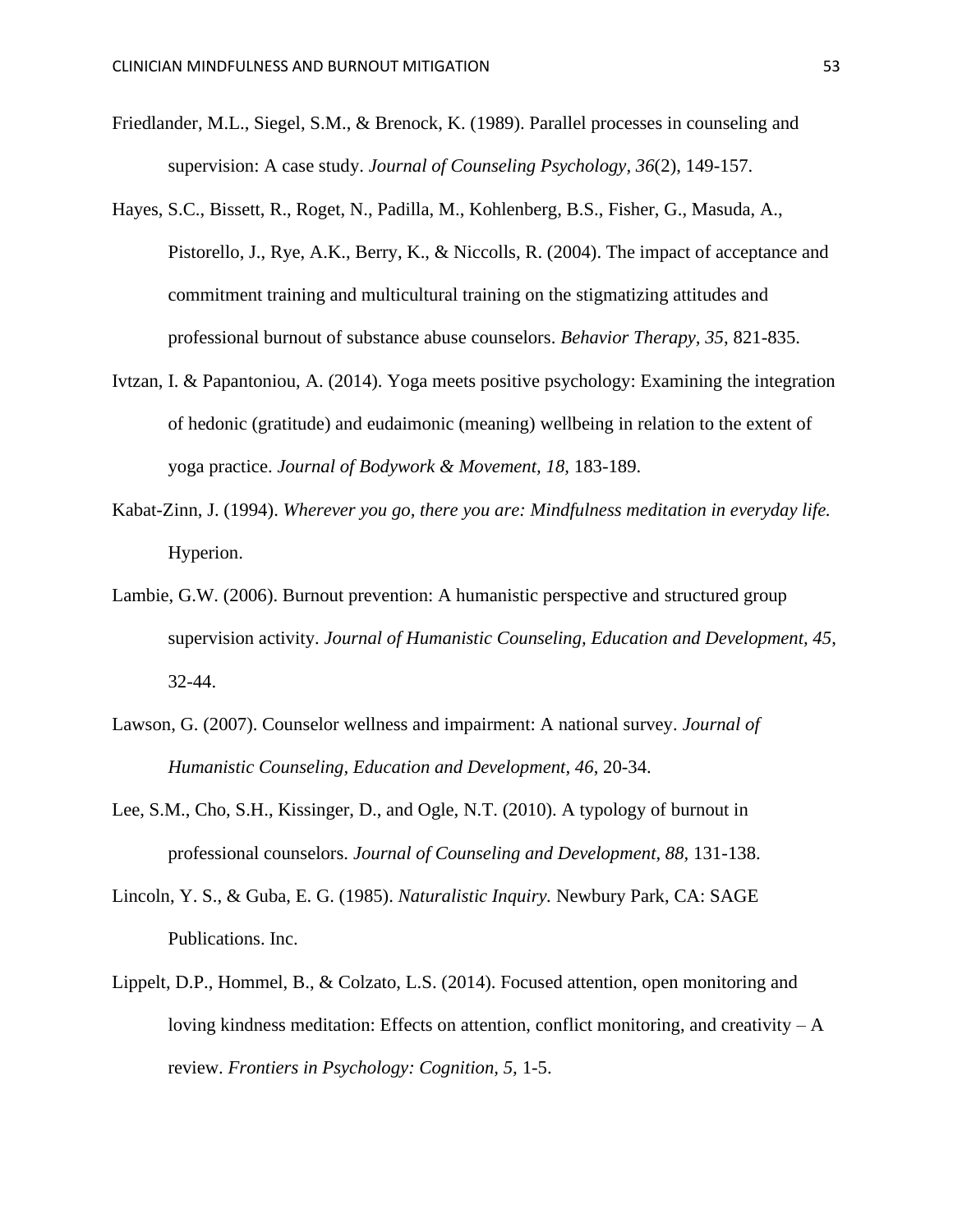- Maslach, C., Jackson, S.E., Leiter, M.P., Schaufeli, W.B., Schwab, R.L. (1981). *Maslach Burnout Inventory.*
- Morrison, J.Q., Clutter, S.M., Pritchett, E.M. & Demmitt, A. (2009). Perceptions of clients and counseling professionals regarding spirituality in counseling. *Counseling and Values, 53,* 183-194.
- Morse, G., Salyers, M.P., Rollins, A.L., Monroe-DeVita, M., Pfahler, C. (2012). Burnout in mental health service: A review of the Problem and its remediation. *Administration and Policy in Mental Health and Mental Health Services Research, 39*(5), 341-352.
- Myers, J.E., & Williard, K. (2003). Integrating spirituality into counselor preparation: A developmental, wellness approach. *Counseling and Values, 47,* 142-155.
- Newsome, S., Waldo, M., & Gruszka, C. (2012). Mindfulness group work: Preventing stress and increasing self-compassion among helping professionals in training. *The Journal for Specialists in Group Work, 37*(4), 297-311.
- Ohrt, J.H., & Cunningham, L.K. (2012). Wellness in mental health agencies. *The Professional Counselor: Research and Practice, 2*(1), 90-101.
- Oser, C.B., Biebel, E.P., Pullen, E., & Harp, K.L.H. (2013). Causes, consequences, and prevention of burnout among substance abuse treatment counselors: A rural versus urban comparison. *Journal of Psychoactive Drugs, 45*(1), 17-27.
- Patsiopoulos, A.T., & Buchanan, M.J. (2011). The practice of self-compassion in counseling: A narrative inquiry. *American Psychological Association, 42*(4), 301-307.
- Pew Research Center (2015). *U.S. public becoming less religious*. Retrieved from <http://www.pewforum.org/2015/11/03/u-s-public-becoming-less-religious/>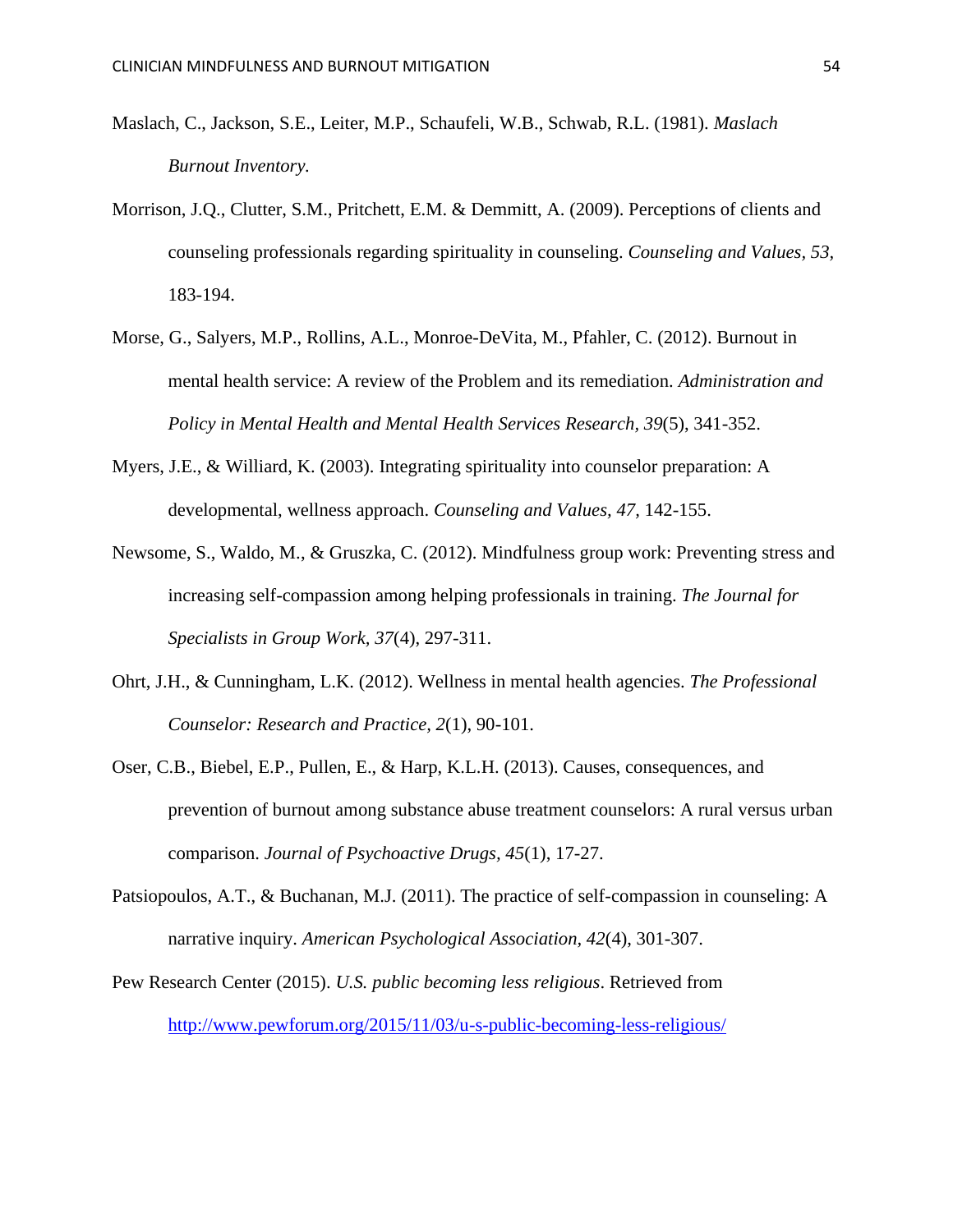- Rogers, C.R. (1957). The necessary and sufficient conditions of therapeutic personality change. *Journal of Consulting Psychology, 21,* 95–103.
- Rosthaupt, J.W., & Morgan, M.M. (2007). Counselors' and counselor educators' practice of mindfulness: A qualitative inquiry. *Counseling and Values, 52*, 40-45.
- Salyers, M.P., Hudson, C., Morse, G., Rollins, A.L., Monroe-DeVita, M., Wilson, C., & Freeland, L. (2011). BREATHE: A pilot study of a one-day retreat to reduce burnout among mental health professionals. *Psychiatric Services, 62*(2), 214-217.
- Schmalzl, L., Crane-Godreau, M.A., & Payne, P. (2014). Movement-based embodied contemplative practices: Definitions and paradigms. *Frontiers in Human Neuroscience, 8,* 1-6.
- Schomaker, S.A., & Ricard, R.J. (2015). Effect of mindfulness-based intervention on counselor client attunement. *Journal of Counseling and Development, 93,* 491-498.
- Shapiro, S.L., Brown, K.W., & Biegel, G.M. (2007) Teaching self-care to caregivers: Effects of mindfulness-based stress reduction on the mental health of therapists in training. *Training and Education in Professional Psychology, 1*(2), 105-115.
- Sprang, G., Clark, J.J., & Whitt-Woosley, A. (2007). Compassion fatigue, compassion satisfaction, and burnout: Factors impacting a professional's quality of life. *Journal of Loss and Trauma, 12*, 259-280.
- Utay, J., & Miller, M. (2006). Guided imagery as an effective therapeutic technique: A brief review of its history and efficacy research. *Journal of Instructional Psychology, 33*(1), 40-43.
- Valente, V., & Marotta, A. (2005). The impact of yoga on the professional and personal life of the psychotherapist. *Contemporary Family Therapy, 27*(1), 65-80.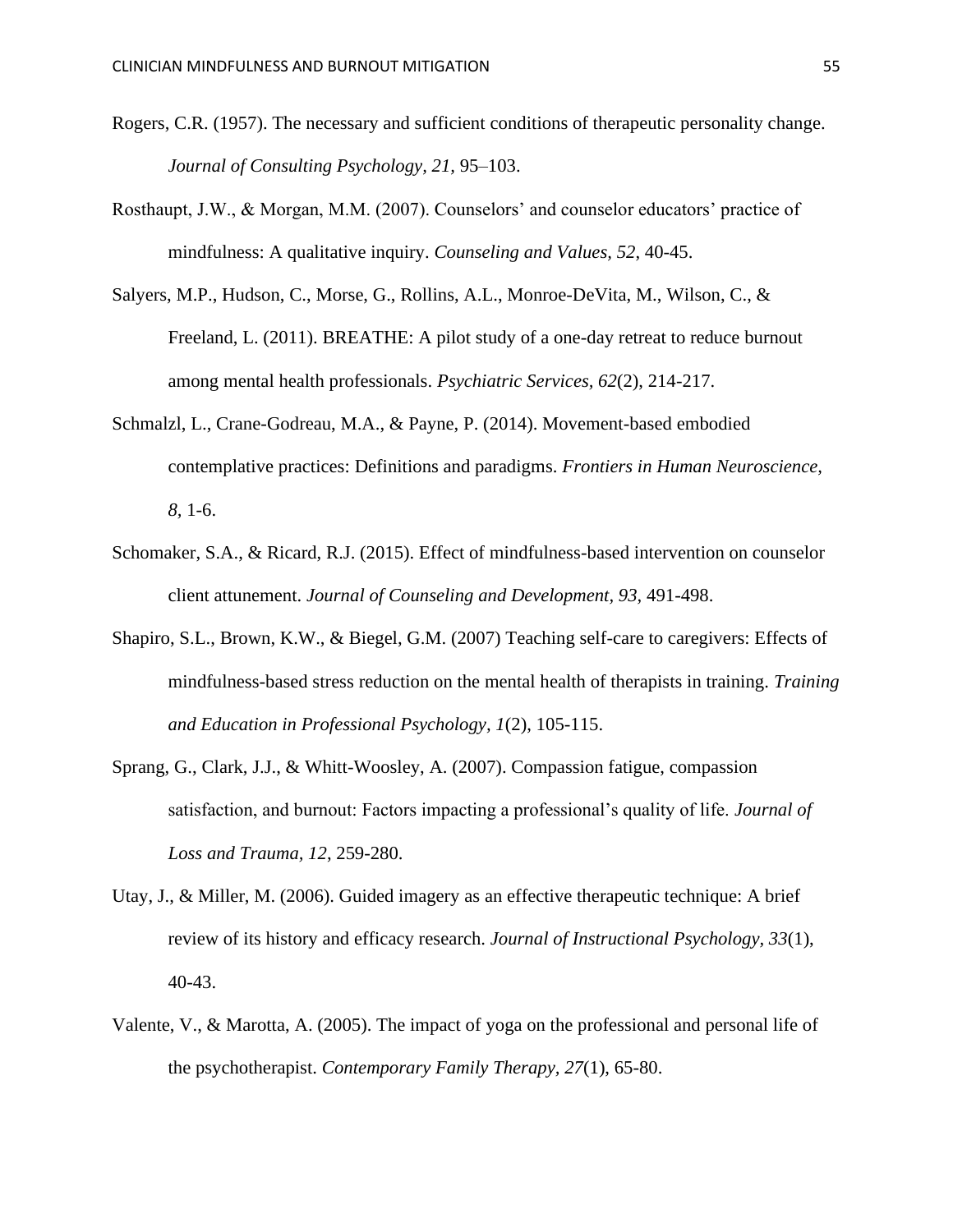- Venart, E., Vassos, S., & Pitcher-Heft, H. (2007). What individual counselors can do to sustain wellness. *Journal of Humanistic Counseling, Education, and Development, 46*, 50-65.
- Vilardaga, R., Luoma, J.B., Hayes, S.C., Pistorello, J., Levin, M.E., Hildebrandt, M.J., Kohlenberg, B., Roget, N.A., & Bond, F. (2011). Burnout among the addiction counseling workforce: The differential roles of mindfulness and values-based processes and work-site factors. *Journal of Substance Abuse Treatment, 40*(4), 323-335.
- Warren, J., Morgan, M.M., Morris, L.N.B., & Morris, T.M. (2010). Breathing words slowly: Creative writing and counselor self-care - the writing workout. *Journal of Creativity in Mental Health, 5*, 109-124.
- Wright, C. R. (2005). [Test review of Maslach Burnout Inventory, Third Edition]. In Spies, R.A. & Plake, B.S. (Eds.). (2005). *The sixteenth mental measurements yearbook.* Lincoln, NE: Buros Center for Testing. Retrieved from<http://marketplace.unl.edu/buros/>
- Young, M.E., & Hutchinson, T.S. (2012). The rediscovery of gratitude: Implications for counseling practice. *Journal of Humanistic Counseling, 51,* 99-113.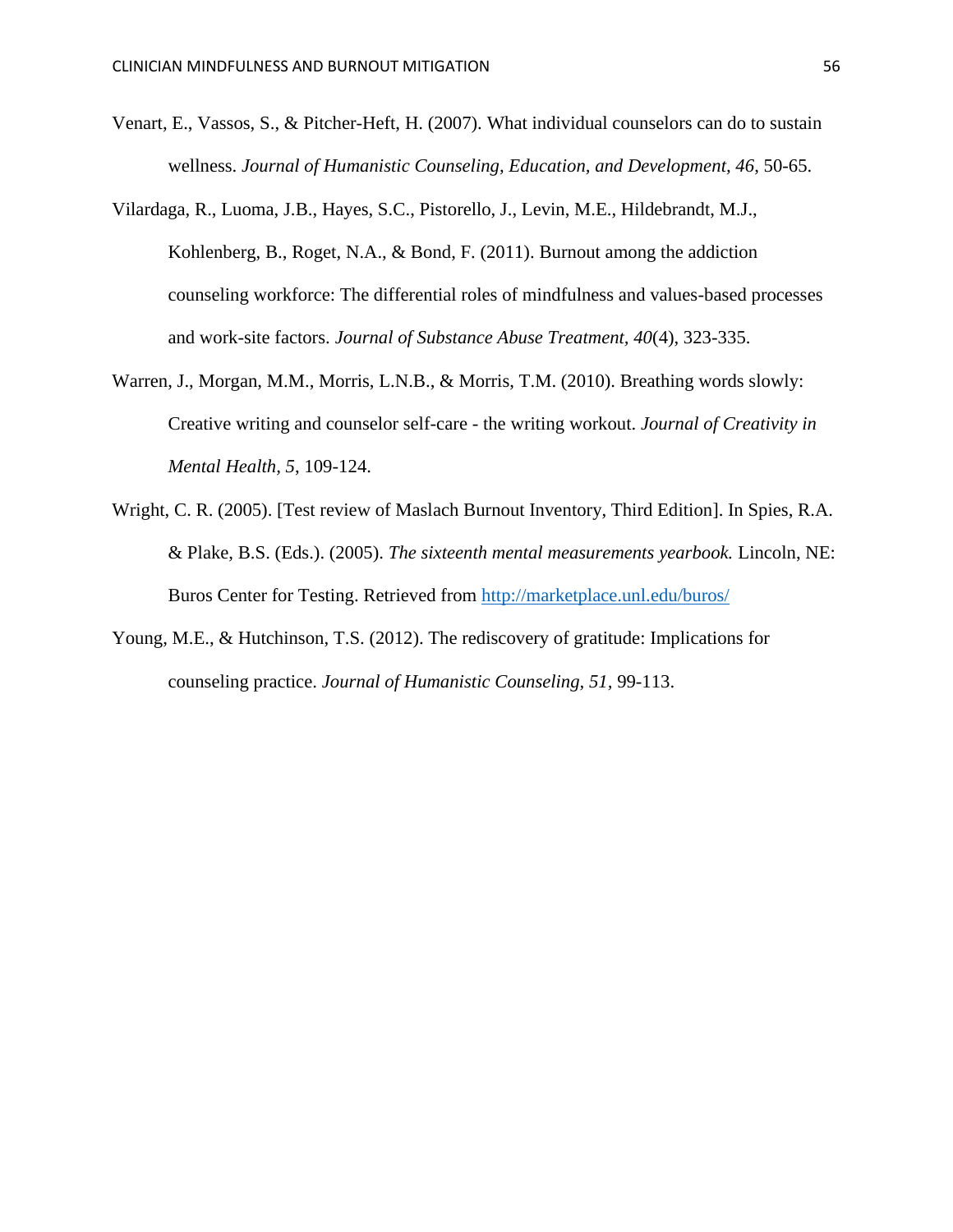# **Appendix A**

#### **Maslach Burnout Inventory**

Q1 Burnout Self-Test Maslach Burnout Inventory (MBI)

The Maslach Burnout Inventory (MBI) is the most commonly used tool to self-assess whether you might be at risk of burnout. To determine the risk of burnout, the MBI explores three components: exhaustion, depersonalization and personal achievement. While this tool may be useful, it must not be used as a scientific diagnostic technique, regardless of the results. The objective is simply to make you aware that anyone may be at risk of burnout. Researcher note: Data collected during the course of this study will be kept strictly confidential, with all information coded in order to ensure privacy; further, information obtained through this study will be destroyed at its culmination. If the results of this study are published or presented, no names will be associated with the data cited. Any information that is obtained in connection with this study that can be identified with you will be disclosed only with your permission. While these researchers do not anticipate the need to release confidential information to others, information shared within this study that suggests imminent danger to self or others may be reported.For questions about this research project, contact Stephanie Wachter, \_\_\_\_\_\_\_\_\_\_,

\_\_\_\_\_\_\_\_\_\_\_\_\_\_\_\_ (student researcher) or Dawnette Cigrand, PhD, PSC, \_\_\_\_\_\_\_\_\_\_\_\_\_\_\_\_\_,

\_\_\_\_\_\_\_\_\_\_\_\_\_\_\_\_ (faculty project advisor). For questions about research subjects' rights or research-related injuries, contact Human Protections Administrator, Brett Ayers at

\_\_\_\_\_\_\_\_\_\_\_\_\_\_.Please remember that your consent to participate in this study is completely voluntary. You may withdraw at any time without prejudice. By selecting "Continue to questionnaire" from the below choices you indicate that you have read the information above, had an opportunity to ask questions about the study, and have decided to continue your participation.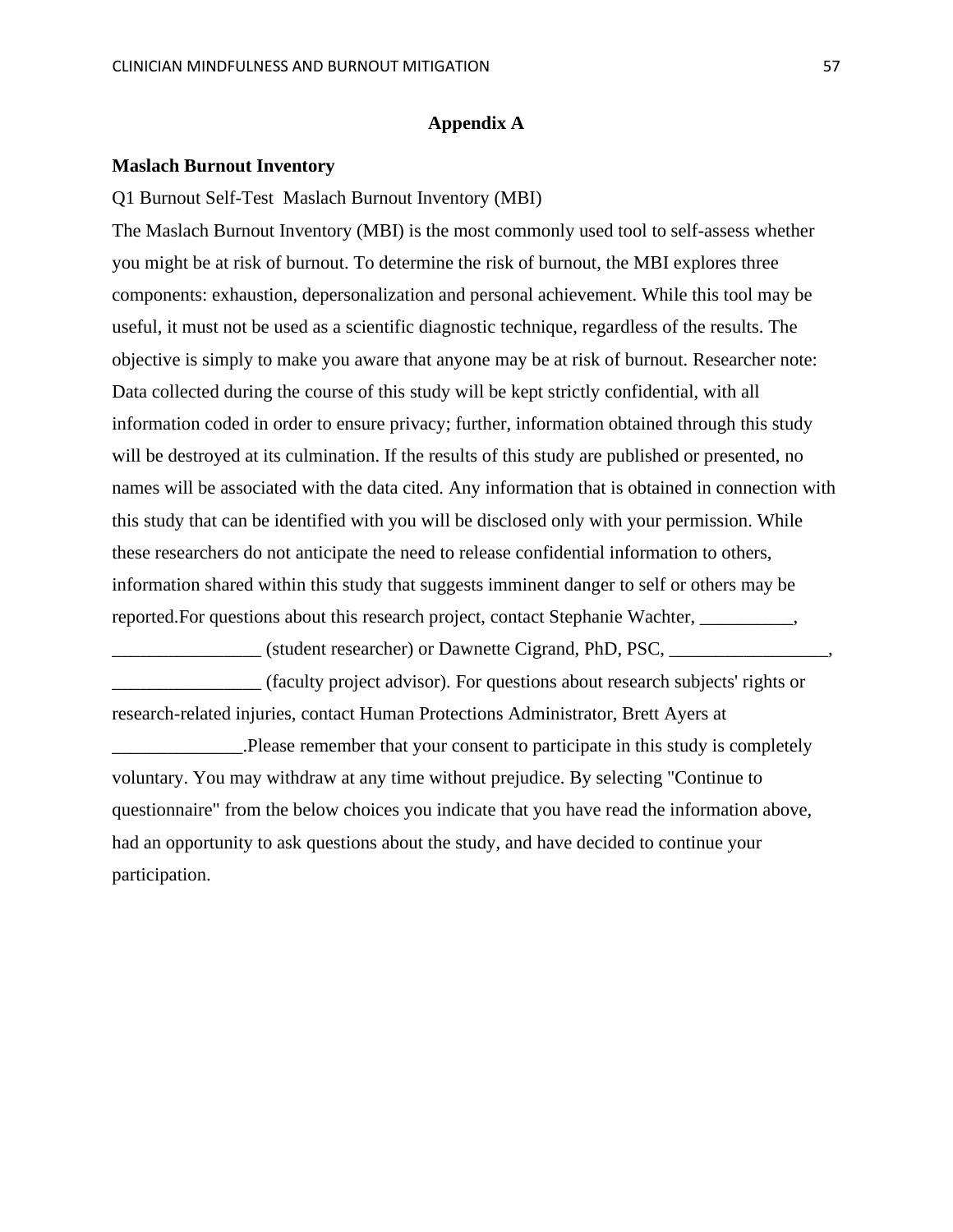### **Appendix B**

### **1st: Advanced Notice Email**

Dear name of potential participant,

We are writing to request your participation in a mental health practitioner mindfulness study to be conducted as a part of a thesis research project via the Winona State University Counselor Education Department. The purpose of this research effort is to explore mental health clinician practices and perceptions of mindfulness and the impact of these exercises on burnout. A second email will follow in one week with a link to a Qualtrics survey. This survey will take approximately 10-15 minutes of your time.

In the meantime, if you have any questions regarding this research please contact the student

researcher, Stephanie Wachter (email: \_\_\_\_\_\_\_\_\_\_\_\_) or the faculty research advisor, Dawnette

Cigrand, PhD, PSC (email: \_\_\_\_\_\_\_\_\_\_\_, office phone: \_\_\_\_\_\_\_\_\_\_\_\_\_\_).

This research project has been approved by the Institutional Review Board (IRB) at Winona State University.

Thank you for your time and consideration. We look forward to hearing from you. Sincerely,

Stephanie Wachter (graduate student researcher)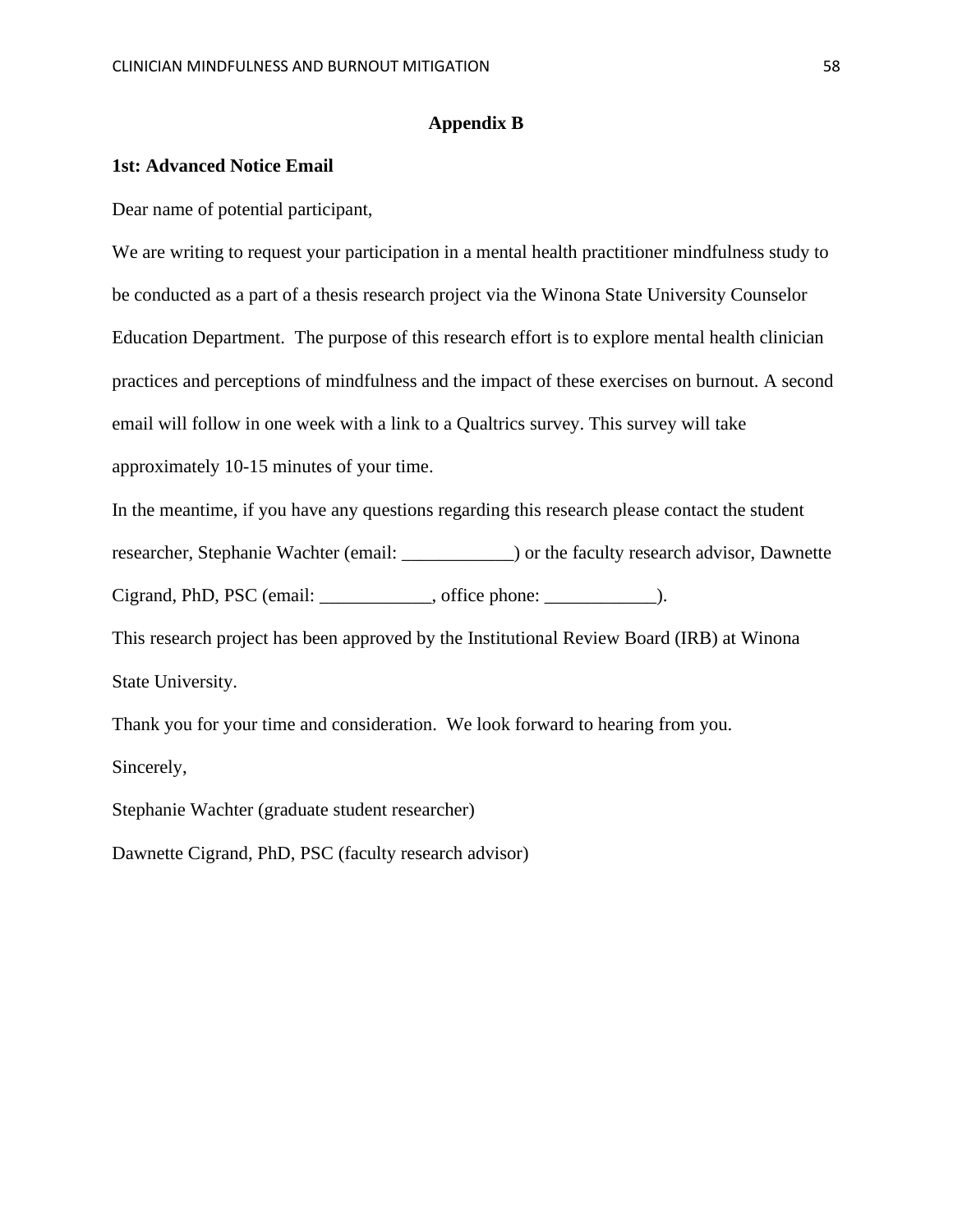#### **2nd: Official Solicitation Email (1 Week)**

Dear name of potential participant,

We are writing to request your participation in a mental health practitioner mindfulness study to be conducted as a part of a thesis research project via the Winona State University Counselor Education Department. The purpose of this research effort is to explore mental health clinician practices and perceptions of mindfulness and the impact of these exercises on burnout. Please follow this link to a Qualtrics survey and consent form: \_\_\_\_\_\_\_\_\_\_\_\_\_\_\_\_\_ It is estimated that this survey will take approximately 10-15 minutes of your time. Thank you for your interest in this research project. If you have any questions regarding this research please contact the student researcher, Stephanie Wachter (email: \_\_\_\_\_\_\_\_\_\_\_\_\_) or the faculty research advisor, Dawnette Cigrand, PhD, PSC (email: \_\_\_\_\_\_\_\_\_\_\_\_, office phone: \_\_\_\_\_\_\_\_\_\_\_). This research project has been approved by the Institutional Review Board (IRB) at Winona

State University.

Thank you for your time and consideration. We look forward to hearing from you.

Sincerely,

Stephanie Wachter (graduate student researcher)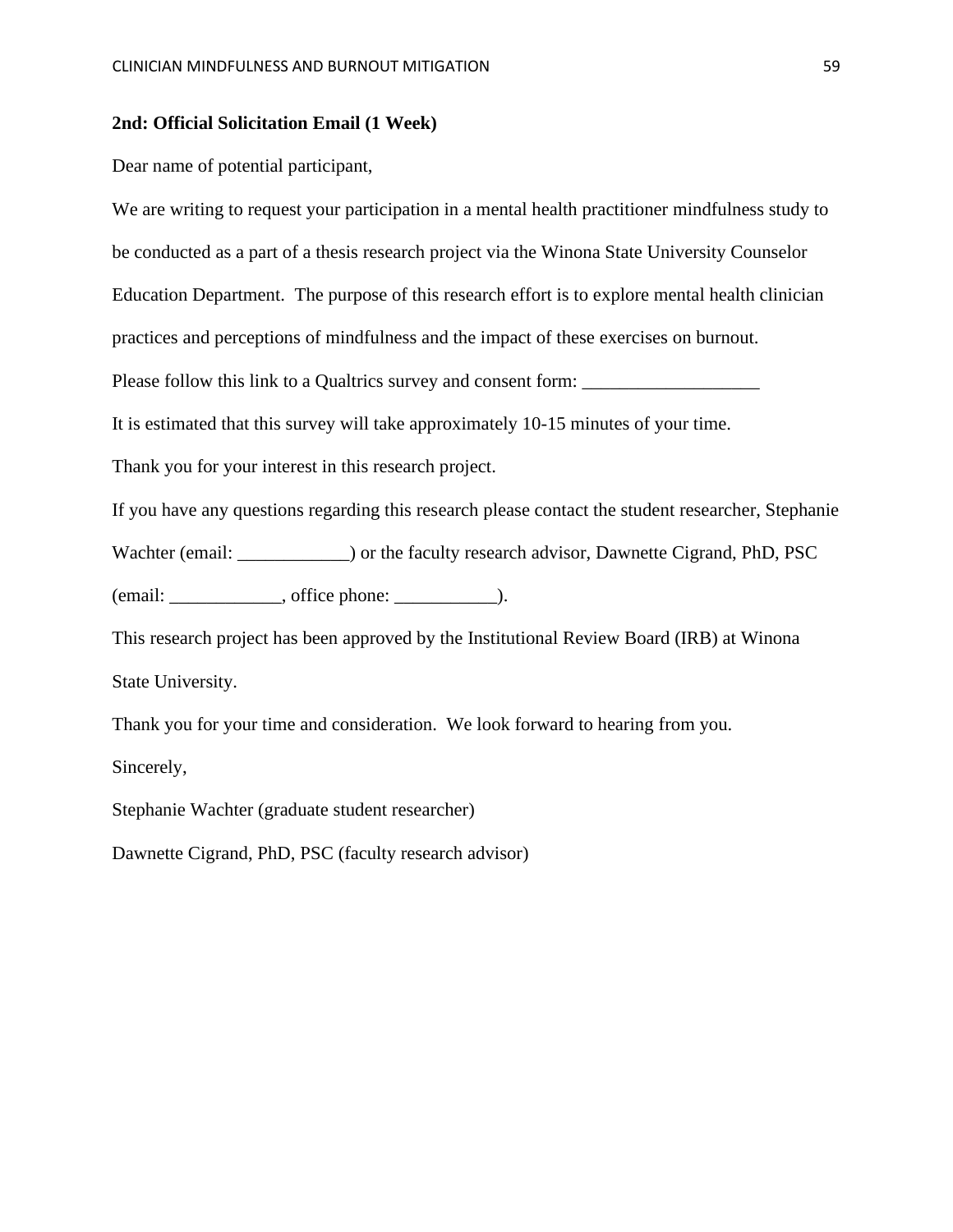#### **3rd: 4-8 Day Follow-Up Reminder**

Dear name of potential participant,

We are following up with you in regards to your participation in a mental health practitioner mindfulness study to be conducted as a part of a thesis research project via the Winona State University Counselor Education Department. The purpose of this research effort is to explore mental health clinician practices and perceptions of mindfulness and the impact of these exercises on burnout.

If you are interested and willing to participate in this study please follow this link to a brief Qualtrics survey and consent form: \_\_\_\_\_\_\_\_\_\_\_\_\_\_\_\_\_\_\_\_\_\_\_\_\_

Please know that your insight is valuable to this research and that we appreciate your

consideration of this proposal. However, your participation in this study is completely voluntary.

Your determination will have no impact on your relationship with Winona State University, its faculty, or students.

If you have any questions regarding this research please contact the student researcher, Stephanie Wachter (email: \_\_\_\_\_\_\_\_\_\_\_\_\_\_) or the faculty research advisor, Dawnette Cigrand, PhD, PSC  $(email: ____________$ , office phone:  $__$ .

This research project has been approved by the Institutional Review Board (IRB) at Winona State University.

Thank you for your time and consideration. We look forward to hearing from you. Sincerely,

Stephanie Wachter (graduate student researcher)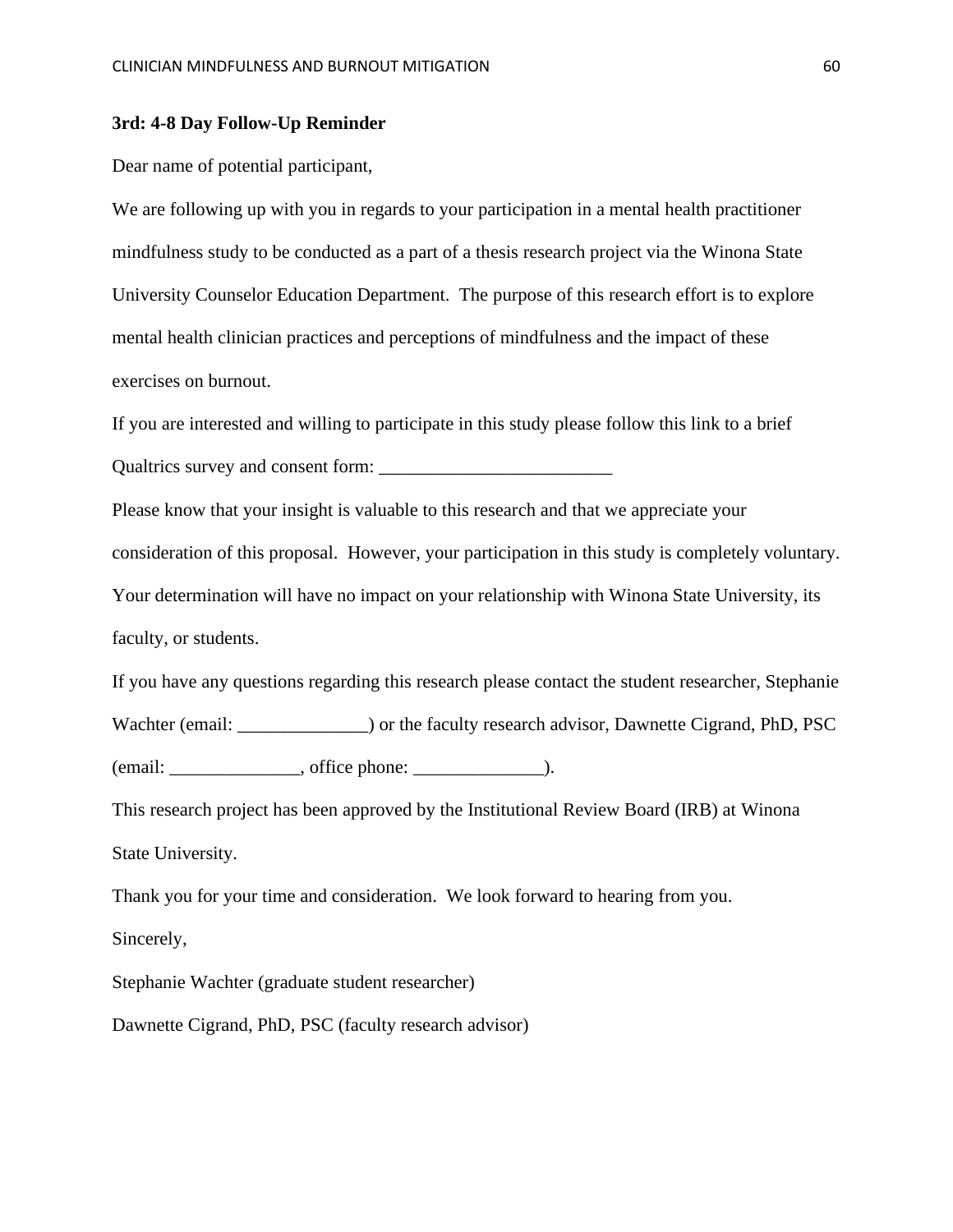#### **4th: Thank You to Participants + Invitation for Additional Interview**

Dear participant,

Thank you for participating in the research effort exploring mental health clinician practices and perceptions of mindfulness and the impact of these exercises on burnout.

You indicated within the survey that you are interested in participating in a follow up qualitative interview. Thank you for your willingness to further this research effort!

Please respond with your availability and preferred method for the qualitative interview process (phone/in-person).

It is estimated that the interview itself will take approximately  $10 - 20$  minutes of your time.

If you have any questions regarding this research please contact the student researcher, Stephanie

Wachter (email:  $\blacksquare$ ) or the faculty research advisor,

Dawnette Cigrand, PhD, PSC (email: \_\_\_\_\_\_\_\_\_\_\_\_\_, office phone: \_\_\_\_\_\_\_\_\_\_\_\_\_\_\_\_).

This research project has been approved by the Institutional Review Board (IRB) at Winona State University.

Thank you for your valuable time donation to this research effort. We look forward to hearing from you.

Sincerely,

Stephanie Wachter (graduate student researcher)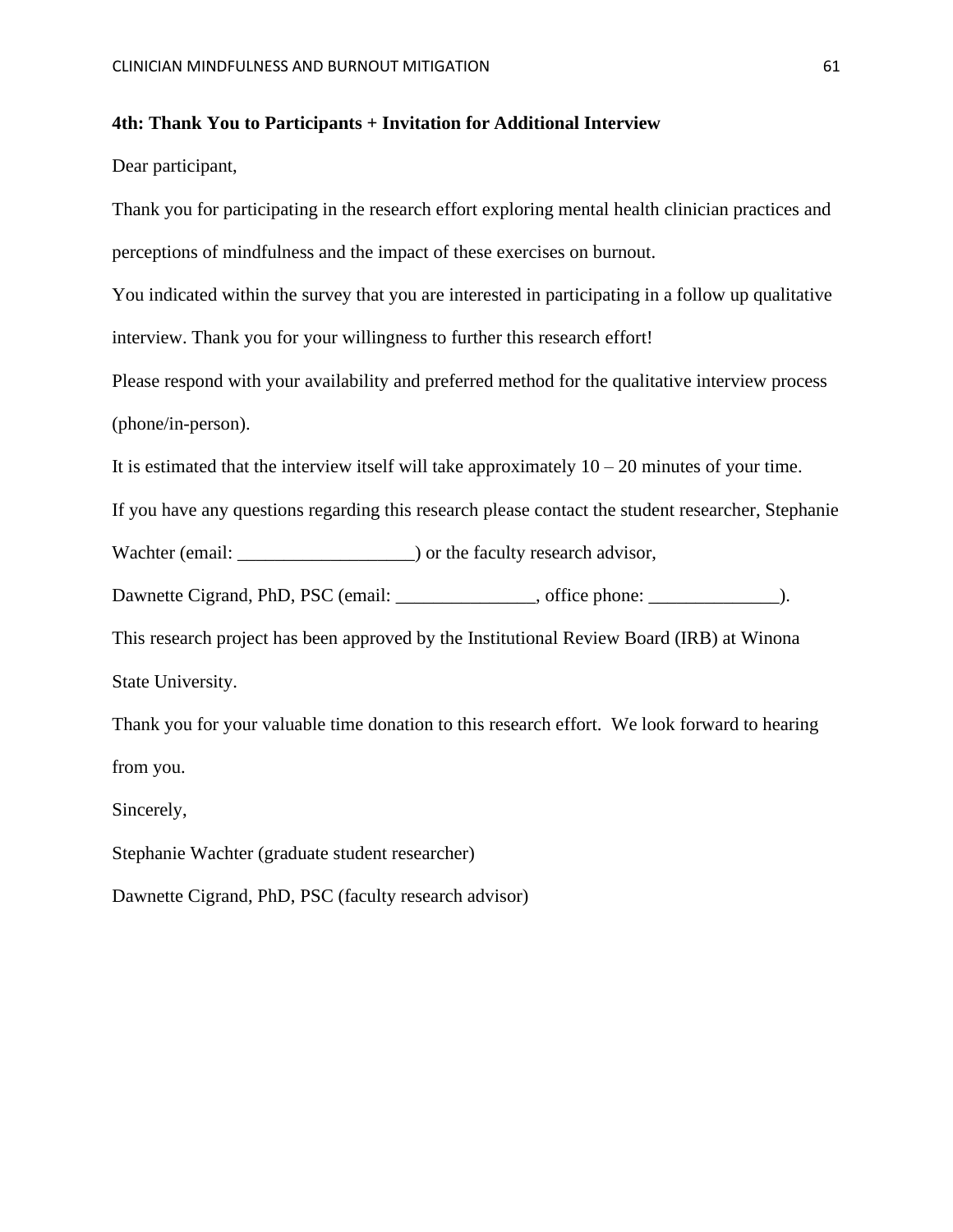#### **5th: Thank You to Participants + Invitation for Final Survey**

Dear participant,

Thank you for participating in the research effort exploring mental health clinician practices and perceptions of mindfulness and the impact of these exercises on burnout. As a follow up to the qualitative interview we ask that you please complete one last questionnaire as a part of this research effort. The survey should only take five to ten minutes of your time. Follow this link to the final question inventory: \_\_\_\_\_\_\_\_\_\_\_\_\_\_\_\_\_\_\_\_ An additional email may follow as a reminder in order to ensure completion of this final survey. We apologize for the intrusion. If you have any questions regarding this research please contact the student researcher, Stephanie Wachter (email: \_\_\_\_\_\_\_\_\_\_\_\_\_\_\_) or the faculty research advisor, Dawnette Cigrand, PhD, PSC (email: \_\_\_\_\_\_\_\_\_\_\_\_\_\_\_\_\_\_, office phone: \_\_\_\_\_\_\_\_\_\_\_\_\_\_\_\_\_\_\_\_\_\_\_\_\_\_\_\_\_\_\_\_\_\_\_ This research project has been approved by the Institutional Review Board (IRB) at Winona State University. Thank you for your valuable time donation to this research effort.

Sincerely,

Stephanie Wachter (graduate student researcher)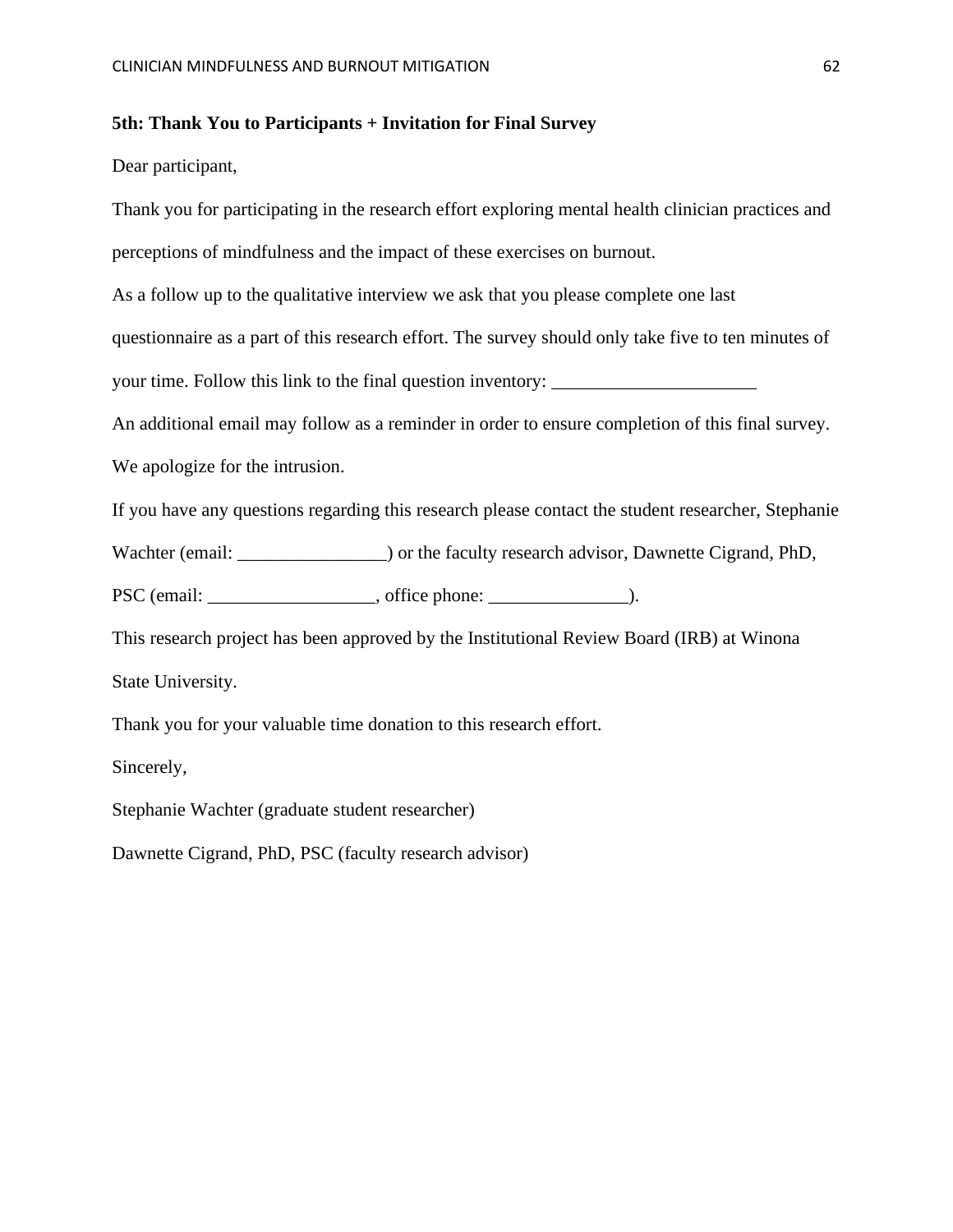#### **Appendix C**

#### **Mental Health Clinician Mindfulness Demographics Survey**

Q1 CONSENT FORM You are invited to participate in a research study designed to study counselor practice of mindfulness. We hope to learn how mental health clinicians' practice of mindfulness impacts measurements of burnout. While there are no appreciable risks or benefits from participating in this study concerns involving the unforeseeable possibilities of issues such as burn-out, vicarious trauma, and negative feelings should be considered before consenting to participate in this research. The study will begin 11/13/2015 and end 4/30/2016 and will comprise of approximately eight to ten total participants. We estimate involvement in the study will require no more than three to four hours of your time. If you decide to participate, you will be asked to complete a brief questionnaire and make a small time commitment to meet for one, approximately one hour, interview. Data collected during the course of this study will be coded in order to ensure confidentiality; further, information obtained through this study will be destroyed at its culmination. If the results of this study are published or presented, no names will be associated with the data cited. Any information that is obtained in connection with this study that can be identified with you will be disclosed only with your permission. While these researchers do not anticipate the need to release confidential information to others, information shared within this study that suggests imminent danger to self or others may be reported. For questions about this research project, contact Stephanie Wachter, \_\_\_\_\_\_\_\_\_\_\_\_\_\_,

\_\_\_\_\_\_\_\_\_\_\_\_\_\_\_\_\_ (student researcher) or Dawnette Cigrand, PhD, PSC, \_\_\_\_\_\_\_\_\_\_\_\_\_\_\_\_,

\_\_\_\_\_\_\_\_\_\_\_\_\_\_\_\_\_ (faculty project advisor). For question about research subjects' rights or research-related injuries, contact Human Protections Administrator, Brett Ayers at \_\_\_\_\_\_\_\_\_\_\_. Participation in this study is voluntary. A decision not to participate will involve no penalty or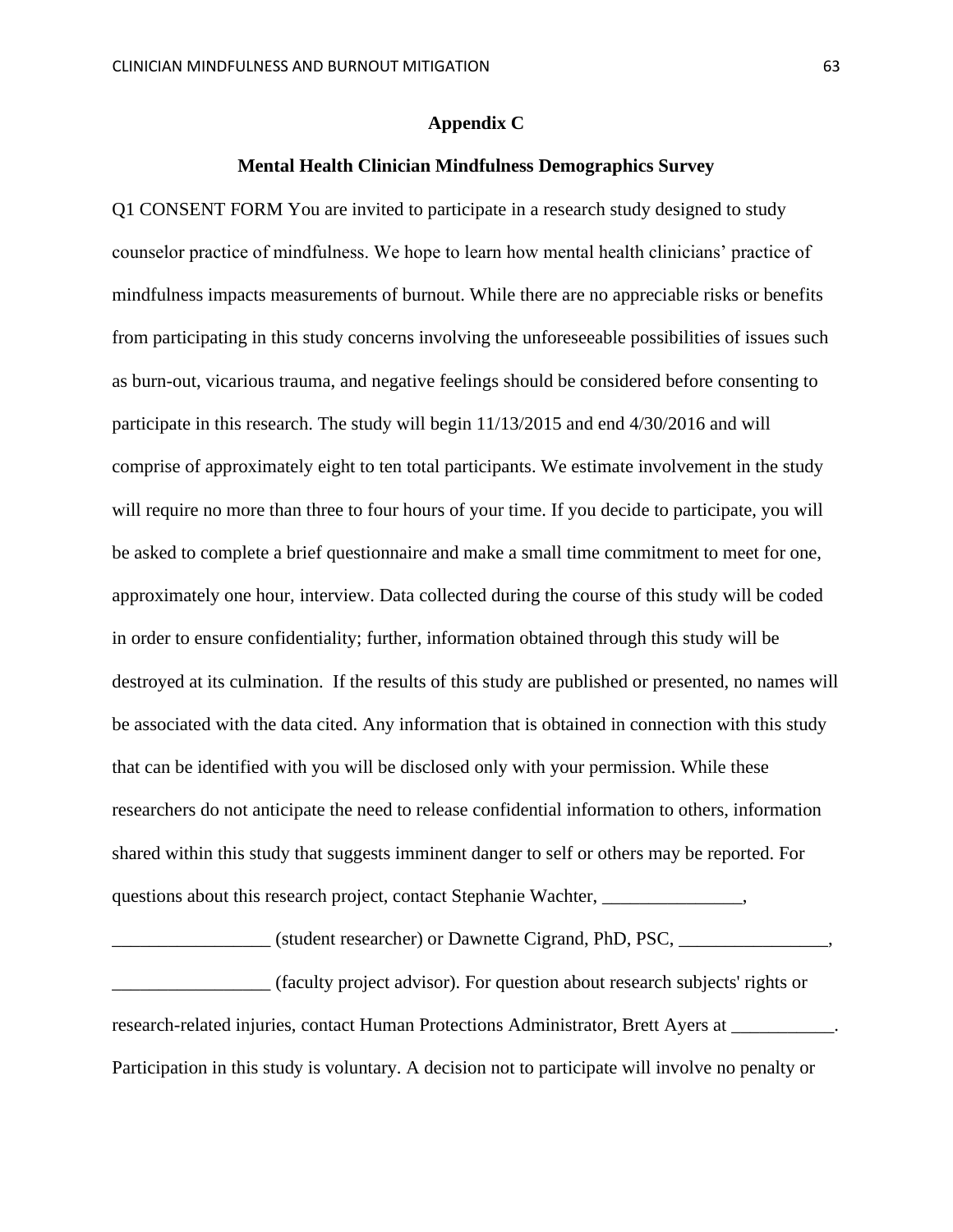loss of benefits to which you are entitled. You may discontinue participation at any time without penalty or loss of benefits. A decision not to participate or withdraw will not affect your current or future relationship with Winona State University. You may request a copy of this form to keep.

# AGREEMENT TO PARTICIPATE

You are making a decision whether or not to participate in the study described above. Participation is voluntary. You may withdraw at any time without prejudice after signing this form. By selecting "yes" from the below choices you indicate that you have read the information provided above, had an opportunity to ask questions about the study, and have decided to participate. Thank you for your time.

 $\Box$ Yes, I have read the consent form and agree to participate in this research project. (1)

 $\Box$ No, I am not willing to consent  $\&$ /or participate at this time. (2)

Q2 Do you currently practice as a counselor, therapist, or other mental health clinician?

 $\Box$ Yes  $(1)$ 

 $\Box$ No (2)

Q3 What is your job title/state licensure?

- SAC/SAC-IT (1)  $\Box$
- $\Box$ LPC/LPCC (2)
- $\Box$  $LADC(3)$
- $LP(4)$  $\Box$
- $\Box$  $M/L/C/SW(5)$
- $\Box$  $PsyD(6)$
- $\hfill \square$ PhD  $(7)$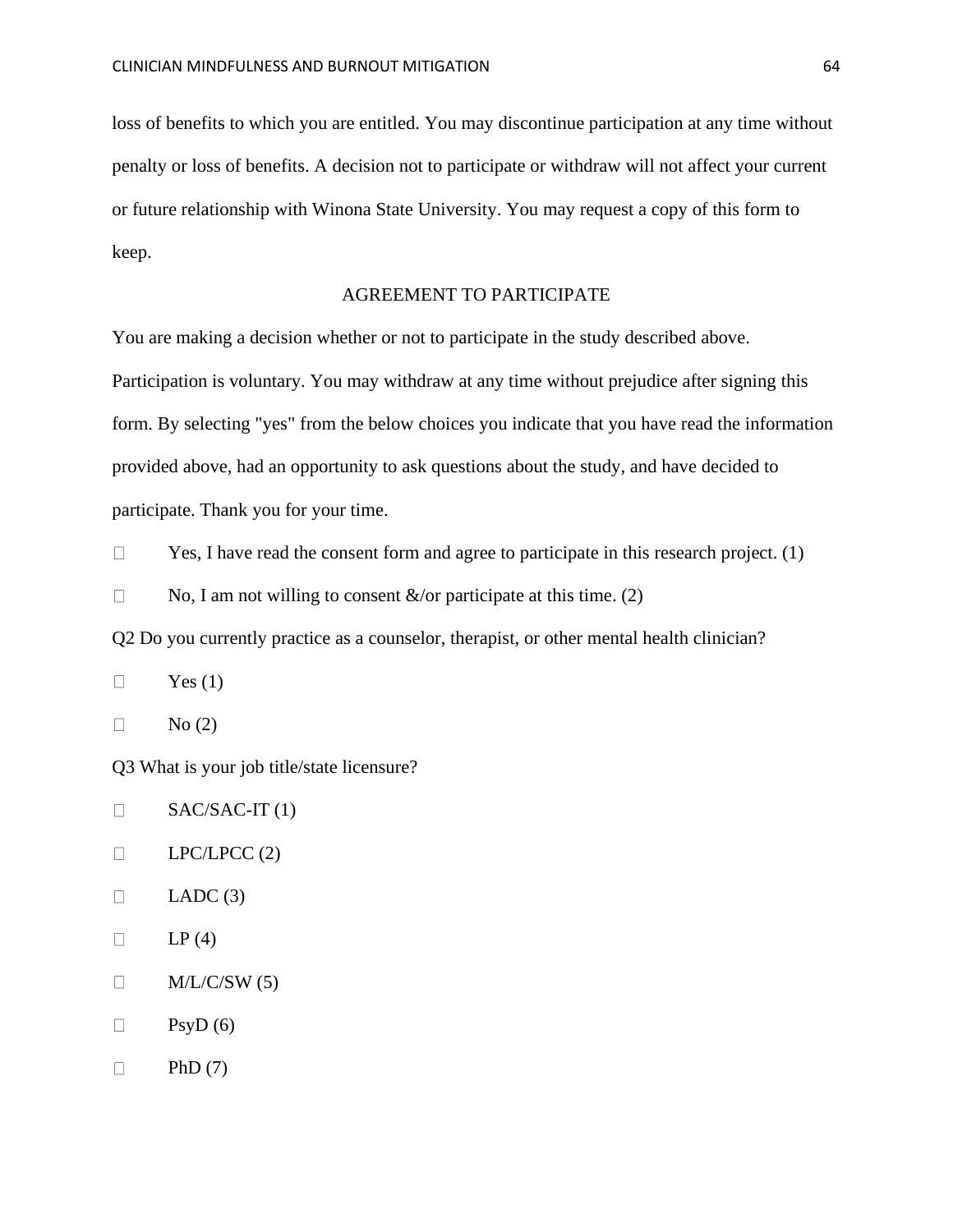| $\Box$                   | CSAC(8)                                         |          |
|--------------------------|-------------------------------------------------|----------|
| $\vert \ \ \vert$        | MD(9)                                           |          |
|                          |                                                 |          |
|                          | Q4 What is your degree?                         |          |
|                          | Bachelors Science/Arts (1)                      |          |
| $\vert \ \ \vert$        | Masters Science/Arts (2)                        |          |
|                          | Doctorate (PhD, PsyD, EdD) (3)                  |          |
|                          |                                                 |          |
|                          |                                                 | $\gamma$ |
|                          | Psychology (1)                                  |          |
| $\vert \ \ \vert$        | Substance Abuse/Alcohol and Drug Counseling (2) |          |
| $\Box$                   | Community/Mental Health Counseling (3)          |          |
|                          | Social Work (4)                                 |          |
| $\overline{\phantom{a}}$ |                                                 |          |
|                          | Q6 In what state are you licensed to practice?  |          |
| $\mathbf{L}$             | Minnesota $(1)$                                 |          |
|                          | Wisconsin $(2)$                                 |          |
|                          | Iowa $(3)$                                      |          |
|                          | Illinois $(4)$                                  |          |
|                          | North Dakota (5)                                |          |
|                          | South Dakota (6)                                |          |
|                          |                                                 |          |
|                          | $oneo$ $numant (not longold)$                   |          |

Q7 Is your license current (not lapsed)?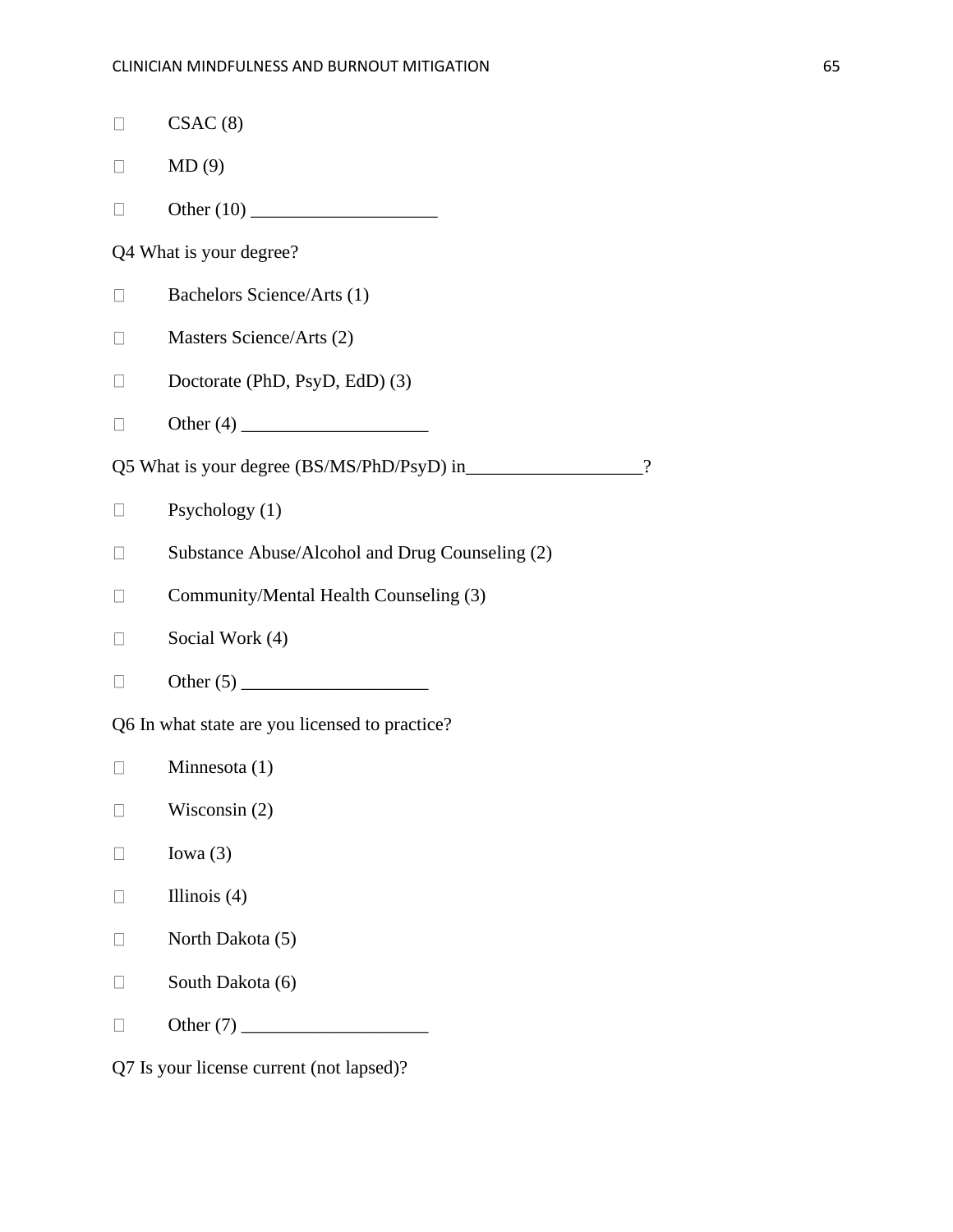- $\Box$ Yes  $(1)$
- No (2)  $\Box$

Q8 Is your license to practice currently in jeopardy due to ethics or other legal violations?

- Yes  $(1)$  $\Box$
- $\Box$ No (2)

Q9 Do you practice mindfulness in your personal life?

- Yes  $(1)$  $\Box$
- $\Box$ No (2)

Q10 On average how many minutes per week do you practice mindfulness?

\_\_\_\_\_\_ Click to write Choice 1 (1)

- Q11 What types of mindfulness do you practice? Please check all that apply.
- $\Box$ Yoga (1)
- $\Box$ Mindful Breathing (2)
- $\Box$ Sitting Meditation (3)
- $\Box$ Walking Meditation (4)
- Mindful Eating (5)  $\Box$
- $\Box$ Body Scan (6)
- $\Box$ Visualizations/Guided Imagery (7)
- $\Box$ Tai Chi (8)
- $\Box$ Qi Gong (9)
- $\Box$ Tapping (10)
- $\Box$ Focused Attention (11)
- $\Box$ Inversion (12)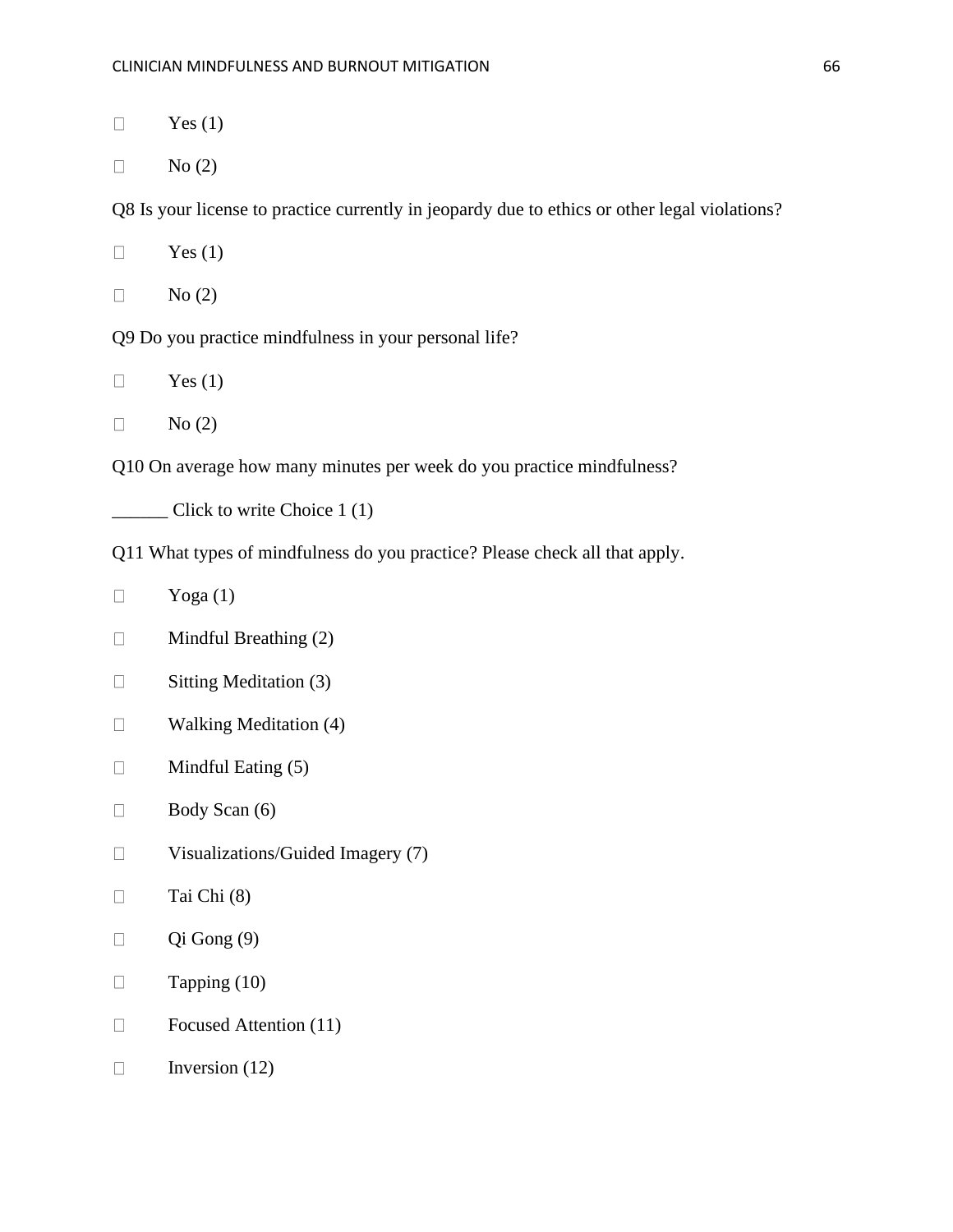| $\vert \ \ \vert$                                                                  | Prayer $(13)$                     |  |
|------------------------------------------------------------------------------------|-----------------------------------|--|
| ⊔                                                                                  | Meditation (14)                   |  |
| $\mathbf{L}$                                                                       | Mantras (15)                      |  |
|                                                                                    | Salat $(16)$                      |  |
| $\Box$                                                                             | Gratitude Exercises (17)          |  |
| $\mathbf{L}$                                                                       |                                   |  |
| Q12 Do you integrate mindfulness into your professional work?                      |                                   |  |
| $\Box$                                                                             | Yes $(1)$                         |  |
|                                                                                    | No(2)                             |  |
| Q13 Are you trained in a form mindfulness?                                         |                                   |  |
| $\overline{\phantom{a}}$                                                           | Yes $(1)$                         |  |
| $\Box$                                                                             | No(2)                             |  |
| Q14 If applicable, please check all forms of mindfulness in which you are trained: |                                   |  |
|                                                                                    | Yoga $(1)$                        |  |
| $\overline{\phantom{a}}$                                                           | Mindful Breathing (2)             |  |
| $\vert \ \ \vert$                                                                  | Sitting Meditation (3)            |  |
|                                                                                    | <b>Walking Meditation (4)</b>     |  |
|                                                                                    | Mindful Eating (5)                |  |
|                                                                                    | Body Scan (6)                     |  |
|                                                                                    | Visualizations/Guided Imagery (7) |  |
|                                                                                    | Tai Chi (8)                       |  |
|                                                                                    | Qi Gong (9)                       |  |
|                                                                                    | Tapping (10)                      |  |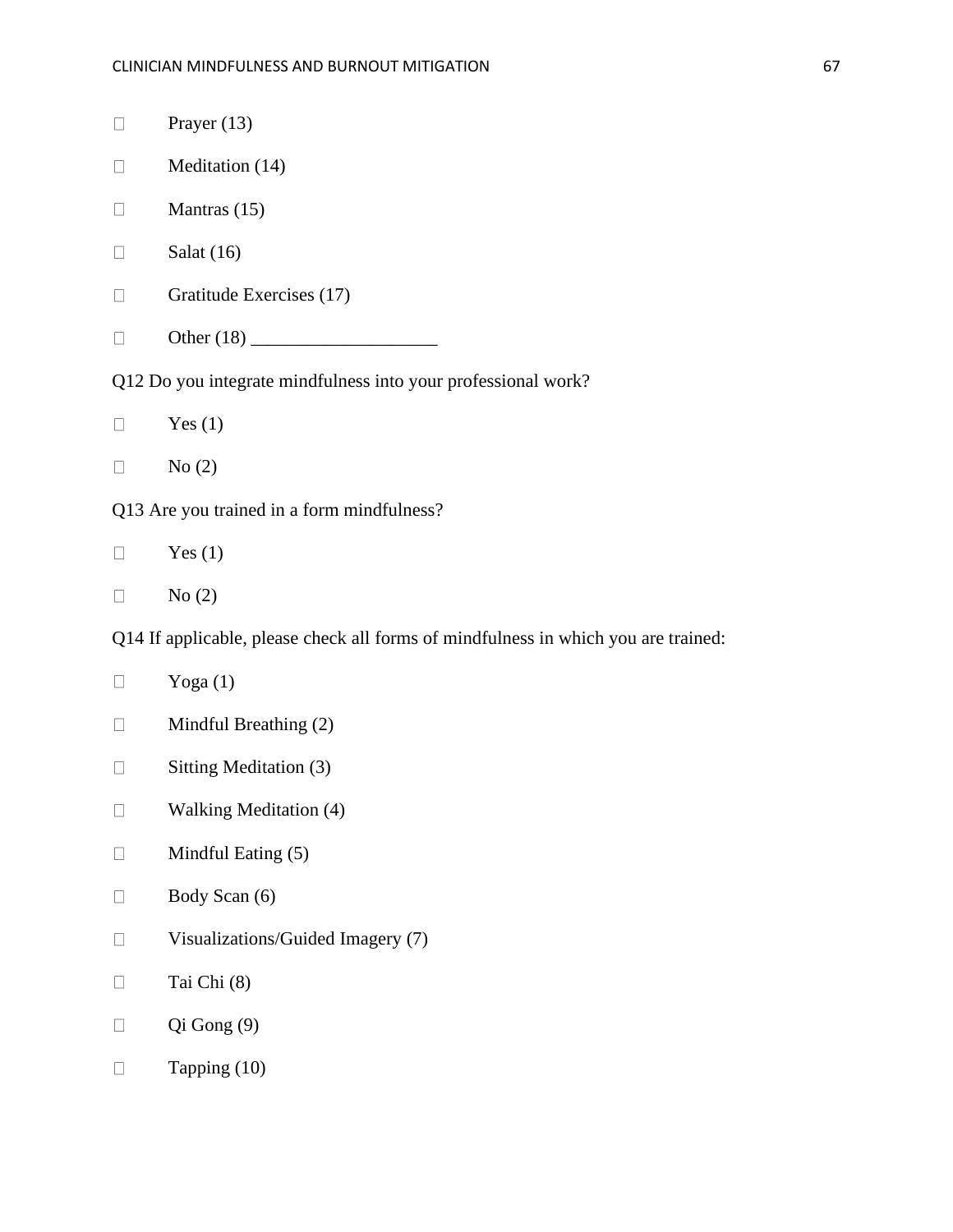- $\Box$ Focused Attention (11)
- Inversion (12)  $\Box$
- $\Box$ Prayer (13)
- Meditation (14)  $\Box$
- $\Box$ Mantras (15)
- $\Box$ Salat (16)
- $\Box$ Gratitude Exercises (17)
- Other (18) \_\_\_\_\_\_\_\_\_\_\_\_\_\_\_\_\_\_\_\_  $\Box$

Q15 Would you be willing to meet with this researcher for an approximately 60 minute qualitative interview? Note: Phone interviews may be an option.

 $\Box$ Yes  $(1)$ 

 $\Box$ No (2)

Q16 If willing to participate in this research, please enter your name, contact information, and preferred method for contact below (email, phone number, mailing address, etc.).Note: Not all willing to submit to an interview will be selected to participate in this process.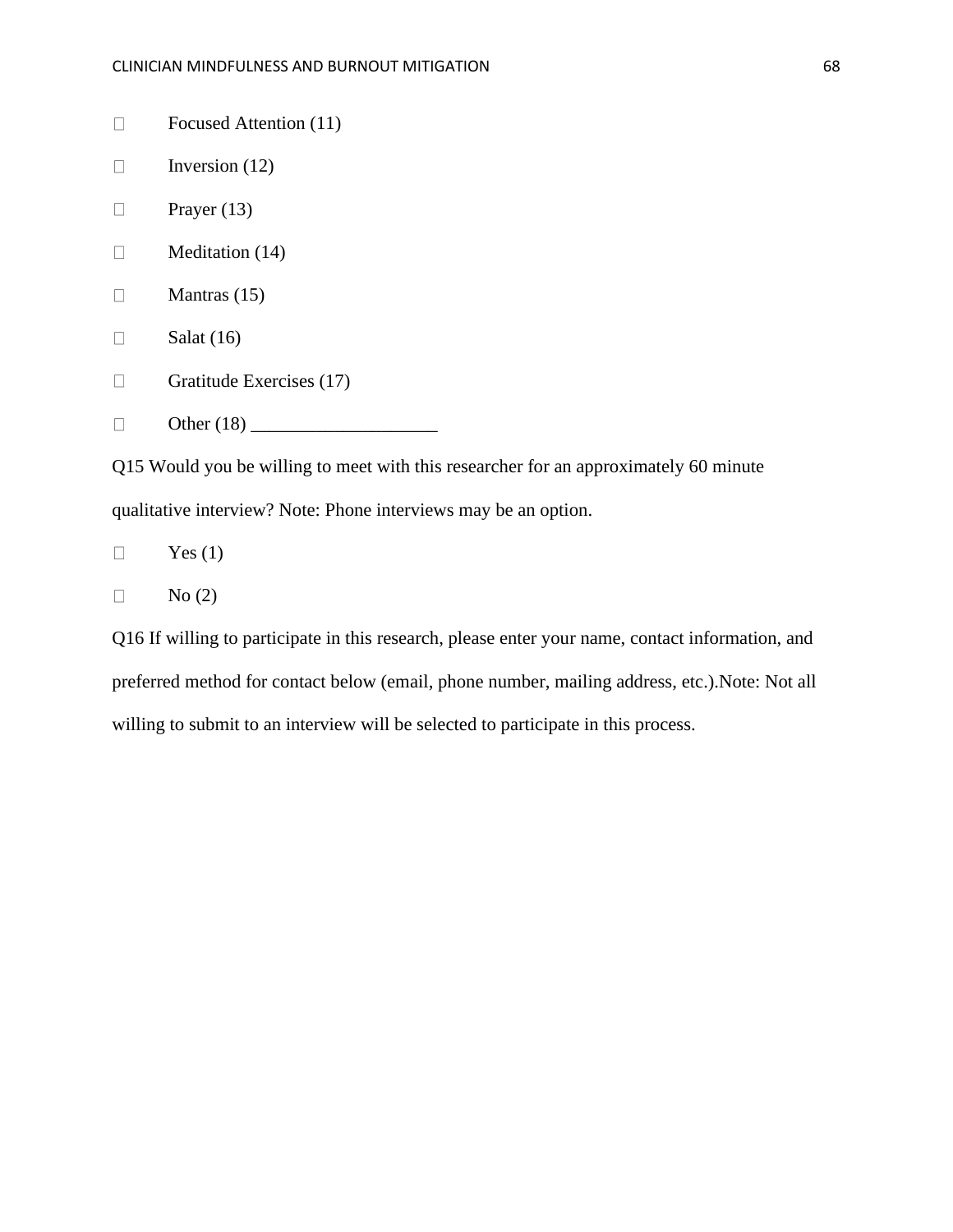### **Appendix D**

# **Qualitative Interview Questions**

- 1. May I audio record this interview?
- 2. What type of mindfulness do you practice?
- 3. How long have you been practicing mindfulness (this type/others)?
- 4. What brought you to your preferred method of mindfulness?
- 5. How regularly (daily, weekly, monthly, yearly) do you practice this/these specific mindfulness skills? How long per activity/session?
- 6. Did you undergo any training for mindfulness? If so, what/which type(s)?
- 7. Do you teach your clients mindfulness? If so, what/which type(s)?
- 8. Do you include mindfulness practices within your clients' treatment plans?
- 9. Do you practice mindfulness with your clients within sessions?
- 10. How does your mindfulness training/practice of mindfulness impact your work as a mental health clinician?
- 11. What do you think is the most important element of your mindfulness practice (e.g. what would you tell others to explain your reason for practicing mindfulness)?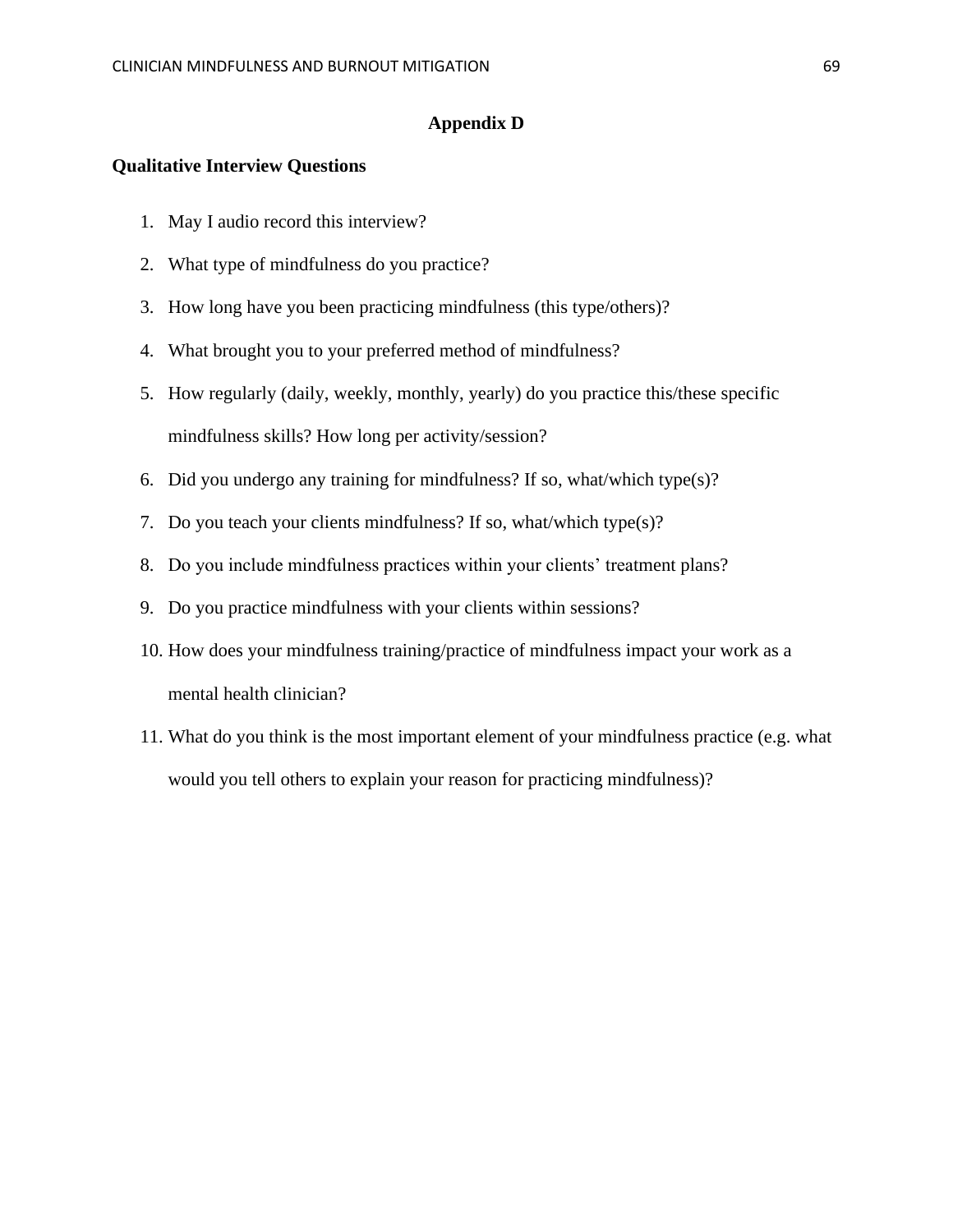# **Appendix E**



# **Scores Segmented by Criteria: Burnout, Depersonalization, and Personal Achievement**